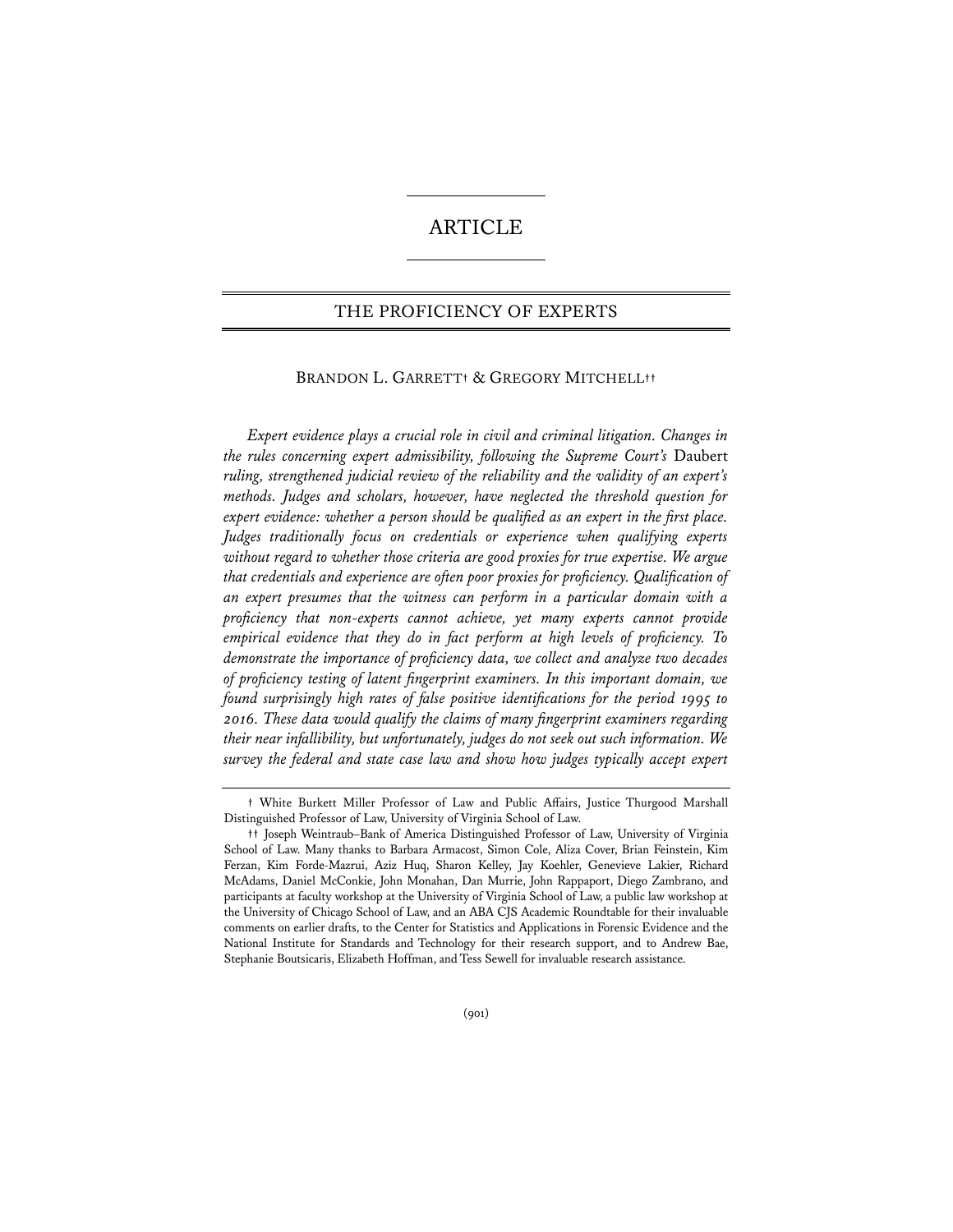*credentials as a proxy for proficiency in lieu of direct proof of proficiency. Indeed, judges often reject parties' attempts to obtain and introduce at trial empirical data on an expert's actual proficiency. We argue that any expert who purports to give falsifiable opinions can be subjected to proficiency testing and that proficiency testing is the only objective means of assessing the accuracy and reliability of experts who rely on subjective judgments to formulate their opinions (so-called "black-box experts"). Judges should use proficiency data to make expert qualification decisions when the data is available, should demand proof of proficiency before qualifying black-box experts, and should admit at trial proficiency data for any qualified expert. We seek to revitalize the standard for qualifying experts: expertise should equal proficiency.* 

| A. Judicial Qualification of Experts Using Education and Experience 910          |
|----------------------------------------------------------------------------------|
|                                                                                  |
| Results: False Positive, False Negative, and Inconclusive919<br>1.               |
| 2.                                                                               |
| C. A Case Study: Fingerprint Examiner Proficiency  924                           |
| II. JUDICIAL ATTITUDES TOWARD PROFICIENCY DATA 931                               |
|                                                                                  |
|                                                                                  |
| Use of Proficiency Data to Exclude Evidence Entirely  937<br>1.                  |
| Concerns with General Inadequacy of Proficiency Testing  939<br>$\overline{2}$ . |
| $\mathcal{R}$ .                                                                  |
| a.                                                                               |
| b.                                                                               |
|                                                                                  |
| d.                                                                               |
| Rethinking Proficiency and Judicial Gatekeeping  947<br>e.                       |
| Proficiency, Qualification, and Admissibility  948                               |
| ii. Rethinking Proficiency in the Courtroom 948                                  |
|                                                                                  |
|                                                                                  |
| B.                                                                               |
|                                                                                  |
|                                                                                  |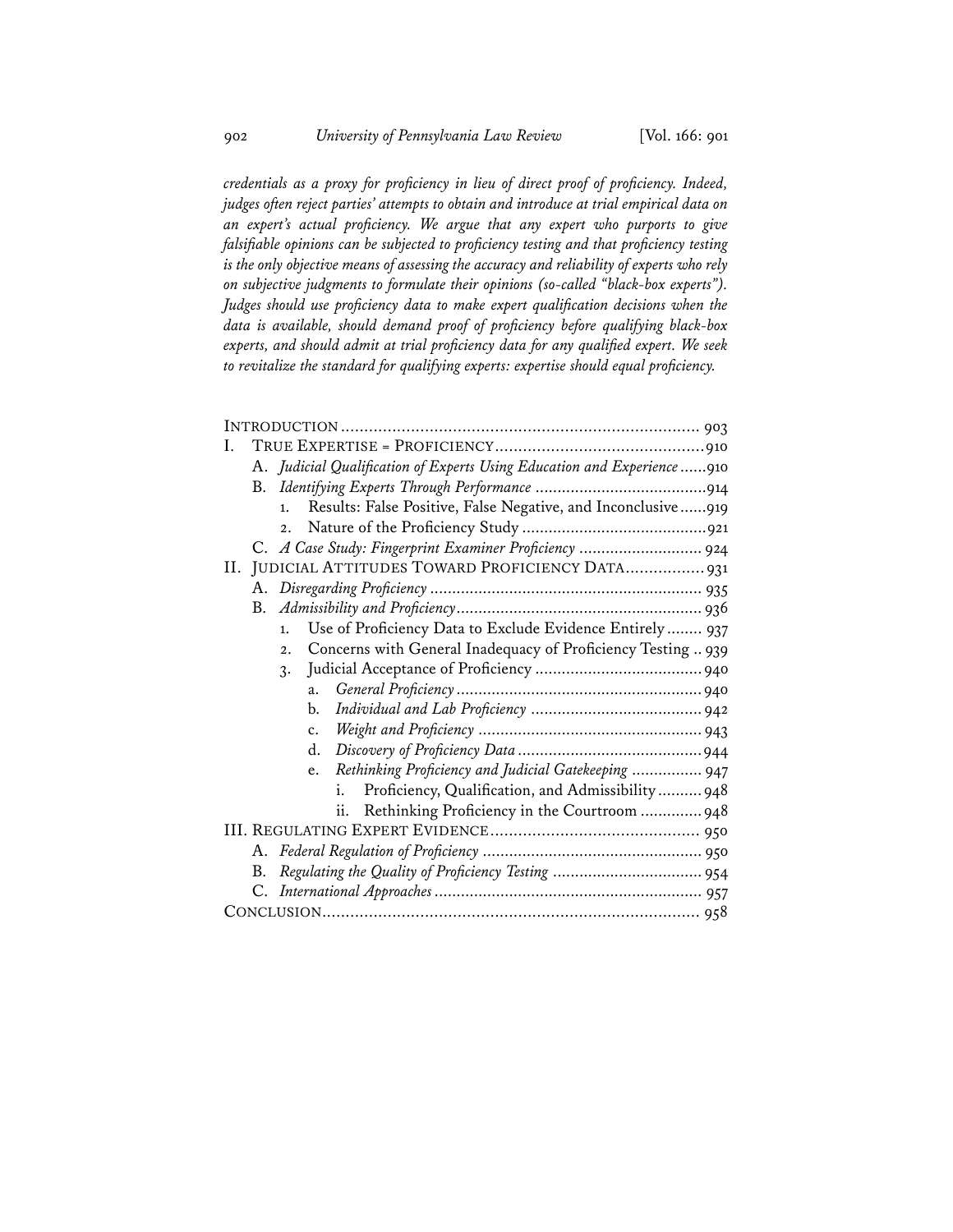#### INTRODUCTION

Expert witnesses appear in a vast number of cases every year.**1** In civil cases, experts often address questions central to liability and damages, and in criminal cases, they address questions touching on both guilt and punishment. Following the Supreme Court's ruling in *Daubert v. Merrell Dow Pharmaceuticals*,**<sup>2</sup>** and subsequent revisions to Federal Rule of Evidence 702 dealing with expert evidence,**3** judges now have a much greater authority and responsibility to inquire into the reliability and validity of expert's methods. The threshold question, however, is whether a person is "qualified" to be an expert based on "knowledge, skill, experience, training, or education."**4** To answer this question, courts routinely accept a witness's own self-serving statements of expertise buoyed by educational credentials, professional training, or experience, rarely spending much time on this threshold question before moving on to examine the methods used and conclusions reached by the putative expert.**5** In this Article, we seek to revitalize the expert qualification inquiry and encourage greater reflection on what should be required of expert witnesses.

What does it mean to label someone an "expert"? From a social scientific perspective, the label "expert" means something different than simply having specialized education or experience. It is not a matter of credentials or work history but rather a question of *performance*: "Expertise is defined as a sequence of mastered challenges with increasing levels of difficulty in specific areas of functioning."**6** Experts are those who are particularly proficient on a task or who

**<sup>1</sup>** Samuel R. Gross, *Expert Evidence*, 1991 WIS. L. REV. 1113, 1119 (finding experts in 86% of civil trials sampled); Andrew W. Jurs, *Expert Prevalence, Persuasion, and Price: What Trial Participants Really Think About Experts*, 91 IND. L.J. 353, 355 (2016) ("[T]he data reveals that expert witnesses appear in 86% of the cases in the study, which is an identical percentage as in two prior research studies.").

**<sup>2</sup>** 509 U.S. 579, 592-95 (1993) (holding that the trial judge must make "a preliminary assessment of whether the reasoning or methodology underlying the testimony is scientifically valid").

**<sup>3</sup>** FED. R. EVID. 702 (requiring expert testimony to be based on "sufficient facts or data" and the product of "reliable principles and methods").

**<sup>4</sup>** *Id.*

**<sup>5</sup>** *See infra* Section II.A; *see also* DAVID FAIGMAN ET AL., 5 MOD. SCI. EVID. § 43:2 (2016–2017 ed.) (summarizing that "courts typically are generous in finding that a proposed expert's training or experience satisfies Federal Rule of Evidence 702 or its state equivalent").

**<sup>6</sup>** Barry J. Zimmerman, *Development and Adaptation of Expertise: The Role of Self-Regulatory Processes and Beliefs*, *in* THE CAMBRIDGE HANDBOOK OF EXPERTISE AND EXPERT PERFORMANCE 705, 706 (2006) (citation omitted); *accord* Barbara A. Spellman, *Judges, Expertise, and Analogy*, *in* THE PSYCHOLOGY OF JUDICIAL DECISION MAKING 149, 152 (David Klein & Gregory Mitchell eds., 2010) ("Due to study, training, and practice—often in addition to talent and motivation—experts are better than nonexperts in some domain of performance."); David J. Weiss & James Shanteau, *Decloaking the Privileged Expert*, 18 J. MGMT. & ORG. 300, 307 (2012) ("Rather than thinking generically of people as experts, we prefer to say that a person has demonstrated expertise in a specific set of tasks."); *see also* EXEC. OFFICE OF THE PRESIDENT, PRESIDENT'S COUNCIL OF ADVISORS ON SCI. AND TECH., FORENSIC SCIENCE IN CRIMINAL COURTS: ENSURING SCIENTIFIC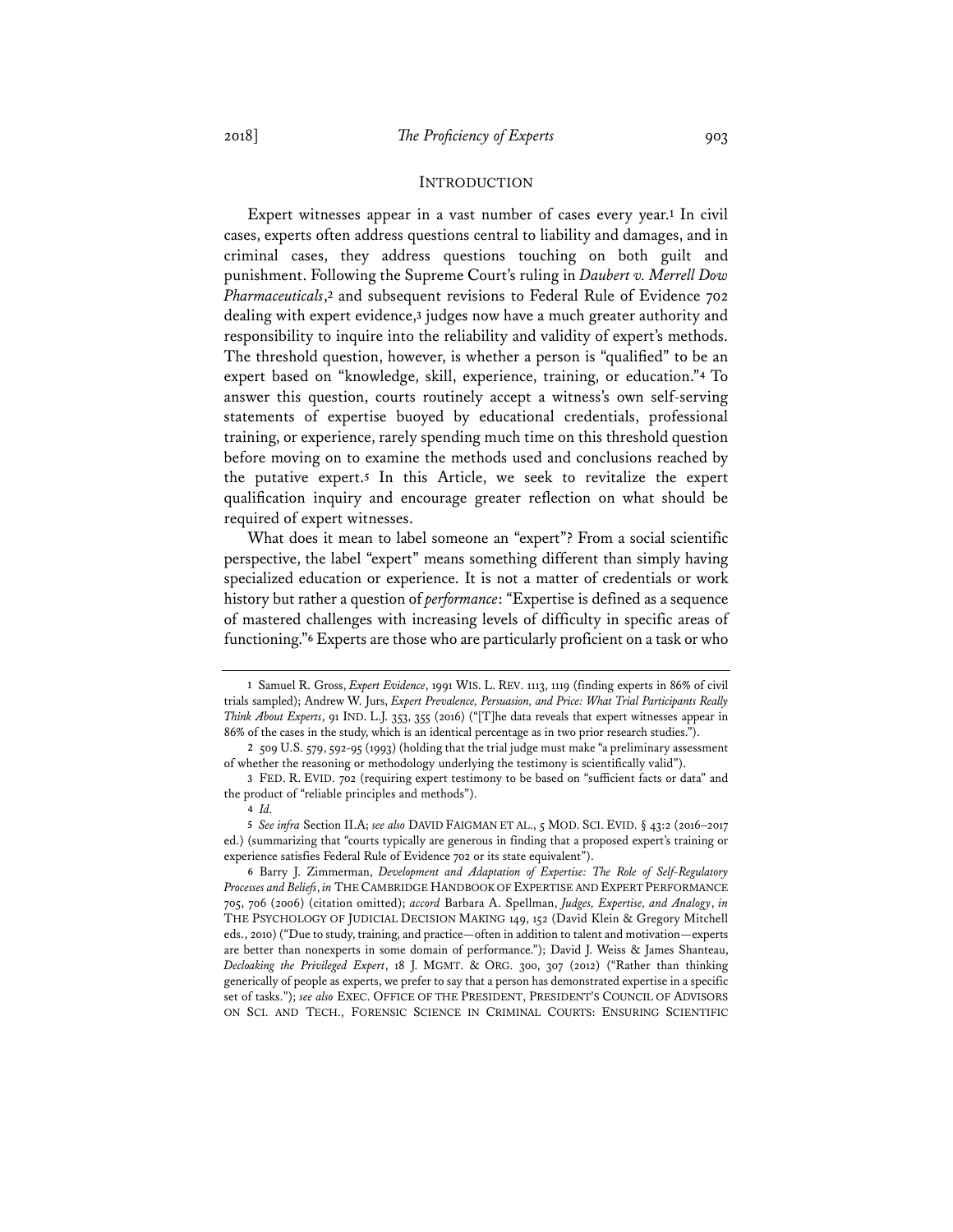are especially knowledgeable about a subject. The expert interpreter can translate one language into another with a high degree of accuracy across language samples that would remain inscrutable to non-experts. The expert cytologist can differentiate cancerous cells from non-cancerous cells with a high degree of accuracy and with a high degree of reliability when those samples are submitted for retesting, while most non-experts examining the samples would perform at levels no better than chance. An expert on American history can answer questions on arcane historical topics with a degree of accuracy and reliability far beyond that exhibited by the average person. Expertise may be acquired in many different ways, but anyone who claims to be an expert should be able to prove that expertise empirically through superior performance within the domain of purported expertise.**7** Ideally, assessments of expertise make use of a performance measure that indisputably separates good performance from bad. Where such a "gold standard" for good performance exists,**8** an expert can be subjected to what is commonly called proficiency testing.**9** In proficiency testing, the putative expert's response on a test can be objectively scored as correct or incorrect. Thus, a candidate to become a court interpreter can be presented with a number of foreign phrases whose English meanings are known and her interpretations can be evaluated for their accuracy. Or a cytologist can be presented with cell samples known to include cancerous and non-cancerous cells to assess how accurately the cytologist distinguishes the two types of cells. Proficiency testing also permits an assessment of an individual's reliability, or consistency, in performance: to what extent does the person give the same answers across like items and

VALIDITY OF FEATURE-COMPARISON METHODS 6 (Sept. 2016) [hereinafter PCAST Report] ("Demonstrating that an expert is *capable* of reliably applying the method is crucial—especially for subjective methods, in which human judgment plays a central role.").

**<sup>7</sup>** The Federal Rules of Evidence take a functionalist, relativistic approach to expertise: experts are those who possess knowledge that will enable them to provide information that is not generally known by non-expert laypersons. *See* FED. R. EVID. 702 advisory committee's note ("Whether the situation is a proper one for the use of expert testimony is to be determined on the basis of assisting the trier. 'There is no more certain test for determining when experts may be used than the common sense inquiry whether the untrained layman would be qualified to determine intelligently and to the best possible degree the particular issue without enlightenment from those having a specialized understanding of the subject involved in the dispute.'" (citation omitted)).

**<sup>8</sup>** David J. Weiss & James Shanteau, *Empirical Assessment of Expertise*, 45 HUM. FACTORS 104, 104 (2003) ("The ideal is to correlate action with a *gold standard*, an unequivocally valid, universally accepted outcome measure that directly reflects the behavior under scrutiny."). When a gold standard of performance does not exist, other benchmarks can be used to distinguish expert from non-expert performance, but disagreements may arise with respect to the suitability of these other benchmarks.

**<sup>9</sup>** *See* Jonathan J. Koehler, *Fingerprint Error Rates and Proficiency Tests: What They Are and Why They Matter*, 59 HASTINGS L.J. 1077, 1091 (2008) ("A proficiency test is an assessment of the performance of laboratory personnel using samples whose sources are known to the proficiency test administrator but unknown to the examinee.").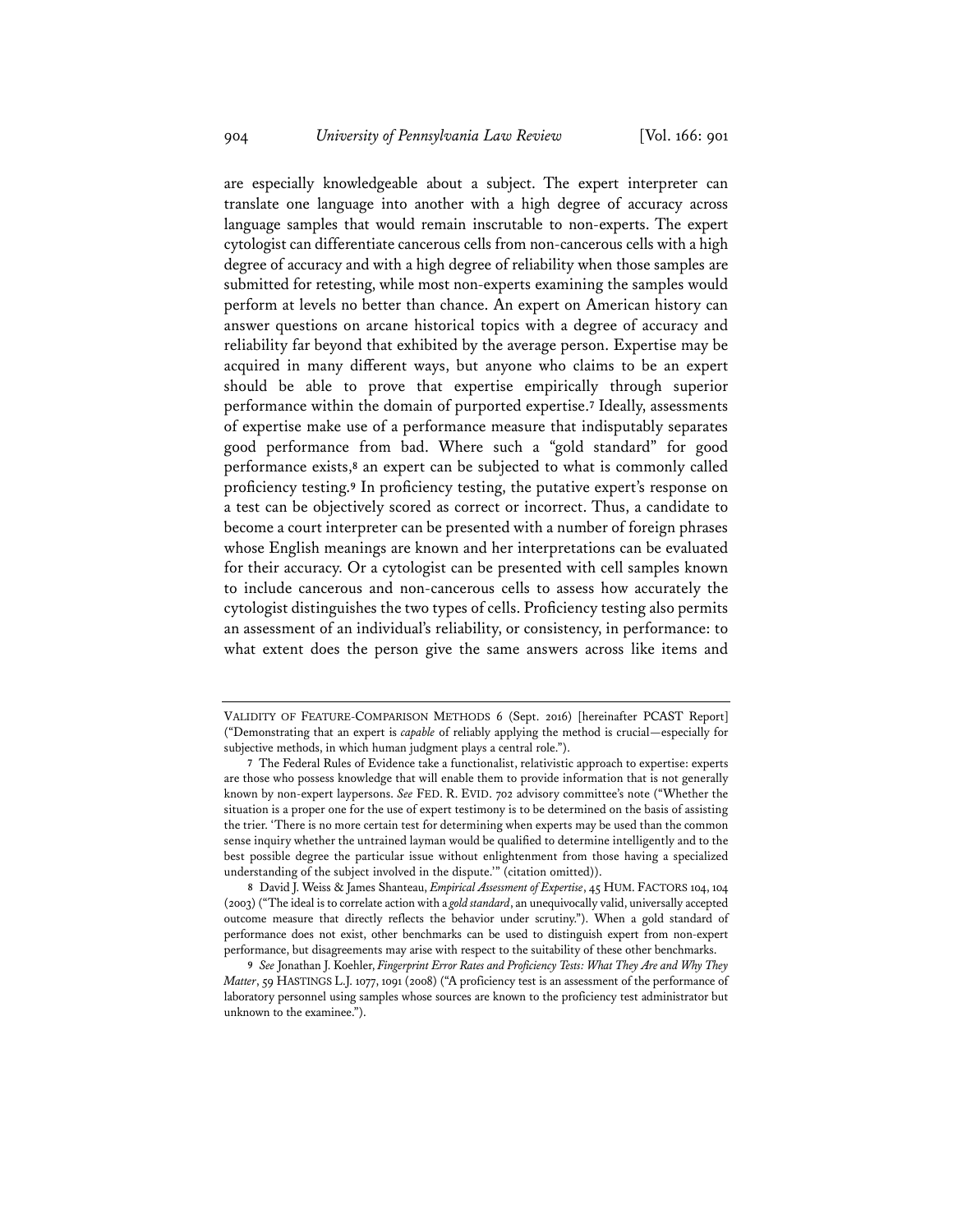different answers across different items?**10** Increasingly difficult tests can be used to identify those most expert at a task.

Unlike judges who focus on the experience or credentials of an expert, social scientists who study experts emphasize performance over self-serving statements and credentials because the latter are often unreliable guides to true expertise. "Experts have often been identified by self-proclamation or acclamation by other experts as well as by experience, titles, and degrees. However, these methods can be misleading when searching for an expert."**11** In some domains, governments require that persons and organizations claiming to be experts on some task demonstrate that expertise empirically, through performance on proficiency tests tailored to that task. Thus, persons seeking to serve as court interpreters must pass proficiency tests designed to ensure expertise in the languages to be interpreted,**12** and clinical labs that screen human samples for diagnostic testing must participate in regular proficiency testing that produces results the public can examine and compare.**13**

In one large and important domain, however, neither federal nor state governments require performance-based evidence of expertise: in order to

**13** 42 U.S.C. § 263a(b) (2012). Section III.A describes these regulations in greater detail.

**<sup>10</sup>** We focus in this Article on experts that provide conclusions based on analysis of facts in a case. Experts may also testify about more general scientific research, in order to provide a "framework" to educate factfinders, and they may explain industry or professional norms as well. *See* Laurens Walker & John Monahan, *Social Frameworks: A New Use of Social Science in Law*, 73 VA. L. REV. 559, 570 (1987) (defining the "social framework" as "the use of general conclusions from social science research in determining factual issues in a specific case" (emphasis omitted) (footnote omitted)). Such expertise can also be tested; the person's knowledge of the relevant research and standards can be assessed. However, it is particularly important that "black box" experts be tested, since such experts claim to reach conclusions using methods that may be opaque.

Similarly, we do not focus in this Article on experts whose work is not a "black box," but where they perform a test that uses a scientific method, or even an automated method. There may be questions whether a test to analyze material for whether it contains controlled substances is the correct test, or whether the drug-testing machine was properly calibrated, but the method itself is not a black box, so long as its processes are disclosed in litigation. *See* PCAST Report, *supra* note 6, at 5 (distinguishing between objective methods, for which foundational validity can be studied by measuring accuracy, and subjective methods, for which "black box" evaluation must be conducted). When experts report the results of automated or machine methods, then the focus should be on the validity and reliability of the machine, not the expert. *See* Andrea Roth, *Machine Testimony*, 126 YALE L. J. 1972, 1979 (2017) (criticizing how testimony by human experts "might create a veneer of scrutiny when in fact the actual source of the information, the machine, remains largely unscrutinized").

**<sup>11</sup>** Weiss & Shanteau, *supra* note 8, at 104.

**<sup>12</sup>** For federal English–Spanish interpreter certification rules, which require both written and oral examinations, see *Federal Court Interpreter Certification Examination*, U.S. COURTS, http://www.uscourts.gov/services-forms/federal-court-interpreters/federal-court-interpretercertification-examination [http://perma.cc/BE3X-LU74]; *see also, e.g.*, FLORIDA RULES FOR CERTIFICATION AND REGULATION OF SPOKEN LANGUAGE COURT INTERPRETERS 4-6, http://www.flcourts.org/core/fileparse.php/419/urlt/formatted-interpreter-rules-May-1.pdf [https://perma.cc/EJH4-5H7Q] (establishing multiple levels of expertise for court interpreters, with increasing qualifications for each level).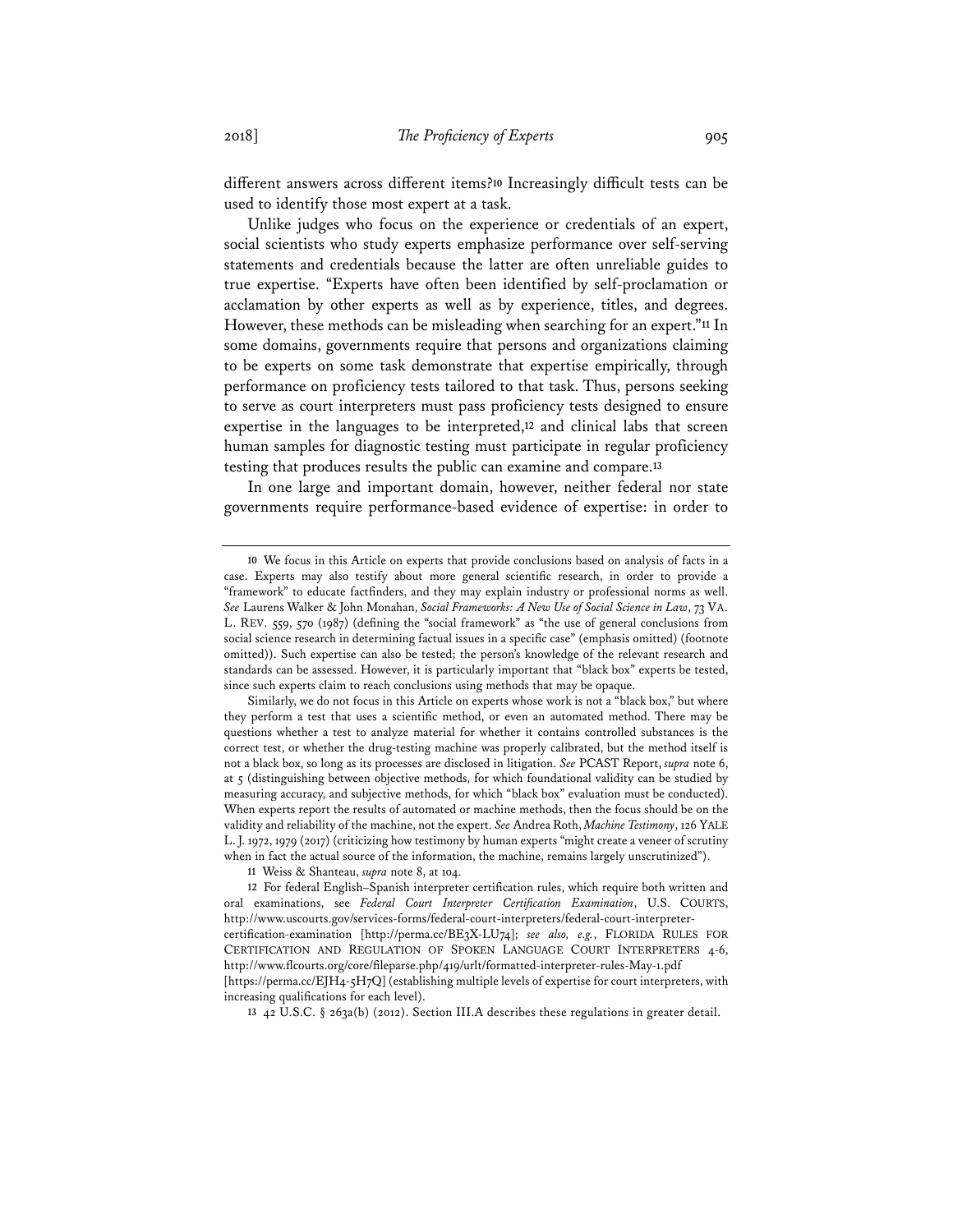qualify as an expert witness at trial, a person need only proclaim that she has specialized knowledge or ability, obtained through education or experience, that would enable her to supply relevant information that a non-expert witness could not supply.**14** The testimony that the expert hopes to give is supposed to be the product of reliable methods applied to sufficient data, but there is no requirement that the expert demonstrate her proficiency at giving correct answers to the kinds of questions counsel will pose to her at trial.**15**

Take the example of fingerprint experts, who have testified in criminal cases for over a hundred years.**16** The latent fingerprint examiner uses some objective criteria initially, when categorizing a print as having a "whorl" or a "loop" pattern.**17** However, the analysis that follows is "purely subjective," requiring an evaluation of details in a print and comparing it to details in another print.**18** Such a subjective method can be valid and reliable.**19** But based on what we currently know, fingerprint analysis has a "substantial" error rate, making it especially important to assess how "expert" an individual examiner is at fingerprint identifications.**20** Yet, judges do not ask fingerprint examiners to come forward with evidence that they can correctly match latent prints to known prints with a high (or any) degree of proficiency. The examiner seeking to testify need only describe training and familiarity with the methods in the field to determine whether latent fingerprints from a crime scene match the fingerprints taken from known individuals. Judges do not inquire further even if she boasts that she has a zero or near-zero error rate in fingerprint identifications. Under present practice, as we will describe, both federal and state courts regularly accept proxies for expert performance in lieu of actual performance data. Judges also deny opposing parties access to proficiency testing data when it exists, despite unsupported claims by experts regarding their supposed proficiency.**21**

**<sup>14</sup>** Weiss and Shanteau label experts whose performance is not subjected to empirical scrutiny "privileged experts," and they include expert witnesses within this category. Weiss & Shanteau, *supra* note 8, at 300-02.

**<sup>15</sup>** See Section I.A for a description of how courts do not examine proficiency when deciding whether to qualify experts.

**<sup>16</sup>** PCAST Report, *supra* note 6, at 9 ("Latent fingerprint analysis was first proposed for use in criminal identification in the 1800s and has been used for more than a century.").

**<sup>17</sup>** *Id.* at 89 n.253.

**<sup>18</sup>** *Id.* at 9.

**<sup>19</sup>** *Id.* (calling fingerprint analysis a "foundationally valid subjective methodology").

**<sup>20</sup>** *Id.*

**<sup>21</sup>** See Section II.A for more on the trend of judicial disregard for proficiency testing in evaluating expert witnesses. For prominent criticism of such testimony in the fingerprint area, see PCAST Report, *supra* note 6, at 87-103; and NAT'L RESEARCH COUNCIL, COMMITTEE ON IDENTIFYING THE NEEDS OF THE FORENSIC SCIENCES COMMUNITY, STRENGTHENING FORENSIC SCIENCE IN THE UNITED STATES: A PATH FORWARD 136-45 (National Academies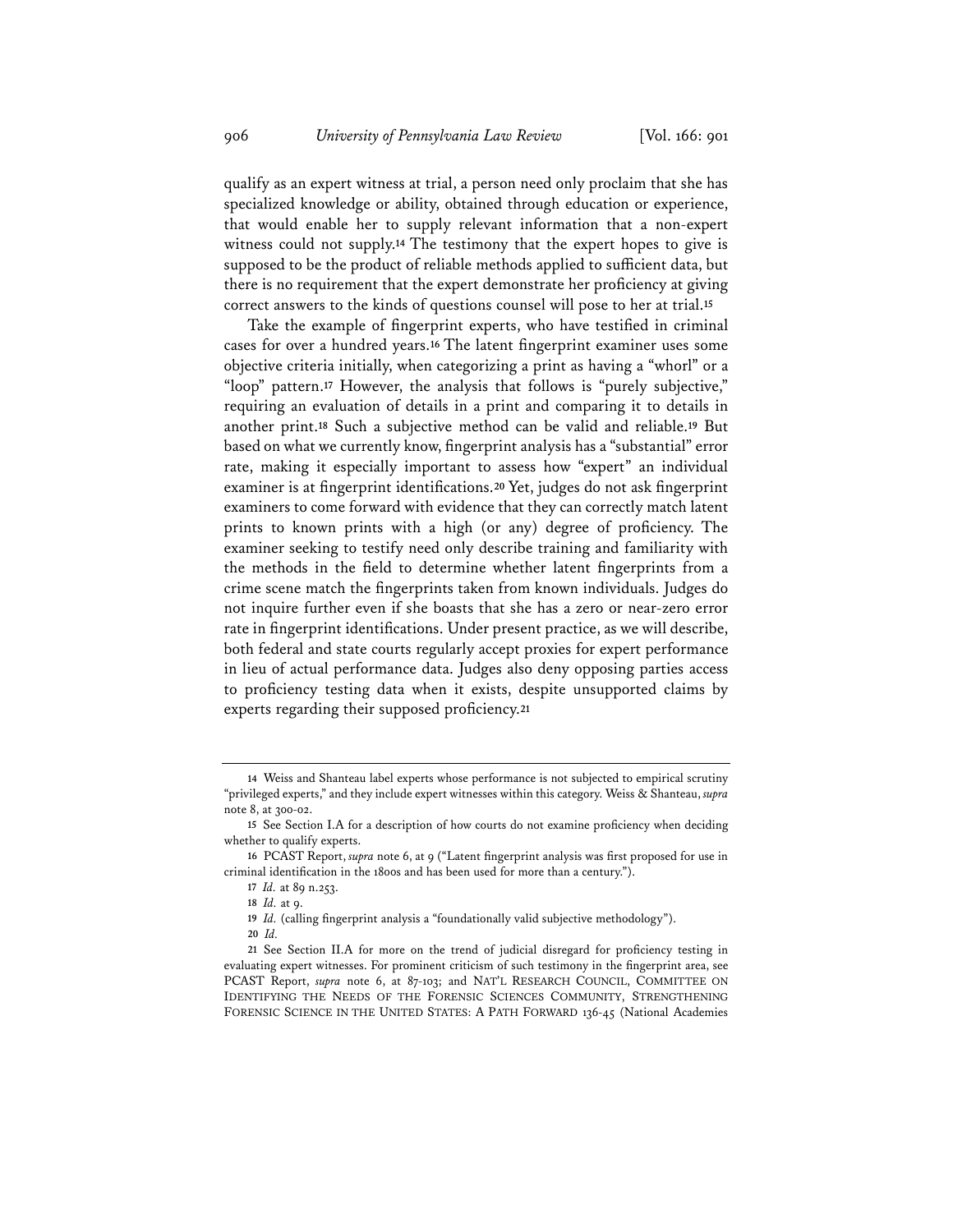This odd state of affairs—in which faith is placed in self-proclamations of expertise and judges ignore the most probative evidence on expertise—cannot be attributed to the lack of gold-standard measures of performance in the areas in which experts seek to testify in court. An expert testifying in any area for which there are better and worse ways of doing a task or correct and incorrect answers to questions can be subjected to proficiency testing. These conditions apply, for instance, to medical experts in civil cases and forensic experts in criminal cases.**22** In fact, some fields of expertise already engage in proficiency testing, but only disappointingly few do so, and even fewer make their proficiency data public or willingly share it in discovery. These fields usually adopted proficiency testing when mandated to do so or as a part of an effort to regulate quality within a field to dispel credibility concerns, as with the move to proficiency testing by fingerprint examiner associations. Not only is proficiency testing commonly not done in many fields, but what little is done is often not sufficiently challenging or realistic in its design. A leading commercial provider for forensic proficiency tests candidly explained: "Easy tests are favored by the community."**23** Where an expert's primary, or perhaps only, market is the courtroom, as is the case with most forensic experts and a variety of experts in civil litigation, the expert has little to gain and much to lose from engaging voluntarily in proficiency testing. Absent a mandate from courts or regulators, widespread proficiency testing is unlikely to occur.

Only recently has this proficiency problem begun to receive real attention. Most notably, the White House Presidential Council for Advisers on Science and Technology (PCAST) issued a report in September 2016 underscoring the "essential" need for proficiency testing of forensic experts to assess "an examiner's capability and performance in making accurate judgments," in a manner that is realistic, routine, and under the supervision of a disinterested third party.**24** Unfortunately, as that report noted, in criminal cases, examiners have long testified that they were infallible without having had their proficiency rigorously assessed.**25** Several scholars have highlighted how

Press 2009) [hereinafter NAS Report], identifying lack of documentation and high error rate in fingerprint analysis as key problems for in-court evidentiary use.

**<sup>22</sup>** Forensics involves the analysis of crime scene evidence to identify participants in a possible crime and to determine the manner in which a crime may have been committed. *See, e.g.*, NAS Report, *supra* note 21, at 35-36.

**<sup>23</sup>** PCAST Report, *supra* note 6, at 57 n.133 (quoting Christopher Czyryca, President, Collaborative Testing Services, Inc.).

**<sup>24</sup>** *Id.* at 102.

**<sup>25</sup>** *Id.* at 3; *see also* Simon A. Cole, *More Than Zero: Accounting for Error in Latent Fingerprint Identifications*, 95 J. CRIM. L. & CRIMINOLOGY 985, 1043, 1048 (2005) (pointing to individual instances of courts accepting expert self-reporting of zero or near-zero error rates); Jonathan J. Koehler, *Forensics or Fauxrensics? Ascertaining Accuracy in the Forensic Sciences*, 49 ARIZ. ST. L.J. 1369, 1371 (2017) ("Numerous forensic authorities and respected textbook authors encourage such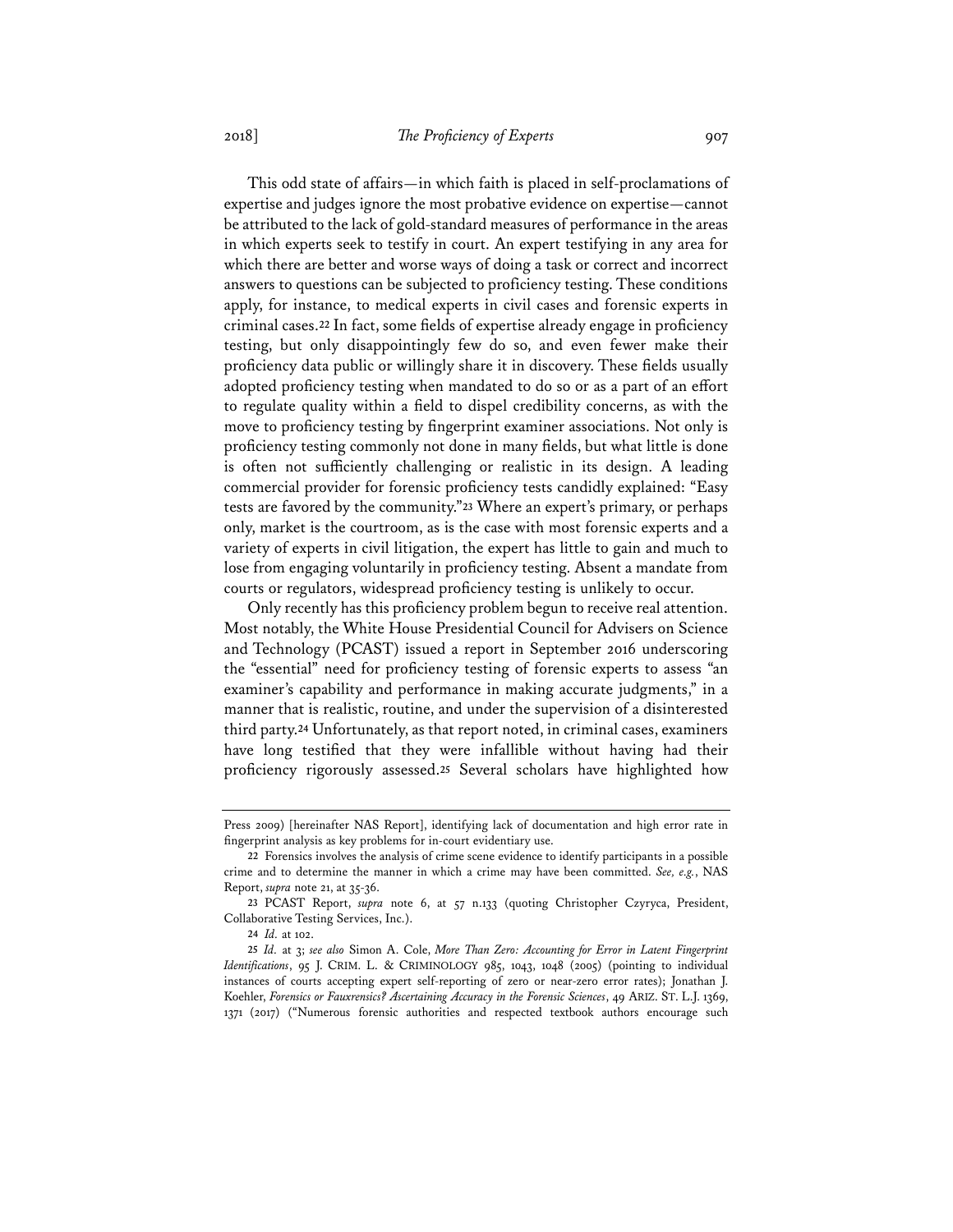existing proficiency testing suggests troubling error rates and that more rigorous proficiency is needed.**26** Few have suggested that proficiency should be taken into account by judges. **27** In this Article, we describe how proficiency should inform the legal standards for the qualification of experts and should be at the core of evidence law's understanding of expertise.

In Part I of this Article, we set out the standards for how courts currently qualify experts and then we turn to a more detailed explanation of the concept of proficiency. We propose a rethinking of the approach towards expert qualification, making the case for performance-based assessments of expertise. We proceed first with a more detailed discussion of proficiency testing and its benefits. Second, we demonstrate the value of proficiency data by consolidating all of the publicly available results of fingerprint examiner proficiency testing from the past two decades. Our analysis reveals that, contrary to common claims made by fingerprint experts in court and elsewhere, the method of fingerprint examination is far from error free. Error rates ranged from 1-2% to 10-20% per test administration with respect to false positives (i.e., erroneous linking of a latent print to an individual's known print) in proficiency tests from 1995 to 2016. We found an average 7% false positive rate over this time period and an average 7% false negative (i.e., erroneous failure to link a latent print to an individual's known print) rate. Presentation of this data at trials might well have changed the outcome in some cases by altering the jury or judge's beliefs about the near infallibility of fingerprint identifications.**28**

hyperbole" and citing sources). The earlier 2009 NRC Report also highlighted the need for "routine, mandatory proficiency testing that emulates a realistic, representative cross-section of casework." NAS Report, *supra* note 21, at 25.

**<sup>26</sup>** *See, e.g.*, Paul C. Giannelli, *Expert Testimony and the Confrontation Clause*, 22 CAP. U. L. REV. 45, 80 (1993) ("The proficiency test results of many common laboratory examinations are disturbing."); Koehler, *supra* note 9, at 1077 ("Critics charge that fingerprint analysis lacks an empirical foundation and that examiners make exaggerated claims that are likely to mislead jurors."); Koehler, *supra* note 25, at 1369 ("Unless and until such [proficiency testing] studies are undertaken, legal decision makers will continue to fly blind when it comes to assessing the reliability of a reported forensic match."); *Seventh Circuit Upholds the Reliability of Expert Testimony Regarding the Source of a Latent Fingerprint—*United States v. Havvard, 260 F.3d 597 (7th Cir. 2001), 115 HARV. L. REV. 2349, 2356 (2002) (recommending "generation and administration" of [] proficiency tests"); *see also* Barack Obama, *The President's Role in Advancing Criminal Justice Reform*, 130 HARV. L. REV. 811, 862 (2017) (calling for ongoing work to strengthen forensic science).

**<sup>27</sup>** Gary Edmond, *Forensic Science Evidence and the Conditions for Rational (Jury) Evaluation*, 39 MELB. U. L. REV. 77, 85-86 (2015) ("[R]egardless of qualifications and experience, rigorous proficiency testing tells us whether the forensic analyst performs a task or set of tasks better than non-experts or chance. A significantly enhanced level of performance is precisely what it means to be an expert.").

**<sup>28</sup>** In a work in progress, we find that presentation of proficiency data does impact the weight that lay jurors attach to forensic evidence. Greg Mitchell & Brandon Garrett, *The Impact of Proficiency Testing Information on the Weight Given to Fingerprint Evidence* (work in progress) (on file with authors).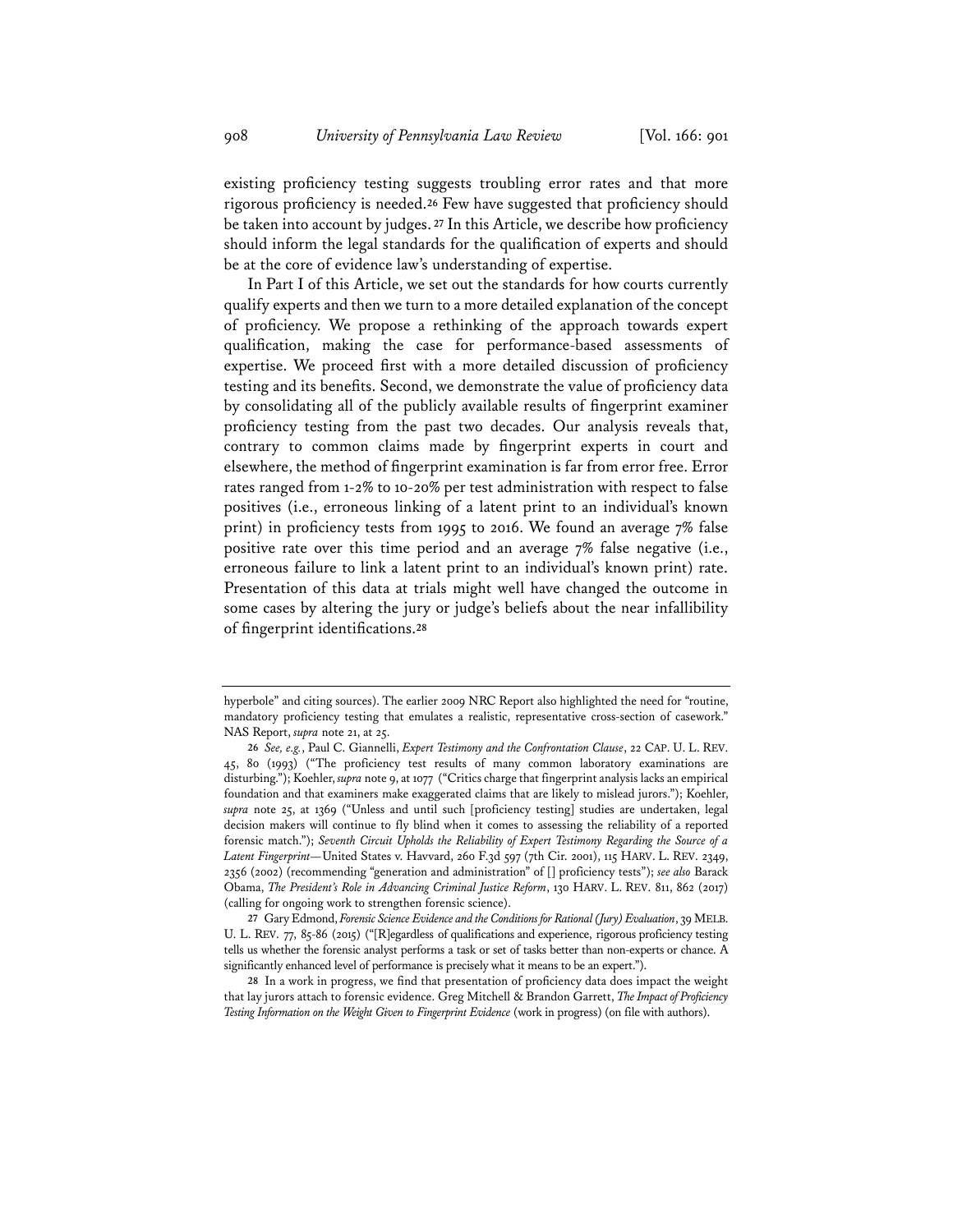The fingerprint examiner proficiency data highlight a particular point in favor of mandatory proficiency testing: fingerprint examiners, like many other experts, rely on subjective judgment to formulate their opinions.**29** An expert who uses a wholly objective method to formulate an opinion can be shown to have erred by showing that proper use of the method does not in fact yield the result the expert claims. In contrast, whenever an expert's method involves subjective judgment, even in part, then the only means for testing the accuracy and reliability of the expert's method is through proficiency testing.**30** An expert who uses a subjective method is a "black box" into which data is fed and out of which magically pops an answer. Such an expert can never be shown definitively to have erred in applying a method because that method cannot be observed and applied by others. However, if proficiency data for such "black-box experts" exists, then we can assess their basic levels of proficiency, which provides important information about their ability to provide accurate and reliable information. Experts reaching conclusions using subjective methods may be highly reliable. But walking through the courtroom door is unlikely to transform an "expert" who regularly receives low scores on proficiency tests into a highly reliable source of information in the case at hand.

Excellence on proficiency tests does not guarantee accuracy at trial, but the opinions of the less proficient witness are, in general, more likely to be wrong. Thus, many medical residents know, in theory, how to read an X-ray to find the problems discussed in textbooks and could serve as expert witnesses under prevailing law, but that knowledge alone does not ensure expert performance at reading X-rays. Experts should be qualified based on empirical evidence of their proficiency before addressing whether their methods used and conclusions reached are valid and reliable.

In Part II, we use the contrast between claimed and actual expertise to criticize courts' reluctance to require proficiency testing, permit discovery of proficiency data, or admit proficiency data at trial. After reviewing the case law on proficiency data, we side with courts that recognize the value of

**<sup>29</sup>** *See* PCAST Report, *supra* note 6, at 58 ("Proficiency testing is especially critical for subjective methods: because the procedure is not based solely on objective criteria but relies on human judgment, it is inherently vulnerable to error and inter-examiner variability.").

**<sup>30</sup>** *Id.* Where objective evidence of innocence becomes available after trial (e.g., through DNA testing in rape cases), it is possible to determine, after the fact, whether an expert using subjective judgment erred. *See, e.g.*, Brandon L. Garrett & Peter J. Neufeld, *Invalid Forensic Science Testimony and Wrongful Convictions*, 95 VA.L.REV. 1, 1 (2009) (exploring "the forensic science testimony by prosecution experts in the trials of innocent persons, all convicted of serious crimes, who were later exonerated by post-conviction DNA testing"). Of course, this method can only be used in a relatively small number of cases and provides no protection against unreliable experts before the fact. *Id.* at 7-8 (noting that the data set is "unrepresentative of typical criminal cases," and the study does not examine whether "an examiner made a mistake or engaged in misconduct in the laboratory").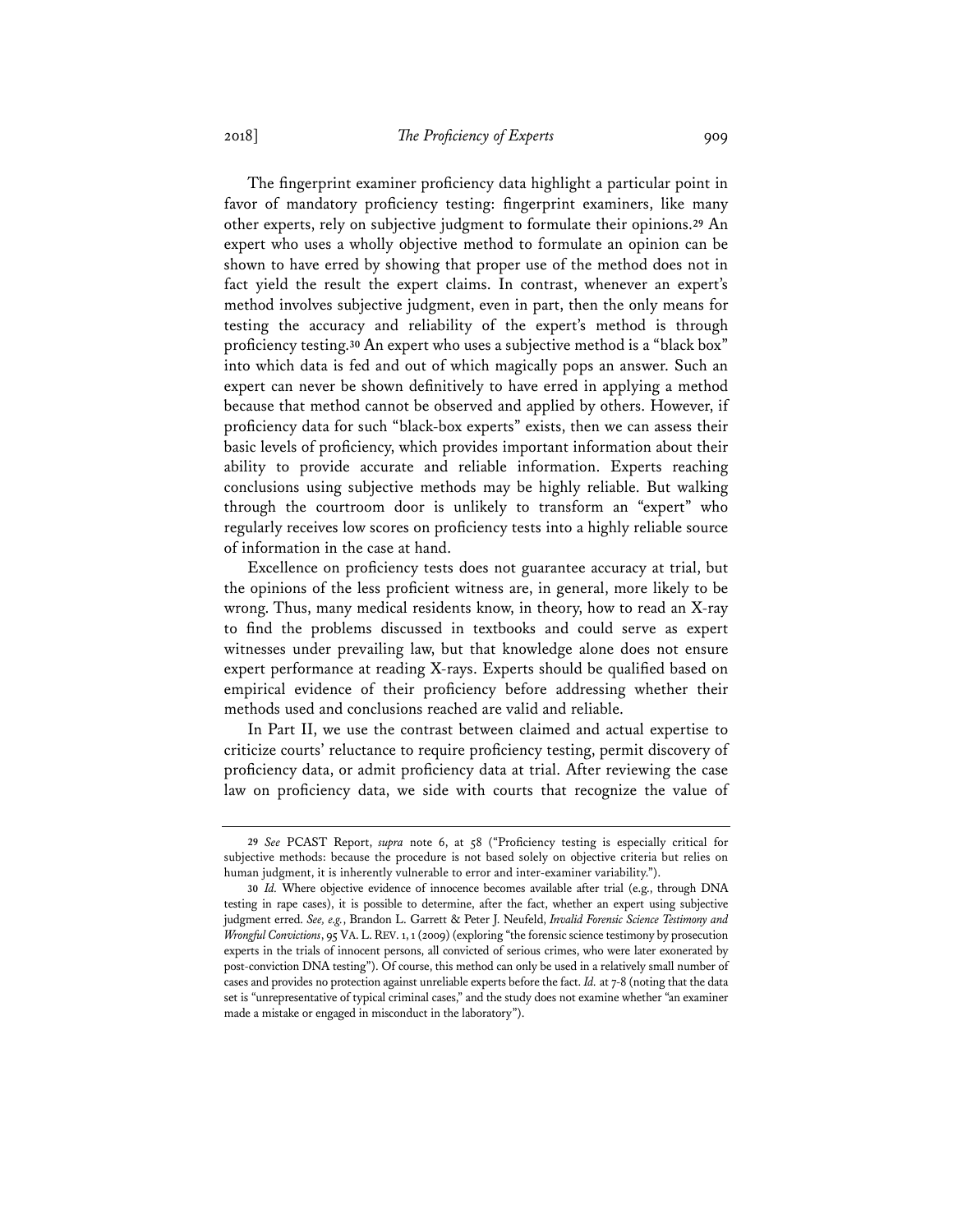proficiency data and recognize that existing rules for expert evidence and discovery can accommodate demands for proficiency data. We argue that there is no good justification for continuing to qualify experts based on poor proxies for proficiency, like credentials or experience, when proficiency testing is possible or proficiency data already exists. In areas in which proficiency testing is voluntary, one might argue allowing discovery of proficiency data could deter voluntary testing, but this concern disappears in a world in which proficiency testing is made mandatory or it is strongly preferred. We also explain how our approach would buttress reliability analyses under *Daubert* and Federal Rule of Evidence 702 and would produce important evidence for a jury's consideration. Proficiency data provides an objective basis for excluding the opinions of any expert with unacceptably low proficiency and for assessing the weight of expert evidence.

In Part III, we describe a regulatory approach towards assuring proficiency of experts using realistic blind proficiency testing, which could help ensure that disciplines have adequate proficiency data to present in court. A federal agency could regulate proficiency more broadly, as leading scientific groups have proposed, and as is currently done for clinical laboratories, and in other countries.

A proficiency-based approach to expert qualification would improve the quality of evidence at trial, and it would simplify judicial gatekeeping of expert evidence. Judges should adopt the view that expertise equals proficiency, or legislatures should impose that view on courts.

## I. TRUE EXPERTISE = PROFICIENCY

## A. *Judicial Qualification of Experts Using Education and Experience*

The Supreme Court's most prominent ruling on expert evidence, *Daubert v. Merrell Dow Pharmaceuticals,* prescribes how judges should determine whether the opinions an expert plans to offer are sufficiently reliable to provide helpful knowledge.**31** That analysis focuses on the validity and reliability of the methods that the expert uses. That inquiry is important; if the method as a whole is invalid and error-prone, then no matter how accomplished the particular expert is at the method, the evidence should not be admitted in court. Our focus here, however, is not on the question of the validity and reliability of an entire method. Our focus is on the neglected but logically prior question of how to decide who qualifies as an expert.**32** When

**<sup>31</sup>** 509 U.S. 579, 592-95 (1993).

**<sup>32</sup>** Similarly, two decisions of the Court that built on the *Daubert* decision failed to address this question. *See* Kumho Tire Co. v. Carmichael, 526 U.S. 137 (1999); Gen. Elec. Co. v. Joiner, 522 U.S. 136 (1997).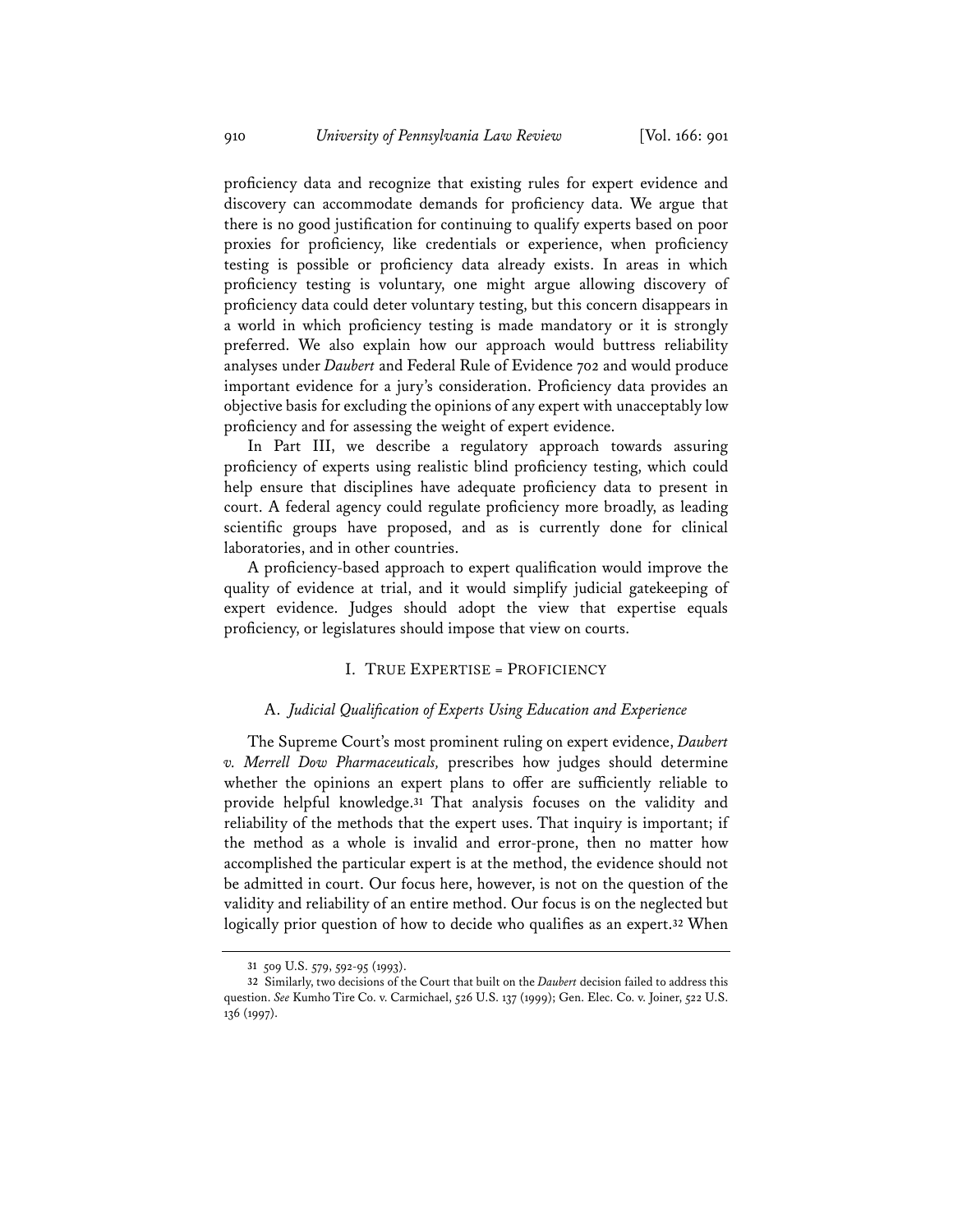a party proposes that a witness be allowed to testify as an expert, the trial judge must first determine whether that witness is in fact an expert. Federal Rule of Evidence 702 defines an expert as one who is qualified "by knowledge, skill, experience, training, or education" to give testimony that "will help the trier of fact to understand the evidence or to determine a fact in issue."**33** The Supreme Court has not interpreted this language, and therefore, the primary guidance for making the qualification decision comes from the text of Rule 702, advisory notes to the rule, and lower court interpretations of the rule.

The text of Rule 702 does not specify what comprises adequate "knowledge, skill, experience, training, or education," but the advisory notes emphasize that "experience alone" may be sufficient as a foundation for expert testimony and that experience is "the predominant, if not sole, basis for a great deal of reliable expert testimony" in some fields.**34** Lower courts, when they do occasionally comment on the qualification question, likewise emphasize that expertise can come from education or experience and that no special credentials are required.**35** In practice, courts often require little more than a statement from the expert that she has developed specialized knowledge in the domain in which she seeks to testify. Accordingly, expert qualification typically involves a recitation of the formal education, training, experience, and achievements that the putative expert has in a field, along with a statement of familiarity with the body of knowledge needed to formulate an opinion that may be helpful in the case.**36** Most of the work in ensuring the helpfulness of expert evidence consists in a review of the

**<sup>33</sup>** FED. R. EVID. 702. State rules of evidence typically contain similar qualification language. *E.g.*, TENN. R. EVID. 702 ("If scientific, technical, or other specialized knowledge will substantially assist the trier of fact to understand the evidence or to determine a fact in issue, a witness qualified as an expert by knowledge, skill, experience, training, or education may testify in the form of an opinion or otherwise."); W. VA. R. EVID. 702(a) ("If scientific, technical, or other specialized knowledge will assist the trier of fact to understand the evidence or to determine a fact in issue, a witness qualified as an expert by knowledge, skill, experience, training, or education may testify thereto in the form of an opinion or otherwise.").

**<sup>34</sup>** FED. R. EVID. 702 advisory committee's note to 2000 amendment.

**<sup>35</sup>** *See, e.g.*, Tuf Racing Products, Inc. v. American Suzuki Motor Corp., 223 F.3d 585, 591, 54 Fed. R. Evid. Serv. 1492 (7th Cir. 2000) ("The notion that [*Daubert*] requires particular credentials for an expert witness is radically unsound." (citation omitted)).

**<sup>36</sup>** *See, e.g.*, Warren Eginton, *A View from the Bench—The Expert in the Courtroom*, 3 PROD. LIAB. L.J. 114, 117 (1992) (stating "the curriculum vitae of the expert will be most important" to impress jurors). Some jury studies suggest that jurors place at least some weight on credentials, although it may vary based on the type of case and the presentation of the testimony. *See* Sanja Kutnjak Ivković & Valerie P. Hans, *Jurors' Evaluations Of Expert Testimony: Judging The Messenger And The Message*, 28 LAW & SOC. INQUIRY 441, 458-64 (2003) (discussing how jurors consider an expert's credentials).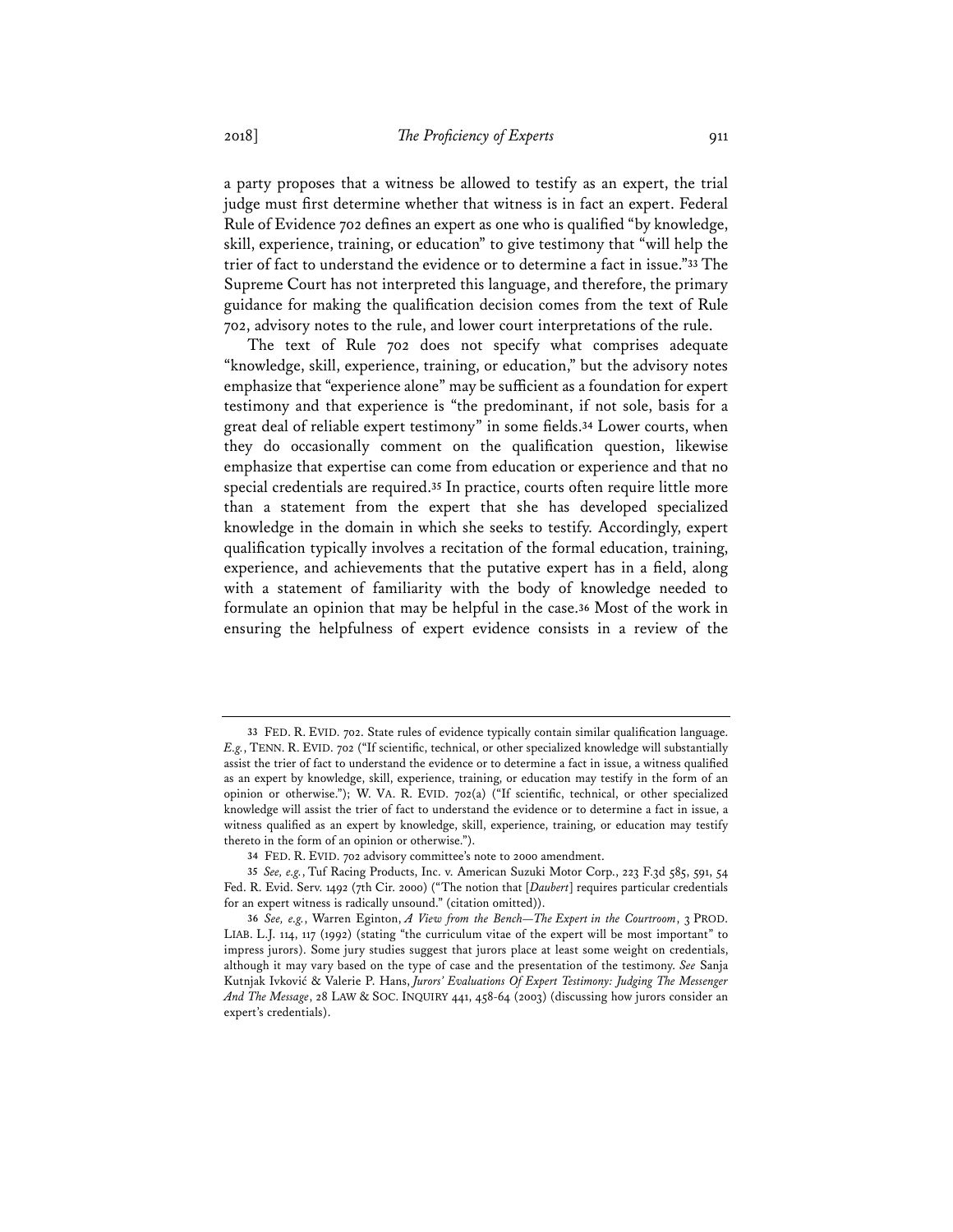sufficiency of the data considered by the expert and the reliability of the methods used and conclusions reached.**37**

Yet as we will see, for a large class of experts—those who rely in part or in whole on subjective or intuitive judgments to form their opinions—there exist no objective standards for evaluating the sufficiency of the data they considered or the reliability of their "black-box" method. For these experts, the qualification decision effectively becomes the reliability review. But credentials such as number of times previously testifying, number or type of degrees, years of experience, or membership in professional organizations—the very kind of information that judges look to in making the qualification decision—are poor indicators of whether these persons truly do have the ability to do what they claim to be expert at doing.**38**

One response to the problem of expert qualification is to suggest that Rule 702 should be revised, to focus in its text and in its Advisory Notes on empirical assessment of proficiency. We would support doing so, and in fact, the Advisory Committee is soliciting input on Rule 702 prompted by concerns raised about the reliability of expert evidence often admitted, particularly in criminal cases.**39**

However, another way to view the problem of expert qualification is that courts have not interpreted Rule 702 correctly. The text of Rule 702 does not specify what comprises adequate "knowledge, skill, experience, training, or education," and, while the Advisory Notes emphasize that "experience alone" may be sufficient,**40** the rule clearly contemplates that the witness will have uncommon knowledge and an ability to use that knowledge expertly. In other words, before a court reaches the question of whether an expert's opinions in the courtroom are reliable, the rule contemplates that the proffered witness is capable of expert performance outside the courtroom on the kinds of questions the expert will be asked to answer in the courtroom. This expertise inquiry could be much simpler and more accurate if courts did not settle for credentials and self-proclamations of expertise.

**<sup>37</sup>** This is at least true in those jurisdictions that follow *Daubert*. *See, e.g.*, United States v. Frazier, 387 F.3d 1244, 1261 (11th Cir. 2004) ("[T]he unremarkable observation that an expert may be qualified by experience does not mean that experience, standing alone, is a sufficient foundation rendering reliable *any* conceivable opinion the expert may express.").

**<sup>38</sup>** For an article making a similar observation about the standards for expert admissibility in Australia, see Edmond, *supra* note 27, at 98 ("Conventional admissibility criteria and heuristics—such as formal qualifications, a 'field', 'training, study or experience', prior legal recognition and admission—do not provide direct insight into validity, error rates and limitations, or proficiency.").

**<sup>39</sup>** Advisory Committee on Rules of Evidence, Spring 2017 Meeting 2 (Apr. 21, 2017), http://www.uscourts.gov/sites/default/files/advisory\_committee\_on\_rules\_of\_evidence\_-

\_spring\_2017\_meeting\_materials.pdf [https://perma.cc/463P-UZBX] (describing a planned conference for October 2017 to discuss whether changes are necessary to Rule 702 due to concerns with its use, particularly in criminal cases).

**<sup>40</sup>** *See supra* note 34 and accompanying text.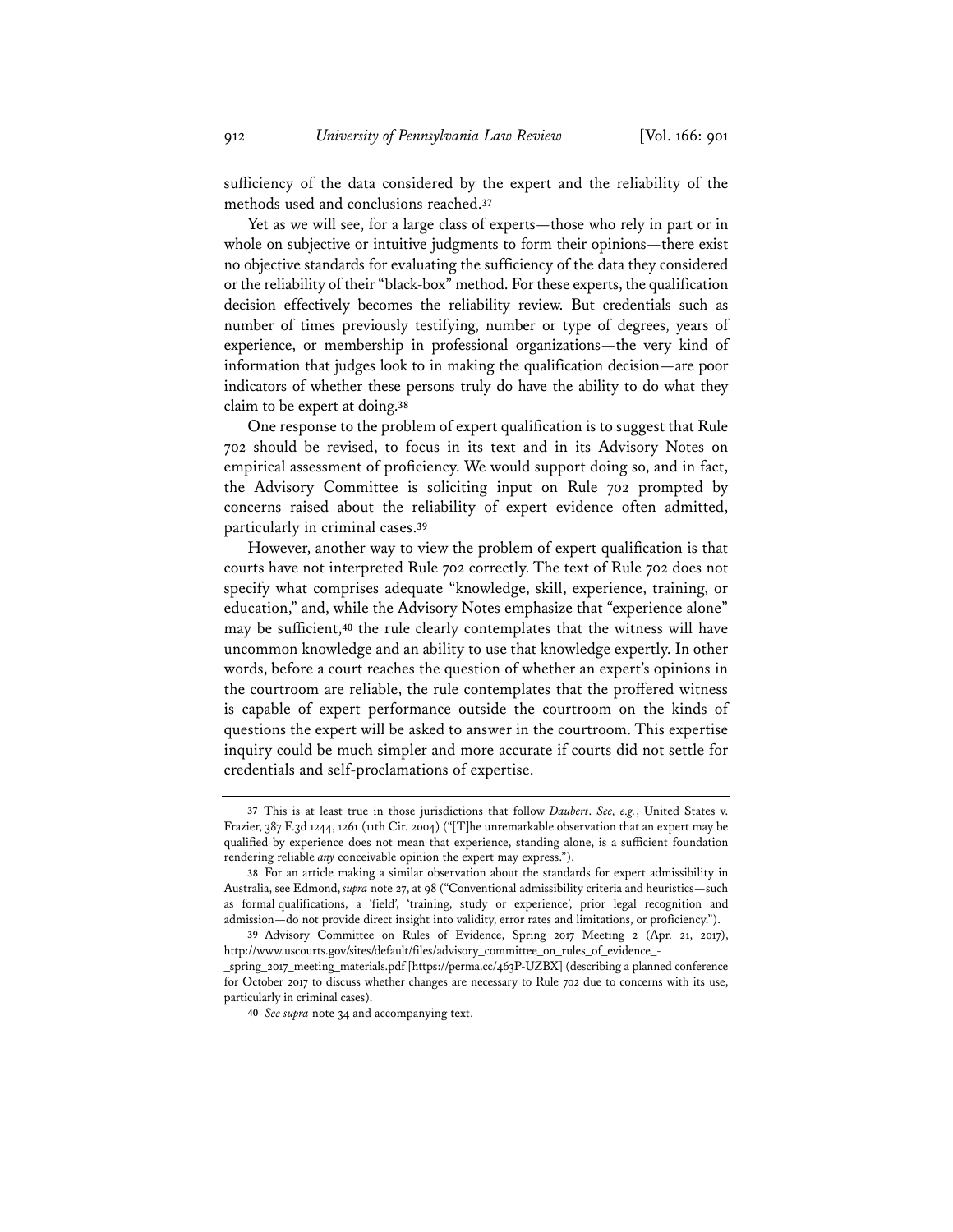So, rather than interpret Rule 702 to endorse a liberal test of expert qualification that leaves critical scrutiny to the reliability review, an alternative interpretation that is consistent with the text and advisory note, and that has more merit from a functional perspective, is that Rule 702 cares more about expertise *per se* than about any particular route to expertise. Hence, the rule's refusal to endorse any particular expert requirements does not mean that having specialized education or experience is sufficient. Rather, what matters is being able to use that specialized knowledge in a way that could be helpful to the case. Under this performance-based interpretation, what matters is whether one has *demonstrable* expertise. To make this determination, information about credentials and experience can be helpful, but this information will always be only indirect evidence that an individual has true expertise that may be useful to the case. For any type of expert, direct evidence of expertise can be obtained.

Some experts serve only to "educate the factfinder about general principles," without reaching conclusions that attempt to "apply these principles to the specific facts of the case."**41** Proficiency can be tested even for experts who only testify about general information that may have some bearing on the case. For the expert describing background research, direct evidence of expertise would consist of proof that the individual is in fact familiar with the relevant literature that he or she seeks to summarize or translate for the jury. Courts are usually content to rely on indirect evidence of expertise to qualify such an expert, and leave direct attacks on expertise to cross-examination. That approach is defensible under Rule 702, at least where indirect evidence of expertise exists and we have reason to believe it is a good proxy for expertise.**42** But direct evidence of expertise can be obtained for the expert who just serves as a lecturer to the jury on some topic through the use of proficiency tests that assess the expert's familiarity with the relevant literature.

We should therefore see Rule 702 as imposing three basic requirements on putative expert witnesses: (a) proper tools, (b) proper data, and (c) true expertise. An ax is an excellent tool for chopping wood, but it is a terrible tool for cutting paper, and many people are not expert at using an ax for any purpose. Under Rule 702, it is not enough to know what tool should be used to analyze data to generate an answer for the case; the expert should also be required to show that she is proficient at using the tool to analyze data and

**<sup>41</sup>** FED. R. EVID. 702 advisory committee's note to 2000 amendments. The Advisory Committee Notes explain that for such "generalized testimony," the court should assure that the expert is qualified, expert testimony would assist the jury, the testimony is "reliable," and the testimony fits the facts of the case. *Id.* We submit that the qualification of such an expert should be objectively assessed.

**<sup>42</sup>** Though presumably the expert's lack of familiarity with the relevant literature might in some cases be so poor that the judge would treat this as a disqualification rather than a matter going to weight of the testimony.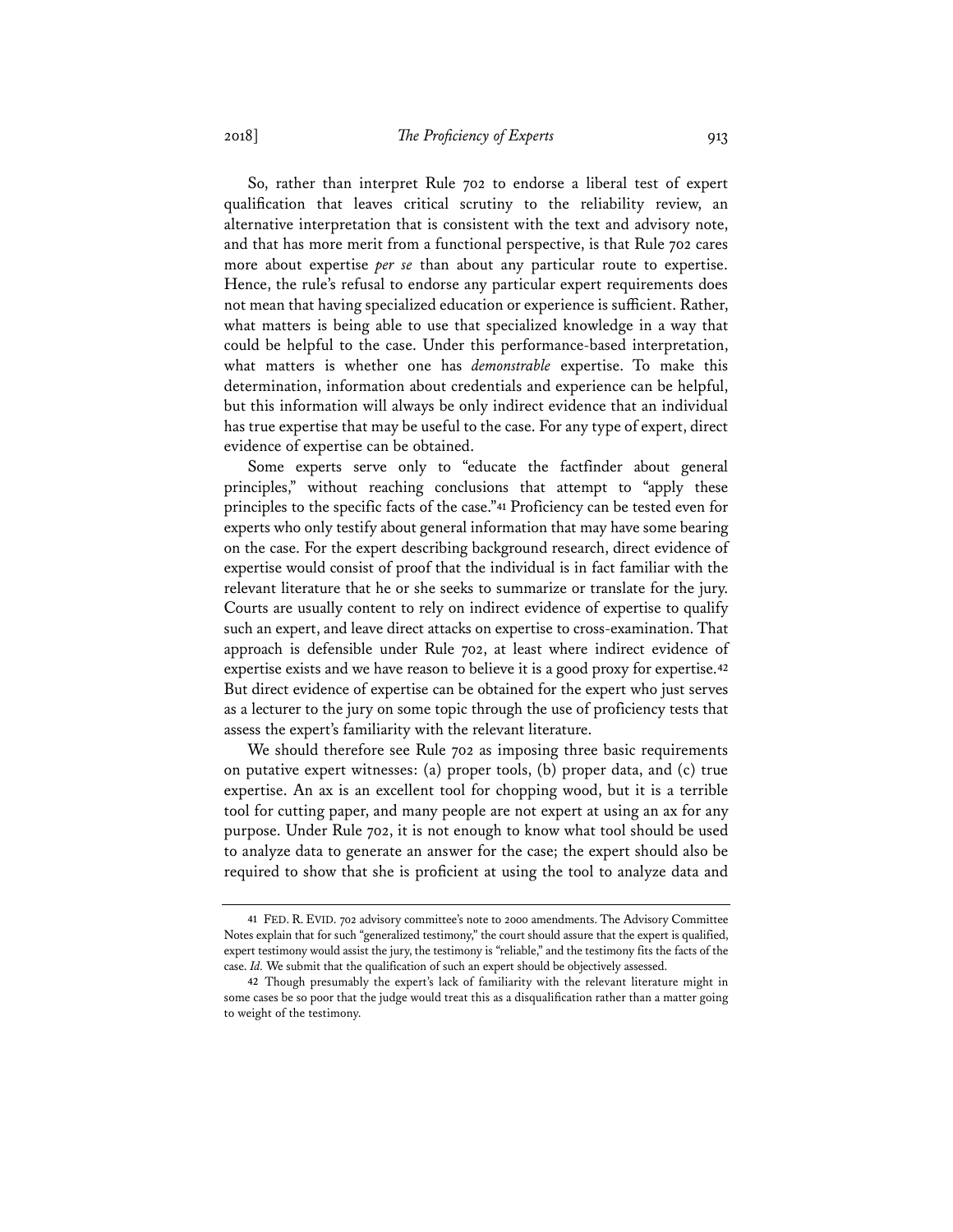produce correct answers. Education and experience will enable many people to claim expertise, but true expertise implies proficiency in performance.

A particular advantage of this alternative interpretation of Rule 702's qualification requirement is that it complements Rule 702's reliability requirement. For many non-scientific experts for whom the *Daubert* factors can be difficult to adapt (because there is often no research into the reliability of the methods used by experts in these domains and no journals are devoted to developing reliable knowledge within these domains), and for black-box experts whose methods cannot be directly observed for reliability, a proficiency approach to expert qualification ensures a minimal level of reliability in an expert's opinions. An expert who cannot perform significantly better than chance, or who can barely outperform non-experts on a proficiency test, is an unreliable source of information for a case. With a proficiency-based approach to qualification, courts effectively conduct an individualized reliability analysis for each expert. Just as a poor method should fail reliability scrutiny under Rule 702, an inexpert "expert" should fail qualification scrutiny under Rule 702.

## B. *Identifying Experts Through Performance*

In contrast to the traditional view of judges that having certain education, training, or experience qualifies one as an expert, among those who study experts, expertise is synonymous with performance at consistently high levels. "Experts stand out because of their superior performance and unique capabilities."**43** Much debate exists among psychologists about the origins of expertise,**44** but little debate exists regarding the need to use performance-based measures to identify experts. Alternative measures, such as reputation or years of experience, pose a risk of misidentification: "[T]here is a clear lack of association between length of experience and performance, and between *perceived expertise* and performance."**45** Therefore, where objective measures of good performance are available,

**<sup>43</sup>** David Z. Hambrick & Robert R. Hoffman, *Expertise: A Second Look*, IEEE INTELLIGENT SYSTEMS, July–Aug. 2016, at 50, 54.

**<sup>44</sup>** Broadly, the debate comes down to the relative contributions of deliberate practice versus innate talent. *See generally* David Z. Hambrick, Brooke N. Macnamara, Guillermo Campitelli, Fredrik Ullén & Miriam A. Mosing, *Beyond Born Versus Made: A New Look at Expertise*, 64 PSYCHOL. LEARNING & MOTIVATION 1 (2016). Our argument does not depend on our taking a side in this origins-of-expertise debate.

**<sup>45</sup>** K. Anders Ericsson, *Expertise and Individual Differences: The Search for the Structure and Acquisition of Experts' Superior Performance*, WILEY INTERDISC. REVS. COGN. SCI., Jan.–Apr. 2017, at 1, 2; *cf*. James Shanteau, David J. Weiss, Rickey P. Thomas & Julia Pounds, *How Can You Tell If Someone Is an Expert? Performance-Based Assessment of Expertise*, *in* EMERGING PERSPECTIVES ON JUDGMENT AND DECISION RESEARCH 620, 622-24 (Sandra L. Schneider & James Shanteau, eds., 2003) (discussing the limitations of using experience, accreditation, and peer identification as the basis for identifying experts).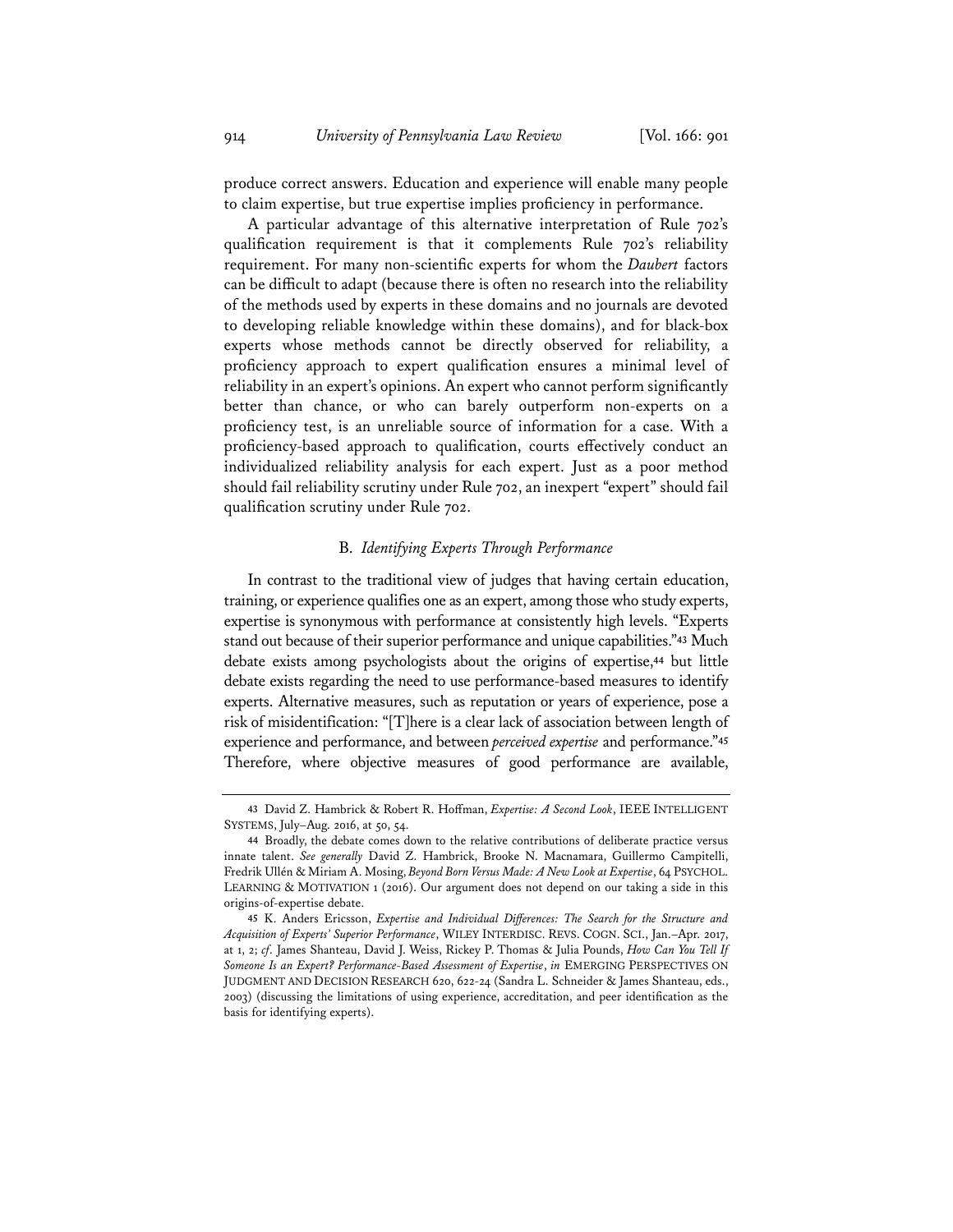researchers prefer those measures to status symbols that signal specialized education or experience but can be poor proxies for expert performance.

Where clear benchmarks of superior performance exist, tests can be developed to identify high and low performers for purposes of training and quality control.**46** Such tests, which are now commonly called proficiency tests, can be used to monitor not only the performance of human workers but also the performance of machines and materials being used in production. In fact, proficiency testing had its origin in materials testing:

[P]roficiency testing had its probable beginnings in the paleolithic [sic] age, for it can be logically assumed that Neanderthal man tested his lethal stone axes for strength, weight, and serviceability before using them for the onslaught of his enemies. In more modern times, and especially during the formative period of our country, the value of proficiency testing and quality assurance became essential for the development of our railroads and industrial corporations.**47**

The use of proficiency testing to monitor human performance became prominent after World War II, when a consortium of medical laboratories began circulating specimen samples to laboratories to determine their accuracy in identifying the specimens.**48** The impetus for the survey was the discovery of a surprising number of errors by laboratories in an experiment conducted in 1945 to assess the level of agreement across medical laboratories within Pennsylvania.**49** After viewing the results, the College of American Pathologists "recognized that, to maintain high standards, the accuracy of measurements must be under constant professional surveillance . . . . Accordingly, continuous professional assessment, or proficiency testing, eventually became accepted as the reasonable foundation upon which high standards of laboratory work

**<sup>46</sup>** "[Proficiency] tests can serve many purposes including but not limited to training and testing personnel, improving laboratory practices and procedures, and identifying future needs for a laboratory. Properly designed, proficiency tests may also provide a reasonable estimate of the rate at which false discoveries, false positive errors, and false negative errors occur." Koehler, *supra* note 9, at 1091 (footnote omitted). International scientific organizations define proficiency testing as "an evaluation of participant performance against pre-established criteria by means of interlaboratory comparisons." NAT'L COMM'N ON FORENSIC SCI., VIEWS OF THE COMMISSION REGARDING PROFICIENCY TESTING IN FORENSIC SCIENCE 7, (Mar. 22, 2016).

**<sup>47</sup>** F. William Sunderman, Sr., *The History of Proficiency Testing/Quality Control*, 38 CLINICAL CHEMISTRY 1205, 1205 (1992). This program eventually became formalized as the Sunderman Proficiency Test Service, which the American Society of Clinical Pathology took over in 1985 and continues to run. *See id*. at 1207; AM. SOC'Y FOR CLINICAL PATHOLOGY, U.S.(ONLY) PROCEDURES FOR EXAMINATION & CERTIFICATION (2017), https://www.ascp.org/content/docs/default-source/ boc-pdfs/exam-content-outlines/ascp-boc-us-procedures-book-web.pdf?sfvrsn=2 [https://perma.cc/ZKE2-LXE2].

**<sup>48</sup>** Sunderman, Sr., *supra* note 47, at 1206.

**<sup>49</sup>** *Id.*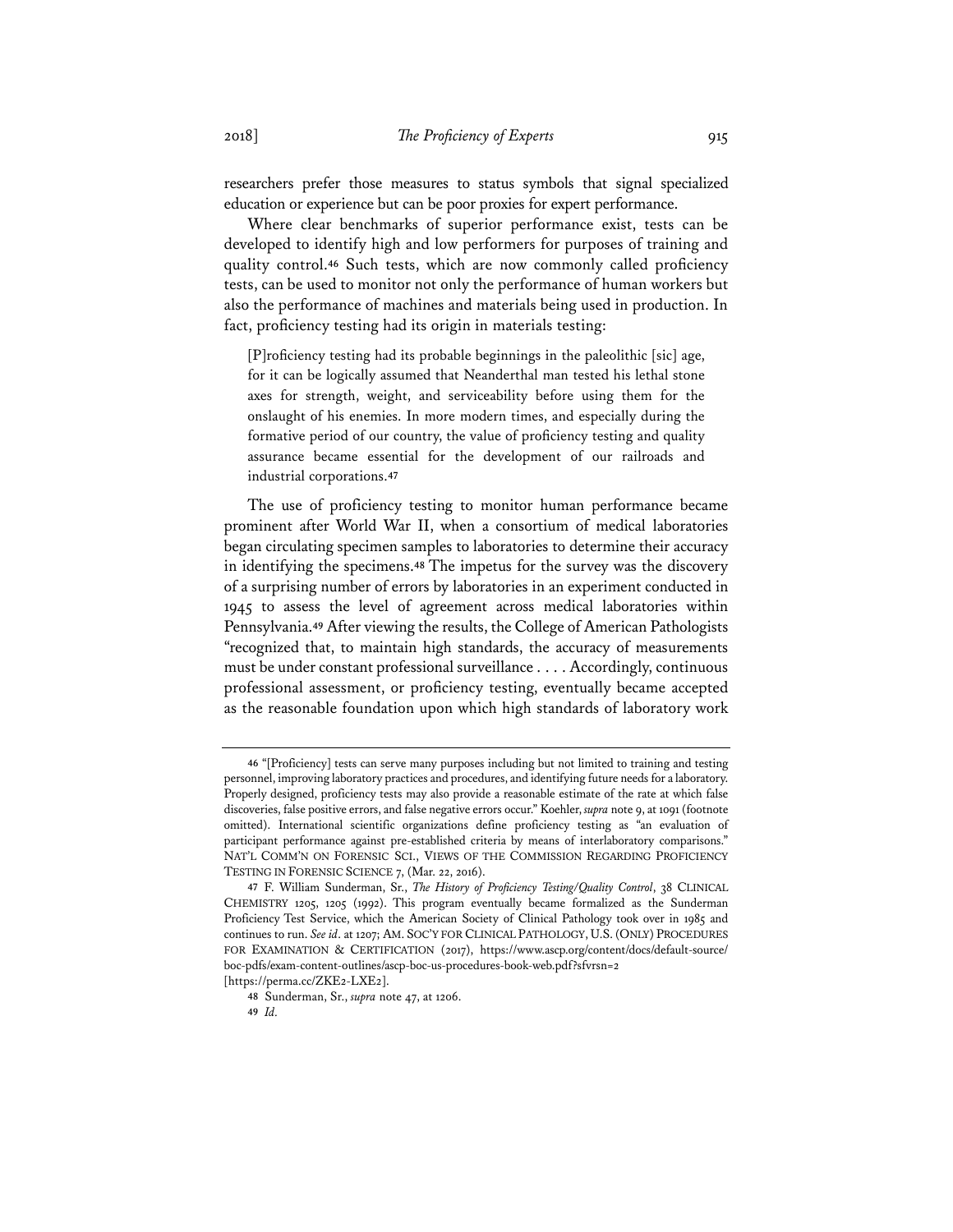might be maintained."**50** Eventually, the federal Clinical Laboratory Improvement Act (CLIA), passed in 1967, mandated proficiency testing for various medical laboratories.**51**

Recognizing the value of proficiency testing as a means of quality assurance, many industries and organizations have instituted proficiency testing programs without being compelled to do so by law. The particular uses of proficiency testing results vary, but the primary uses include monitoring the performance of laboratories over time and in comparison to one another, and monitoring the performance of individuals as part of their training and as a means of ongoing quality assurance.**52**

In the area of forensic science, all accredited crime laboratories must conduct proficiency testing annually across the different disciplines that they employ, whether it is DNA testing, fingerprint testing, ballistics, toolmark identification, or some other discipline.**53** In 1974, a federal grant to the Forensic Sciences Foundation (FSF) funded administration of twenty-one proficiency tests at crime laboratories around the country.**54** The results were not heartening; FSF uncovered "serious problems" in several disciplines, leading to recommendations for improved quality assurance.**55** In 1979, forensic practitioners voted against a proposal to create a system of peer review through training, certification and proficiency testing for all types of forensics.**56** FSF continued to conduct proficiency tests through the early

**<sup>50</sup>** *Id.* at 1206-07.

**<sup>51</sup>** 42 U.S.C. § 263a (2012) (applying to all clinical laboratories, defined as "a facility for the biological, microbiological, serological, chemical, immuno-hematological, hematological, biophysical, cytological, pathological, or other examination of materials derived from the human body for the purpose of providing information for the diagnosis, prevention, or treatment of any disease or impairment of, or the assessment of the health of, human beings"). An amendment in 1988 extended the reach of CLIA. *See, e.g*., Proficiency Testing, Clinical Laboratory Improvement Amendments of 1988 (CLIA), 42 C.F.R. § 493.2 (2014).

**<sup>52</sup>** Edward J. Imwinkelried, *Coming to Grips with Scientific Research in* Daubert*'s "Brave New World": The Courts' Need to Appreciate the Evidentiary Differences Between Validity and Proficiency Studies*, 61 BROOK. L. REV. 1247, 1254-56 (1995) ("[I]n a proficiency study the object of the test is a particular analyst or laboratory."); *see also* Simon A. Cole, *Grandfathering Evidence: Fingerprint Admissibility Rulings from* Jennings *to* Llera Plaza *and Back Again*, 41 AM. CRIM. L. REV. 1189, 1212-13 (2004) (discussing the distinction between proficiency tests and validation studies).

**<sup>53</sup>** *See infra* notes 79-81 and accompanying text.

**<sup>54</sup>** Joseph L. Peterson & Penelope N. Markham, *Crime Laboratory Proficiency Testing Results, 1978–1991, I: Identification and Classification of Physical Evidence*, 40 J. FORENSIC SCI. 994, 994 (1995).

**<sup>55</sup>** *Id.* at 994-95.

**<sup>56</sup>** *See* David D. Dixon, Note, *The Admissibility of Electrophoretic Methods of Genetic Marker Bloodstain Typing Under the* Frye *Standard*, 11 OKLA. CITY U. L. REV. 773, 809-10 (1986) (noting the "proposal was resoundingly rejected by crime lab personnel"). It was, and remains, rare for results of proficiency tests to be published in an academic setting. *Id.* at 813 (explaining that the goal of achieving proficient experts is better accomplished by providing for confidential retraining and retesting of the examiner rather than a public pronouncement that he or she has erred).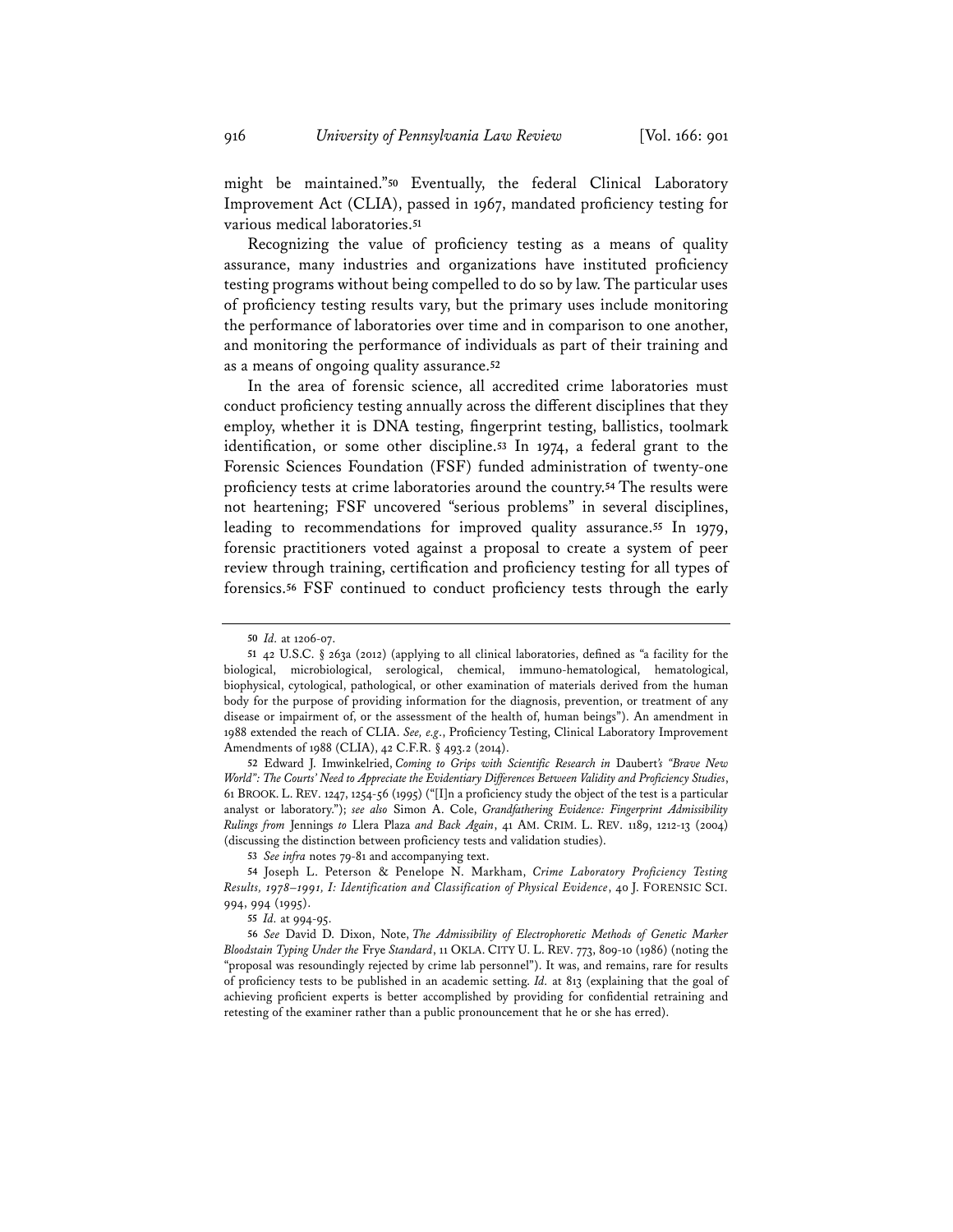1990s, when its operations were folded into the Collaborative Testing Services (CTS), a company that conducts quality assurance work through the regular administration of proficiency tests and other measures. In 1994, federal legislation called for an advisory board to "specify criteria for quality assurance and proficiency tests to be applied to the various types of DNA analysis used by forensic laboratories."**57** That legislation has expired.

Since the 1990s, CTS has conducted proficiency testing across the forensic disciplines. Demand has increased now that accrediting bodies require it, and CTS has become a leading provider of proficiency tests.**58** CTS makes available on its website the results of its proficiency tests, and each year in each discipline the reports show that errors are made.**59** However, CTS has stated that its reports should not be used to infer any "error rate" in any given discipline, because the "design of an error rate study would differ considerably from the design of a proficiency test."**60** In fact, an error rate study might well reveal higher levels of error, for CTS does not claim that its proficiency tests simulate realistic crime-scene samples, and nor can it control test taking conditions, therefore participants know that they are being tested, and may consult with others during the tests.**61**

For objective methods, accuracy and reliability can be assessed by "measuring the accuracy, reproducibility, and consistency of each of its individual steps."**62** Thus, a DNA test that relies on equipment to identify the genetic markers in a sample may not require any subjective judgment, and the quality of the method can be assured by seeing that the equipment uses

**62** PCAST Report, *supra* note 6, at 5.

**<sup>57</sup>** 42 U.S.C. § 14131(a)(C)(3) (2012).

**<sup>58</sup>** *See* Michael D. Risinger, *Cases Involving the Reliability of Handwriting Identification Expertise Since the Decision in* Daubert, 43 TULSA L. REV. 477, 484 (2007) ("The ASCLD-LAB standards require proficiency testing as a condition of accreditation, and the CTS tests are an approved provider (possibly the only one for Document Examination) of such tests. This has resulted in a large increase in the number of tests ordered and returned." (footnote omitted)).

**<sup>59</sup>** *See Reports*, COLLABORATIVE TESTING SERVS.,INC., http://www.ctsforensics.com/reports/ default.aspx?F\_CategoryId=19 [https://perma.cc/Q374-EF4B] (providing access to proficiency test summary reports for the forensic disciplines).

**<sup>60</sup>** COLLABORATIVE TESTING SERVS., INC., CTS STATEMENT ON THE USE OF PROFICIENCY TESTING DATA FOR ERROR RATE DETERMINATIONS 3 (Mar. 30, 2010), http://www.ctsforensics.com/assets/news/CTSErrorRateStatement.pdf [https://perma.cc/RM5P-BVJT] ("[T]he results found in CTS' Summary Reports should not be used to determine forensic science discipline error rates.").

**<sup>61</sup>** *See* Cole*, supra* note 25, at 1029 ("First, there are design flaws in the tests themselves. The tests were conducted by mail under unproctored, untimed conditions. It is not known whether the tests were completed by individual examiners or 'by committee.' Second, no metric exists for measuring the degree of difficulty of the latent print comparison." (footnote omitted)); Koehler, *supra* note 9, at 1091 ("Collaborative Testing Services (CTS) offers hundreds of laboratories the opportunity to participate in two fingerprint proficiency tests each year. Test participation is voluntary, examinees know that they are participating in a test, and it is not clear whether examinees work by themselves, in groups, or with assistance from supervisors." (footnotes omitted)).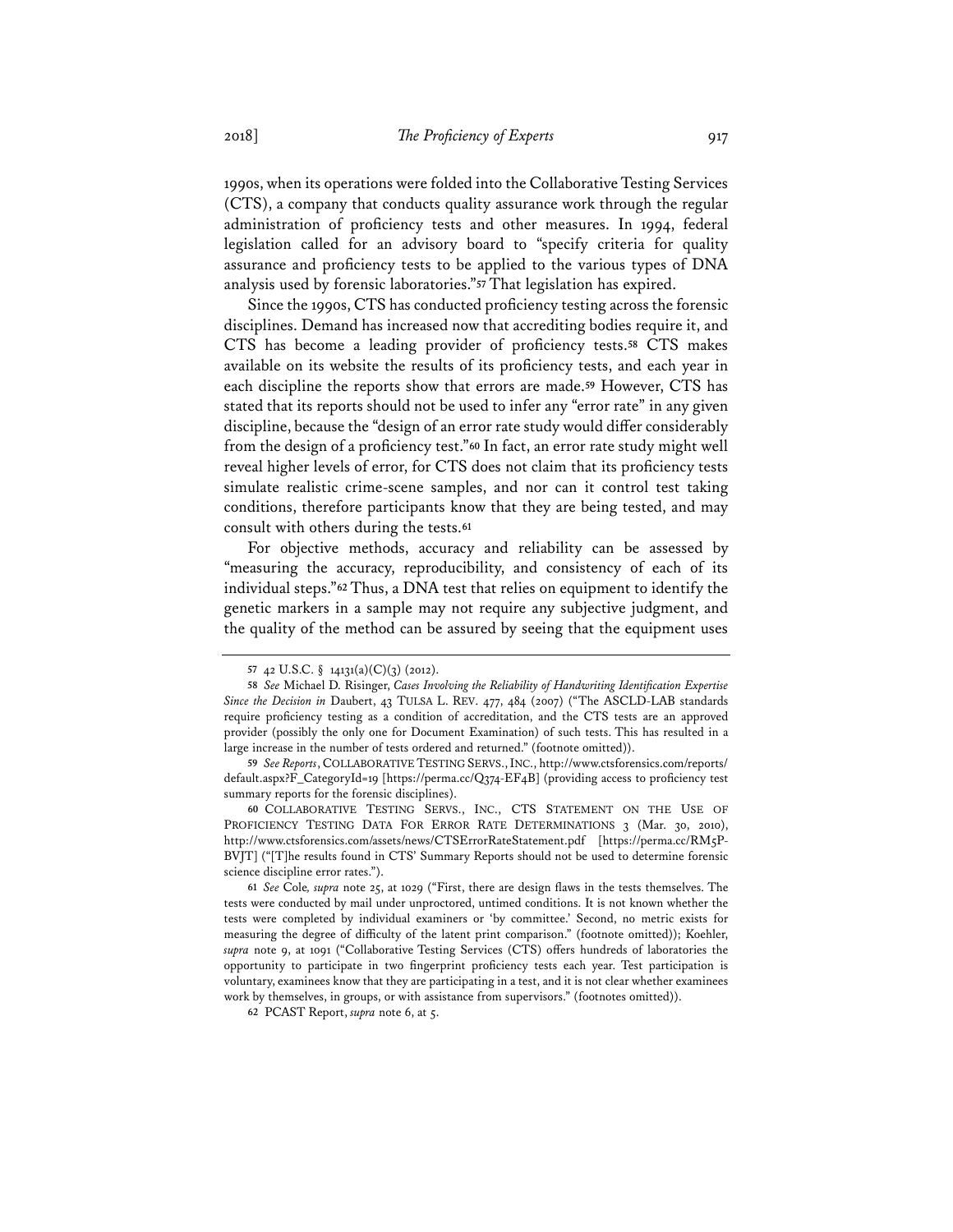scientifically sound design and is functioning properly and that human sources of error from confusing samples or the like are minimized by following standardized operational protocols.**63**

Many forensic methods involve a mix of both objective and subjective analysis. For example, while a simple DNA test may be largely objective, a DNA test in which the results may contain genetic markers from more than one individual may require some considerable "subjective choices" by the analysis.**64** When a technique involves subjective decisions, then part of the method is a "black box," based on the experience and judgment of the person. That subjective decisionmaking can be tested for its reliability and accuracy, but only by using a proficiency test.

How is proficiency measured? In many domains, such as sporting events and chess competitions, it is possible to identify consensual objective measures of good performance.**65** Where it is difficult to evaluate the quality of performance *in situ* because an outcome may be ambiguous or factors beyond the expert's performance may contribute to the outcome, it is possible to develop tests that simulate in-the-field conditions but can provide objective feedback on performance. For example, cytologists can be asked to judge whether cells from biopsies exhibit evidence of cancerous malformation using cells from samples where it has been determined through other means that cancer was or was not present. Or chemists and their drug-testing machinery can be given samples of materials to test for the presence of narcotics using samples of known chemical origins. Likewise, fingerprint and DNA analysts can be presented with samples from known persons to test whether the analysts properly match samples from the same persons. The consistency in a person's judgments can also be measured by including multiple samples from the same sources; it is not uncommon for analysts to provide difference judgments about two samples drawn from the same source.**66**

**<sup>63</sup>** *Id.* at 7.

**<sup>64</sup>** *Id.* at 8.

**<sup>65</sup>** Or one may use multiple objective measures of good performance and look for convergence across measures to dispel debates about the best measure. For instance, various measures of patient care could be combined to identify physicians who perform at the highest levels.

**<sup>66</sup>** *See, e.g*., Daniel Kahneman et al., *Noise: How to Overcome the High, Hidden Cost of Inconsistent Decision Making*, HARV. BUS. REV. (Oct. 2016), https://hbr.org/2016/10/noise [https://perma.cc/EEP8-UCYE] ("The prevalence of noise has been demonstrated in several studies. Academic researchers have repeatedly confirmed that professionals often contradict their own prior judgments when given the same data on different occasions. For instance, when software developers were asked on two separate days to estimate the completion time for a given task, the hours they projected differed by 71%, on average. When pathologists made two assessments of the severity of biopsy results, the correlation between their ratings was only .61 (out of a perfect 1.0), indicating that they made inconsistent diagnoses quite frequently.").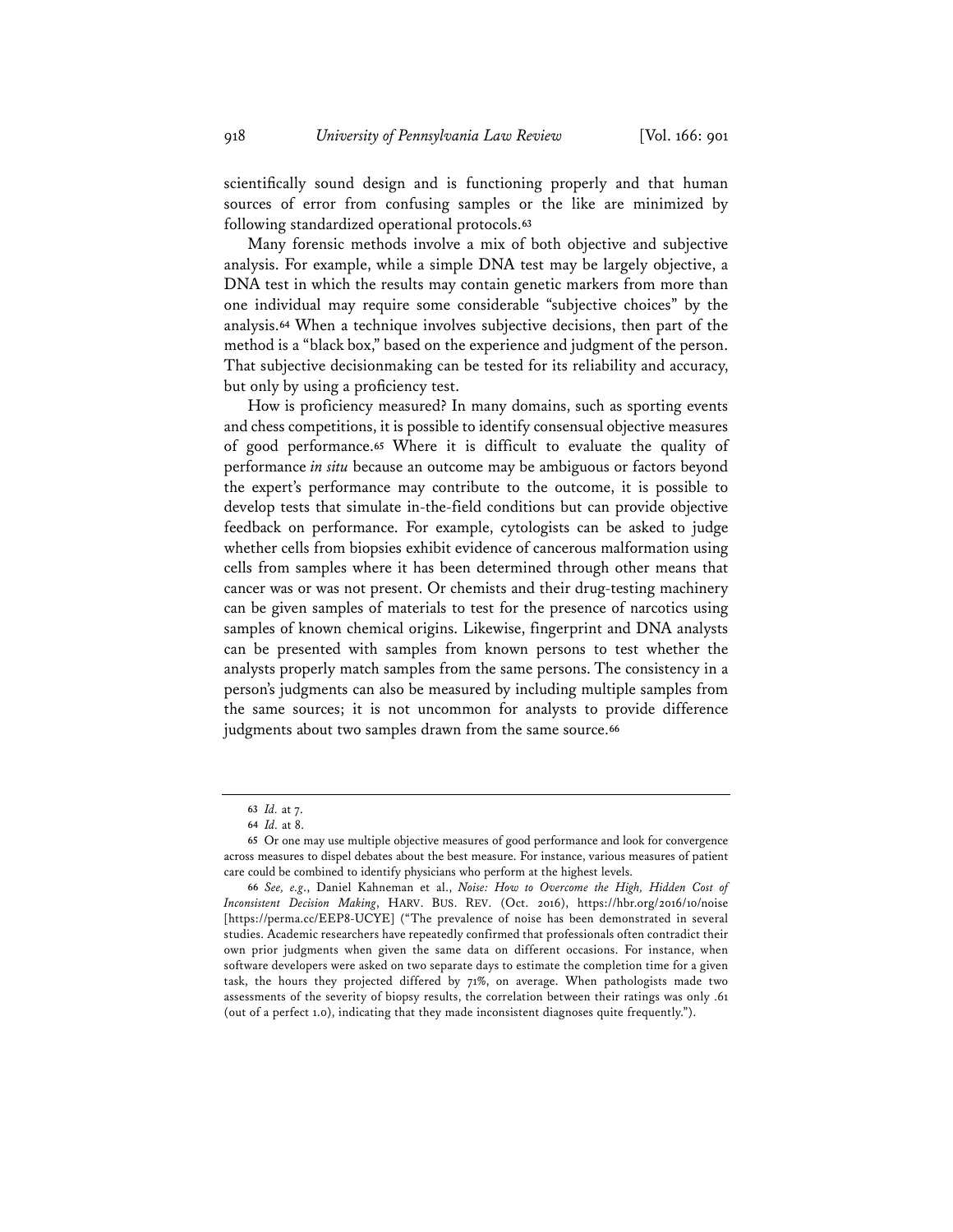To be sure, in some domains, it can be more difficult to identify uncontroversial objective measures of expert performance. One might propose rates of reversal as a measure of judicial expertise, for example, but good arguments can be made against that and any other supposed objective measure of judicial expertise.**67** In many fields, consensus exists regarding the best methods for doing something and the best answers to questions, but proficiency testing can still be used when no such consensus exists.

If an expert contends that a method or body of knowledge exists that should be consulted to provide opinions or conclusions relevant to the case, then that method or body of knowledge should be capable of generating a proficiency test. If not, that absence begs the question of how the expert can contend that she has reached a trustworthy conclusion. That is not to say that disagreement among experts renders testimony inadmissible, for there may be disagreement on how to interpret data, the best method to use, or how best to use a method, but expert witnesses do need to employ a method that aims at providing right answers to questions that can have right and wrong answers. Otherwise, the expert seeks to offer nothing more than her own personal opinions or speculation on some matter.**68**

## 1. Results: False Positive, False Negative, and Inconclusive

The results reported in proficiency tests can take multiple forms. In many of the proficiency tests of relevance to expert witness testimony, the question is whether a putative expert can correctly categorize a test item. For instance, on a ballistics proficiency test, a firearms expert might be presented with a firearm and several bullet fragments and be asked to categorize each fragment as (a) having been fired from the gun, (b) not having been fired from the gun, or (c) incapable of categorization. True-positive responses identify those bullet fragments that were in fact fired from the gun, and true-negative responses correctly identify those fragments not fired from the gun. False-positive responses erroneously categorize a fragment as being fired from the gun, and false-negative responses erroneously categorize a fragment as not being fired

**<sup>67</sup>** *See generally* Gregory Mitchell, *Evaluating Judges*, *in* THE PSYCHOLOGY OF JUDICIAL DECISION MAKING 221 (David Klein & Gregory Mitchell, eds., 2010) (discussing the many contested ways of judging judicial performance). In general, where evaluations of outcomes involve opinions over socially or politically contested matters, then it will be difficult to develop uncontroversial proficiency tests. However, few fields of expertise whose members attempt to testify in court offer opinions on matters that cannot be subjected to uncontroversial proficiency testing.

**<sup>68</sup>** There may be some very limited areas (e.g., aesthetic judgments or valuations of rare items) in which an expert's judgment is authoritative simply because it is the expert's judgment, but usually the achievement of expert status alone is not a sufficient basis for an opinion. *See* Gen. Elec. Co. v. Joiner, 522 U.S. 136, 146 (1997) ("[N]othing in either *Daubert* or the Federal Rules of Evidence requires a district court to admit opinion evidence that is connected to existing data only by the *ipse dixit* of the expert.").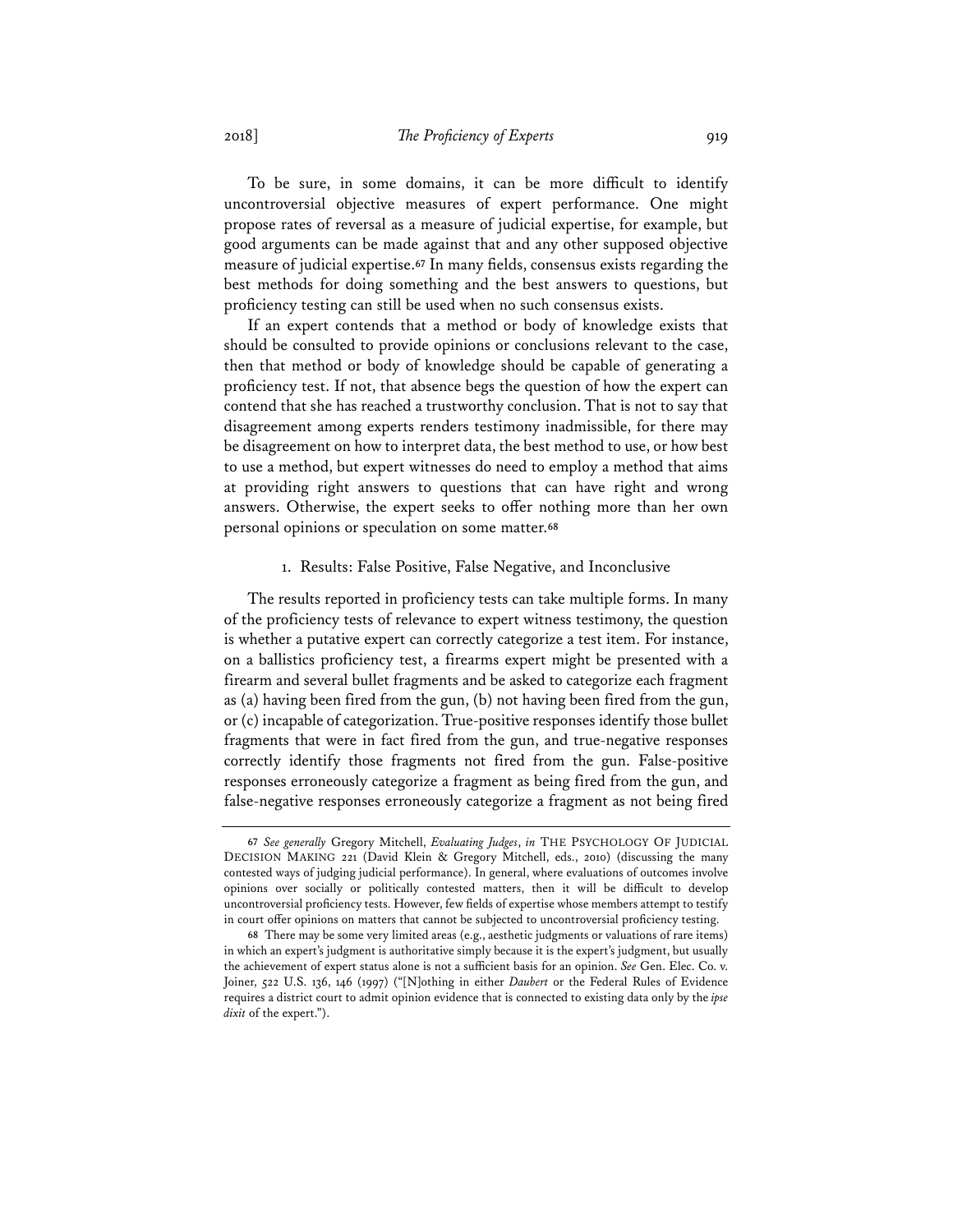from the gun. Whether an incapable-of-categorization response is valid depends on whether the fragment presents adequate data for categorization, as judged by the field's standards. Such proficiency tests can thus yield rates for true positives, true negatives, false positives, false negatives, and inconclusives. High numbers of inconclusive responses indicate that either a method is not very discriminating (i.e., it has difficulty dealing with ambiguous data) or that the test-taker has assumed a conservative stance to avoid committing clear errors. In addition to data on accuracy, error rates and conservatism, proficiency tests can be used to examine adherence to specified procedures and a range of other skills apart from getting right or wrong answers. However, hit rates (i.e., percentages of true positives and true negatives) and error rates (i.e., percentages of false positives and false negatives) most directly address expert proficiency on the task of interest.

Within the forensic domain, false positive rates raise special concerns because such mistakes can divert attention from the true offender and lead to wrongful convictions.**69** False negatives should also be of substantial concern, however, because they can lead to erroneous acquittals and contribute as well to wrongful convictions.

Nor should inconclusive rates be ignored, for a high number of inconclusives for test items that other experts correctly categorize reveals a lower level of proficiency. Moreover, a bias towards calling potential exculpatory evidence merely inconclusive could result in failing to clear innocent persons (e.g., the bullet fragment recovered from a crime scene that was not fired by the suspect's gun may be erroneously labeled inconclusive). Likewise, a bias towards calling potential inculpatory evidence inconclusive could result in substantial evidence of guilt going undetected. As Professor Simon Cole points out, an analyst could get a "perfect" score by calling all test items inconclusive, unless inconclusive answers matter—what is needed

**<sup>69</sup>** *See* JOHN MONAHAN, PREDICTING VIOLENT BEHAVIOR:AN ASSESSMENT OF CLINICAL TECHNIQUES 79 (1981) (comparing the validity of clinical studies purporting to predict violent behavior, including false positive rates); Simon A. Cole, *The Prevalence and Potential Causes of Wrongful Conviction by Fingerprint Evidence*, 37 GOLDEN GATE U. L. REV. 39, 57-60 (2006) (discussing fingerprint misattribution cases, ten of which resulted in wrongful convictions, and noting how "these misattribution cases are important for understanding the potential for wrongful conviction by fingerprint *because misattributions may be expected to cause wrongful convictions*"); Stephen D. Hart et al., *A Note on Portraying the Accuracy of Violence Predictions*, 17 LAW & HUM. BEHAV. 695, 697 (1993) (comparing the rates, and methods for measuring them, of false positives in studies predicting whether an individual will be violent). On variation in the ways false positives are reported, see Cole, *supra* note 25, at 1030 ("There are a number of different ways of reporting false positives. Often the false positive rate has been reported as the number of participants who committed at least one false positive divided by the total number of participants."); William C. Thompson, *Subjective Interpretation, Laboratory Error and the Value of Forensic DNA Evidence: Three Case Studies*, 96 GENETICA 153, 155 (1995) ("The false positive rate of a test is most usefully stated as the ratio of false positives to the sum of true positives and false positives." (citation omitted)).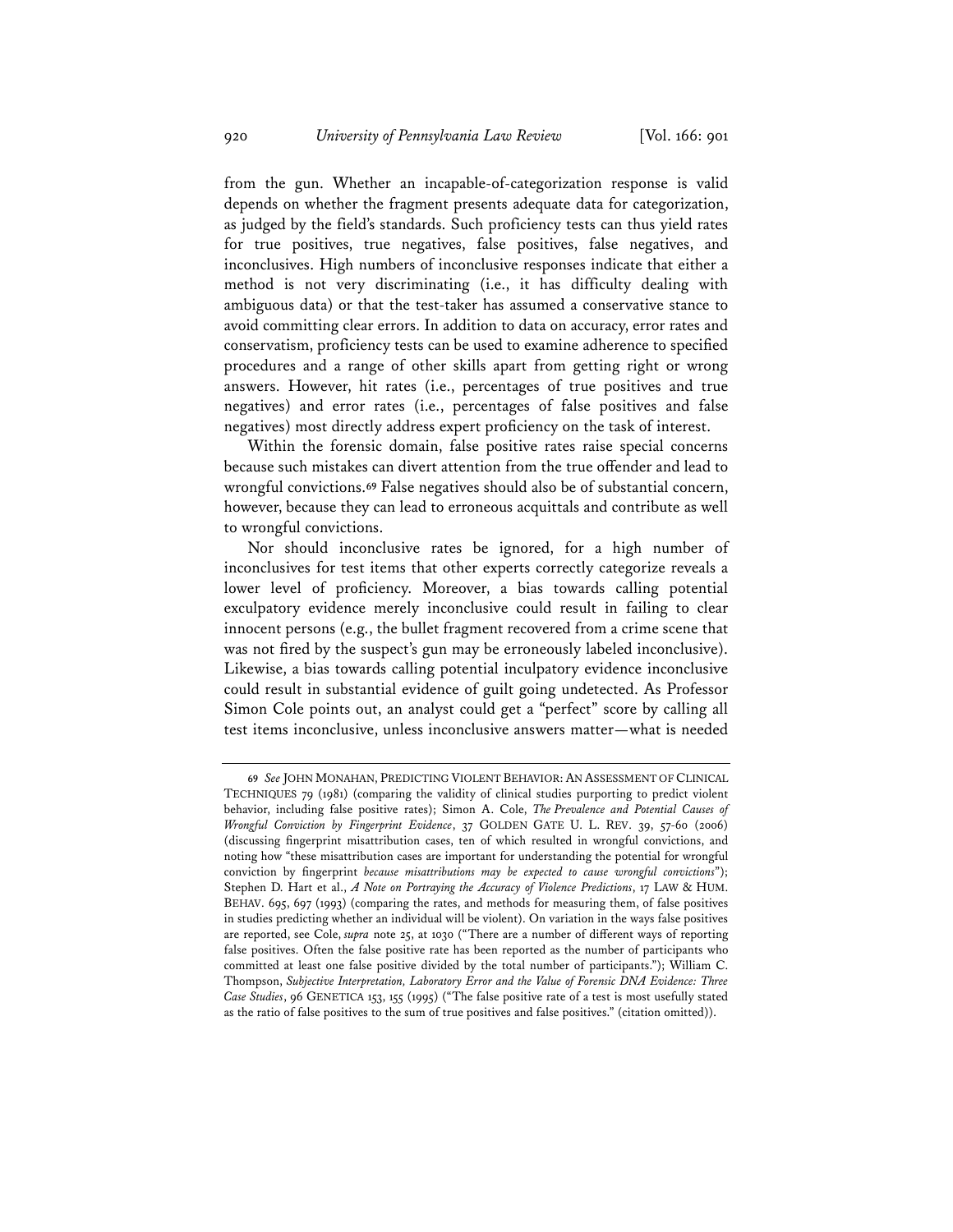is a signal detection analysis examining relative rates of discrimination (i.e., the level at which true positives and true negatives can be discerned).**<sup>70</sup>**

## 2. Nature of the Proficiency Study

Proficiency tests may be conducted with test-takers knowing that they are taking a test or "blind," with the laboratory or individual being tested not knowing that a proficiency test is being conducted.**71** Even if the test resembles everyday casework (as it should to be of any value), when the individuals know they are being tested they may do their work differently.

The lack of blind proficiency testing has been a subject of repeated criticism over the years in a range of disciplines, particularly with respect to the forensic fields that regularly supply expert witnesses in criminal cases.**72** One group of scholars noted: "no laboratory of which we are aware regularly conducts blind proficiency tests that are given in the stream of casework in a pattern or impression discipline, or, for that matter, in any other forensic discipline."**73** Even in the area of DNA testing, data from blind proficiency tests is lacking.**74** Jonathan Koehler points out that, despite recommendations

**<sup>70</sup>** Cole*, supra* note 25, at 1031. This approach is commonly used in studies of eyewitness accuracy. *See* NAT'L RESEARCH COUNCIL OF THE NAT'L ACADS., IDENTIFYING THE CULPRIT: ASSESSING EYEWITNESS IDENTIFICATION 83-85 (2014) (providing an overview of the use of Receiver Operating Characteristics, a method from signal detection theory, to examine discriminability and response bias for binary classification decisions, as applied in eyewitness memory research).

**<sup>71</sup>** An example of blind testing is found at the Transportation Safety Administration, which places weapons and explosives inside luggage to determine whether TSA's airport screeners detect these objects. PCAST Report, *supra* note 6, at 58.

**<sup>72</sup>** *See* Adina Schwartz, *A Systematic Challenge to the Reliability and Admissibility of Firearms and Toolmark Identification*, 6 COLUM. SCI. & TECH. L. REV. 1, 27 (2005) (noting CTS proficiency tests "are likely to have understated day-to-day laboratory error rates because the testing was declared, rather than blind"). *But see* Steve Gutowski, *A Response To:* A Systematic Challenge to the Reliability and Admissibility of Firearms and Toolmark Identification*, a Recently Published Article by Adiana*  [sic] *Schwartz*, FORENSIC BULL., Winter 2005, at 22, 24 ("[P]roficiency tests probably overestimate the error rate due to the irritation many examiners felt, at least in the past, of unnecessary testing which stopped people from getting on with their 'real work'. . . .").

**<sup>73</sup>** Jennifer L. Mnookin et al., *The Need for a Research Culture in the Forensic Sciences*, 58 UCLA L. REV. 725, 745 (2011).

**<sup>74</sup>** Jonathan J. Koehler et al., *The Random Match Probability (RMP) in DNA Evidence: Irrelevant and Prejudicial?*, 35 JURIMETRICS J. 201, 201 (1995) ("[Random match probabilities] contribute little to an assessment of the diagnostic significance of a reported DNA match beyond that given by the false positive laboratory error rate when RMPs are several orders of magnitude smaller than this error rate."); Richard Lempert, *After the DNA Wars: Skirmishing with NRC II*, 37 JURIMETRICS J. 439, 447 (1997) (noting that "[a]lmost none of the proficiency testing done to date or planned for the future is truly blind").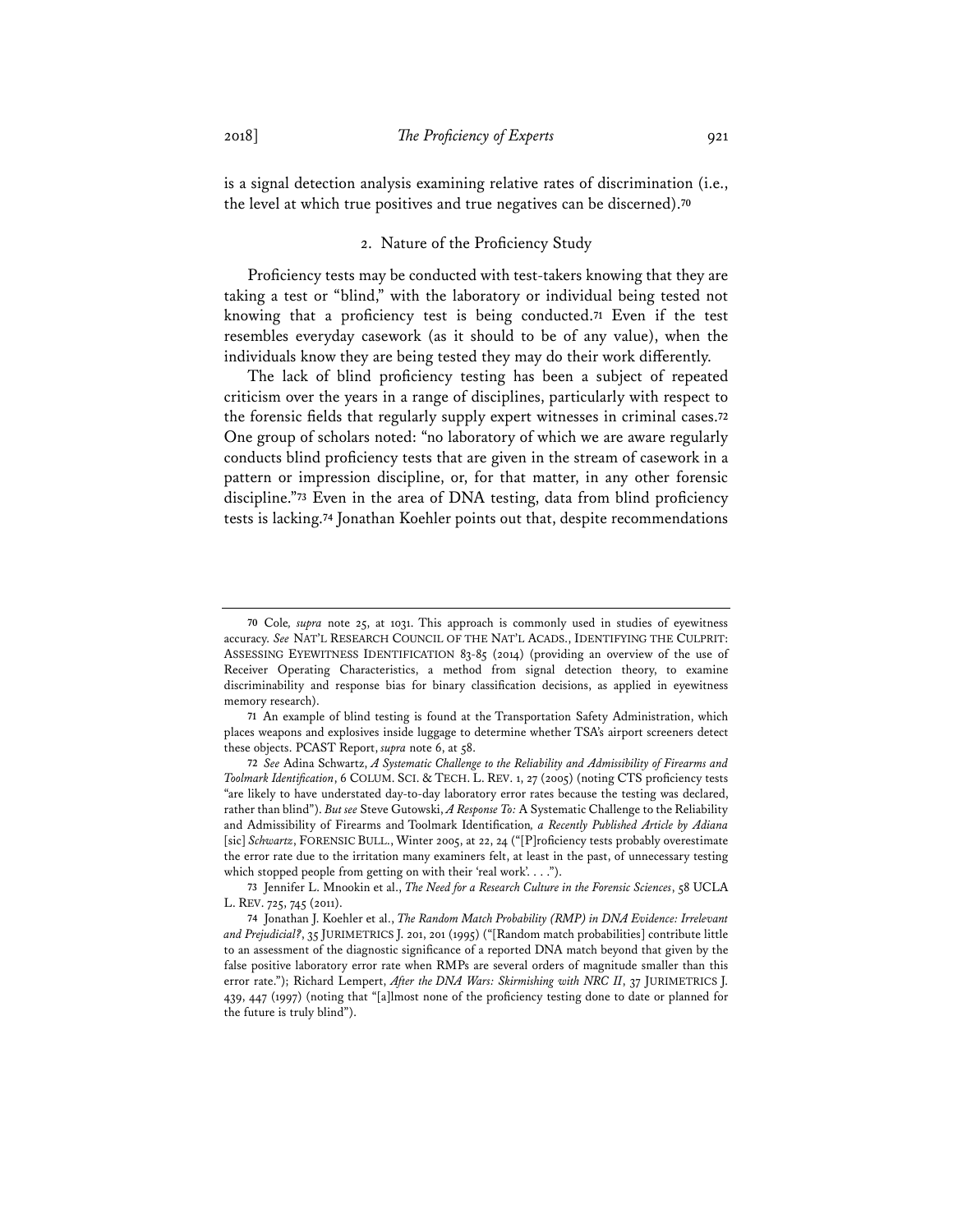from the National Research Council, "there have been virtually no blind proficiency tests designed to estimate case-relevant DNA match error rates."**75**

In addition to the use of blind testing procedures, the tests must be designed to simulate the real-world circumstances that confront the laboratories and analysts. Just as an easy exam (i.e., a test that all students can pass regardless of their levels of course knowledge and effort) is not a good measure of student expertise, an easy proficiency test can be a misleading measure of expert proficiency. "Proficiency tests have several limitations: analysts know they are being tested (which may cause them to perform differently during proficiency tests than when performing casework); the tests involve relatively few samples; and the tests are typically designed to be relatively easy for a competent analyst to pass."**76** In hearings conducted by the National Commission on Forensic Science, the President of CTS stated "that he has been under commercial pressure to make proficiency tests easier."**77** This disclosure illustrates the concern that self-regulating industries will fail to impose on themselves a realistic and exacting blind proficiency testing system.

When states have required that their crime laboratories be accredited,**78** not much is required in the way of proficiency testing. The longtime leading U.S. forensic accreditation organization, ASCLD/LAB, required only that labs "participate annually in at least one external proficiency test" in each discipline and use approved test providers, if available.**79** But ASCLD/LAB did not require that the accredited labs make public the results of those proficiency tests, nor does the accrediting agency monitor proficiency testing

**<sup>77</sup>** *Id.* at 4 n.10.

**<sup>75</sup>** Koehler, *supra* note 25, at 1381 (emphasis omitted). The first NRC report on DNA testing noted "there is no substitute for rigorous external proficiency testing via blind trials. Such proficiency testing constitutes scientific confirmation that a laboratory's implementation of a method is valid not only in theory, but also in practice." NAT'L RESEARCH COUNCIL, DNA TECHNOLOGY IN FORENSIC SCIENCE 55 (1992). However, the subsequent 1996 NRC report used less emphatic language: "In open proficiency tests, the analyst knows that a test is being conducted. In blind proficiency tests, the analyst does not know that a test is being conducted. A blind test is therefore more likely to detect such errors as might occur in routine operations. However, the logistics of constructing fully blind proficiency tests [to ensure the laboratory will not suspect that it is being tested] are formidable." NAT'L RESEARCH COUNCIL, THE EVALUATION OF FORENSIC DNA EVIDENCE 24 (1996).

**<sup>76</sup>** NAT'L COMM'N ON FORENSIC SCI., VIEWS OF THE COMMISSION, OPTIMIZING HUMAN PERFORMANCE IN CRIME LABORATORIES THROUGH TESTING AND FEEDBACK 4 (May 27, 2016), https://www.justice.gov/ncfs/file/864776/download [https://perma.cc/G6XV-P72E].

**<sup>78</sup>** Some states only require that labs conducting DNA testing for the defense be accredited; all DNA labs given access to the CODIS databank must be accredited due to FBI rules for participation in the databank. ERIN MURPHY, INSIDE THE CELL 59 (Nation Books 2015); *see also Combined DNA Index System (CODIS)*, FBI, https://www.fbi.gov/services/laboratory/biometricanalysis/codis [https://perma.cc/2C72-MMUL] (discussing how CODIS enables "forensic laboratories to exchange and compare DNA profiles electronically").

**<sup>79</sup>** ASCLD-LAB, LABORATORY ACCREDITATION BOARD 2005 MANUAL 38, https://www.scribd.com/document/86600881/ASCLD-LAB-Legacy-Manual-2005-Copy [https://perma.cc/H9MT-45UF]. Not all crime labs in the U.S. are accredited.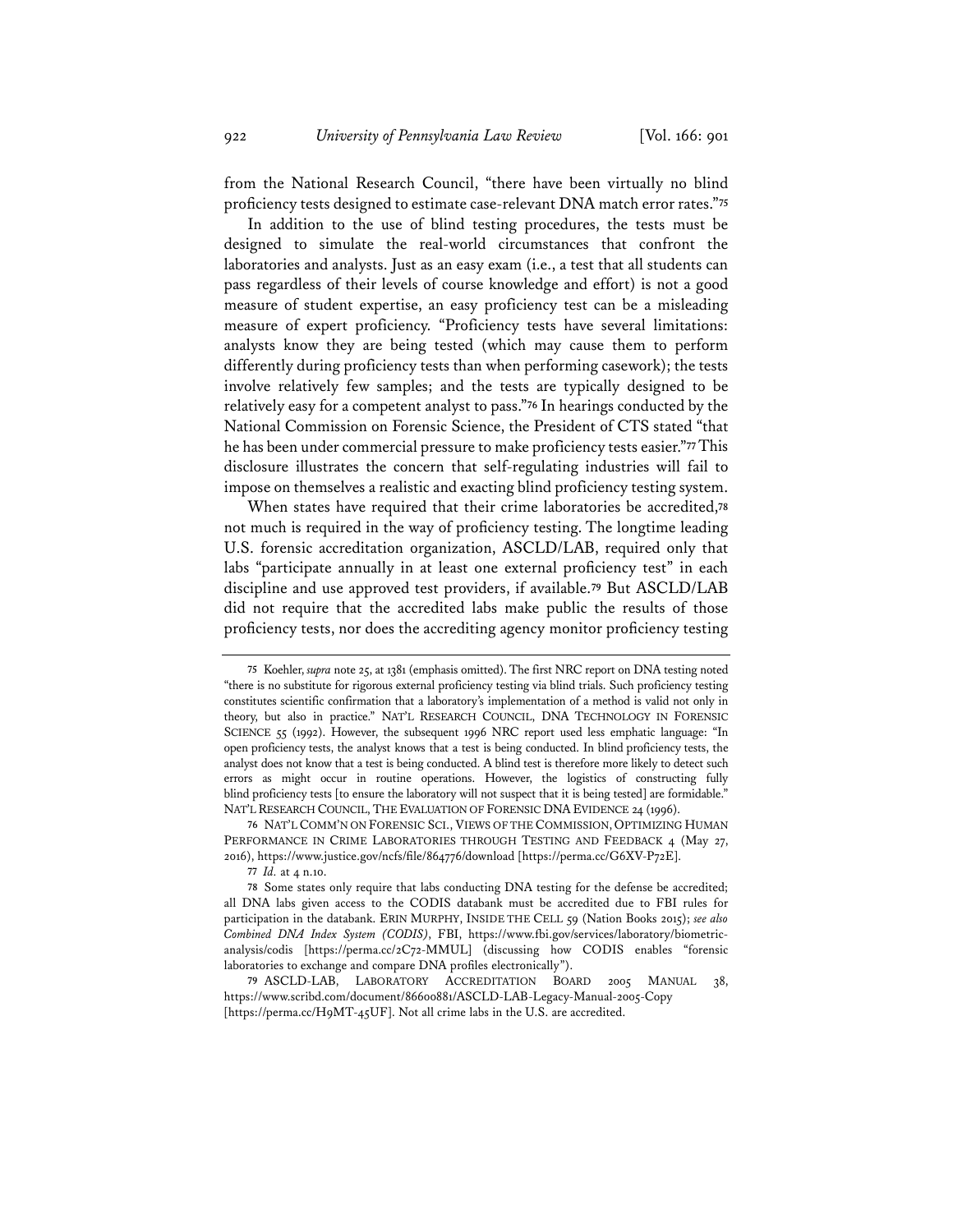results. Now ASCLD/LAB has folded in its accreditation services with another organization, the ANSI-ASQ National Accreditation Board (ANAB), which similarly requires that labs conduct external proficiency testing and submit reports from approved test providers.**80**

This state of affairs is slowly beginning to change. While some in the forensics community have long maintained that it is not feasible in many settings to conduct blind proficiency testing, some laboratories have begun to do blind proficiency testing as a matter of routine.**81** Most notably, the Houston Forensic Science Center has begun to use blind proficiency testing for firearms and chemistry analysis, and it plans to extend that proficiency testing to DNA testing and latent print examination.**82** And despite concerns about the feasibility of blind proficiency testing for DNA analysis, experiments have shown that realistic and blind proficiency testing can be done even in this complex setting.**83** With some effort and thought, proficiency testing can be done for any question on which experts routinely opine. Those proficiency tests should be blind, as well as realistic and resembling the task for which the person seeks to testify as an expert in court.

A second question is what level of proficiency should be demanded. Professional organizations and laboratories may demand a high level of proficiency, and then respond to poor test results with additional training and testing.**84** To qualify as an expert in court, judges should insist at the very least that the person perform better than chance and better than a layperson would at the task. For some tasks, false positives may be of special concern, and for some tasks false negatives may be of concern, and for some tasks both may be

**<sup>82</sup>** Hous. Forensic Sci. Ctr., *In a National First, HFSC Begins Blind Testing in DNA, Latent Prints*, FORENSIC MAG. (Nov. 21, 2016), https://www.forensicmag.com/news/2016/11/national-first-hfscbegins-blind-testing-dna-latent-prints [https://perma.cc/WPB8-WPC5].

**<sup>83</sup>** *See* Joseph L. Peterson et al., *The Feasibility Of External Blind DNA Proficiency Testing. II. Experience With Actual Blind Tests*, 48 J. FORENSIC SCI. 1, 8 (2003) ("We have shown that external blind proficiency testing in forensic DNA laboratories is possible.").

**<sup>80</sup>** *Forensic Accreditation*, ANSI-ASQ NAT'L ACCREDITATION BD., https://www.anab.org/ forensic-accreditation [https://perma.cc/E4YT-63J5]; *see also* ANAB, ACCREDITATION MANUAL FOR FORENSIC SERVICE PROVIDERS 24 (July 19, 2017), https://anab.qualtraxcloud.com/ ShowDocument.aspx?ID=7183 [https://perma.cc/QZ7C-7RDL].

**<sup>81</sup>** *See, e.g.*, Jonathan J. Koehler, *Proficiency Tests to Estimate Error Rates in the Forensic Sciences*, 12 LAW, PROB. & RISK 89, 94 (2013) ("Blind proficiency testing has been used in some forensic science areas, including the Department of Defence's forensic urine drug testing programme and the HIV testing programme." (citation omitted)).

**<sup>84</sup>** For example, the originator of proficiency tests for clinical pathology laboratories has explained the goal as maintaining high standards and identifying ways to improve laboratory performance. *See* F. William Sunderman, *Twenty-five Years of Proficiency Testing for Clinical Laboratories*, 2 ANNALS OF CLINICAL LABORATORY SCIENCE 420, 422 (1972) ("When the results of analyses for the solutions of any given month fall outside the allowable range of values, the directors of the laboratories are encouraged to take an understanding and constructive approach in their efforts to ascertain the causes for the inaccuracies and to bring about correction.").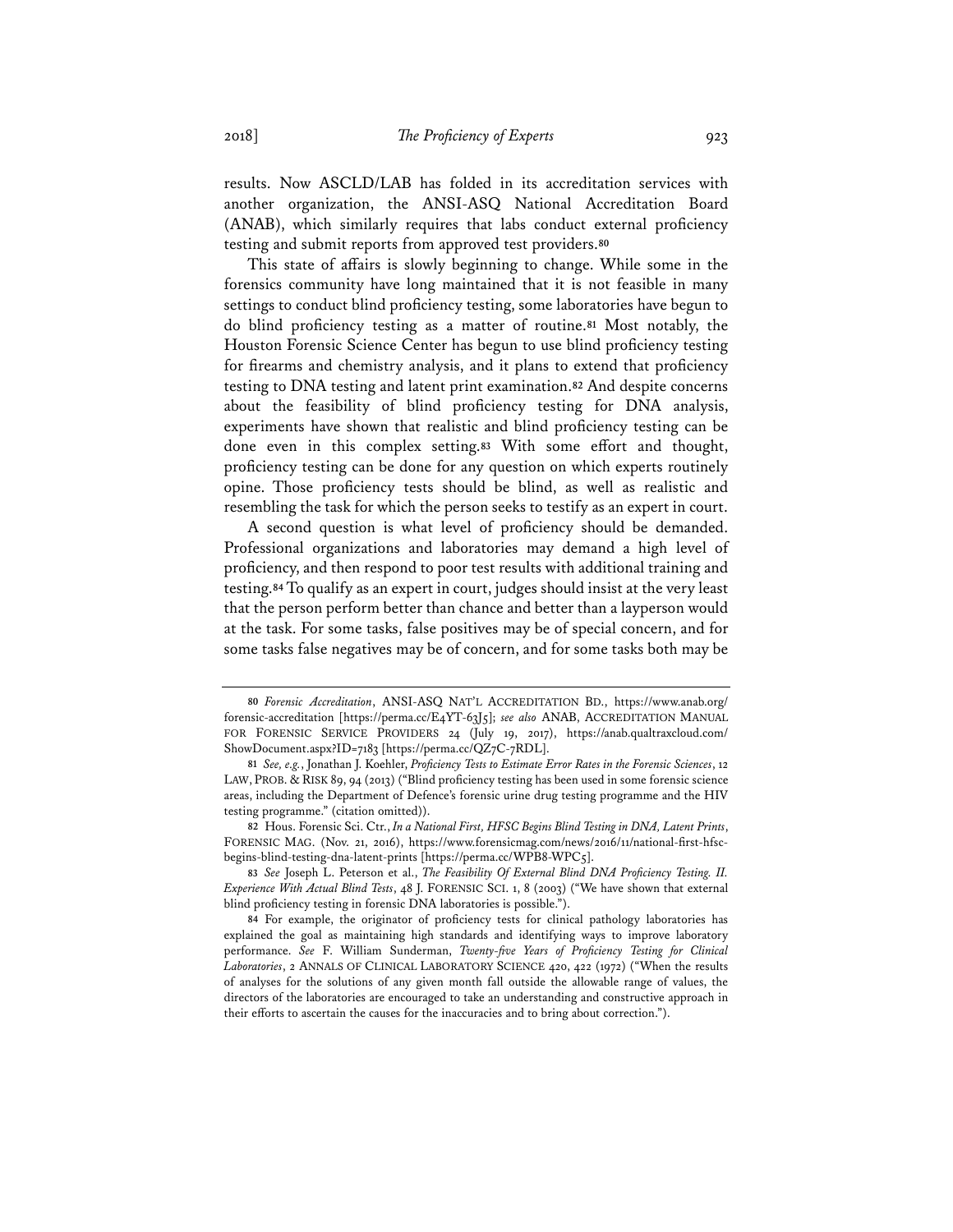of great concern. As we will develop in the next Section, beyond meeting minimal levels of proficiency in order to be qualified as an expert, we counsel that, whatever a person's performance on proficiency tests, proficiency information should be discoverable and admissible at trial.

## C. *A Case Study: Fingerprint Examiner Proficiency*

The story of four decades of fingerprint proficiency testing illustrates the pitfalls of relying on commercial providers, largely unregulated, to assure proficiency. In this Section, we report the results of over twenty years of data on fingerprint proficiency testing that we have collected and analyzed. While data from the past few years were readily available online, data from several years ago had to be collected by contacting scholars and practitioners in the community. The results of this study uncovered widely varying error rates, with false positive rates ranging from 1% to 23% for 39 proficiency tests conducted from 1995 to 2016. Overall, the tests had an average 7% false positive rate and 7% false negative rate during the time period. These results suggest that far more should be done to carefully test fingerprint examiner proficiency and to test proficiency more broadly in other fields. After all, fingerprint analysis is a widely used form of expert evidence; it has been used for well over a hundred years, with examiners claiming in the past that their work was "infallible."**85** The White House PCAST report strongly emphasized proficiency testing is "essential" and should be "required."**86** Our findings support that conclusion.

Although examiners long claimed not to make mistakes, little was traditionally done to test whether that was true. From the 1980s through the mid-1990s, latent fingerprint proficiency testing was conducted only sporadically.**87** By the mid-1990s, however, with annual proficiency testing as a condition of lab accreditation becoming increasingly common, CTS began offering annual proficiency tests (and in the last decade, more than one round of testing per year).**88** The test results were closely watched by observers interested in rates of error in fingerprint testing, and labs were concerned with what the results might say about their work.**89** Yet without good information about what makes a latent fingerprint more or less challenging

**<sup>85</sup>** PCAST Report, *supra* note 6, at 9.

**<sup>86</sup>** *Id.* at 10.

**<sup>87</sup>** *See* Cole, *supra* note 25, at 987 ("Latent print examiners have long claimed that fingerprint identification is 'infallible.'" (footnote omitted)); *see also* Koehler, *supra* note 9, at 1077 & n.2.

**<sup>88</sup>** Cole, *supra* note 25, at 1029-33; Joseph L. Peterson & Penelope N. Markham, *Crime Laboratory Proficiency Testing Results, 1978–1991, II: Resolving Questions of Common Origin*, 40 J. FORENSIC SCI. 1009, 1010-12 (1995).

**<sup>89</sup>** *Id.*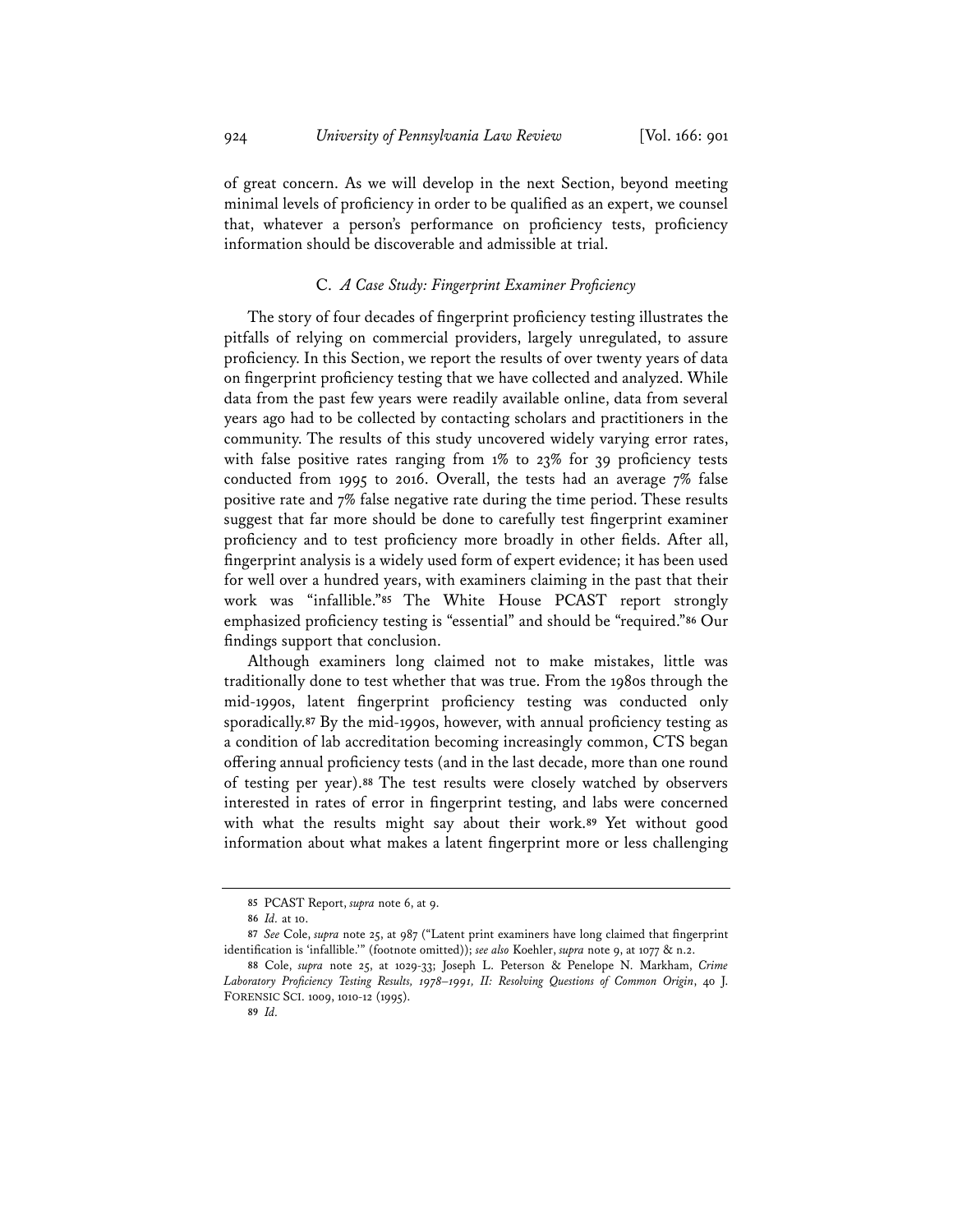to match to a known print, it is not completely obvious to a provider like CTS how to calibrate the difficulty of its tests.

So, when a commercial proficiency test proves too challenging for the participants, the reaction in the industry may range from "shock to disbelief,"**90** paired with "consternation."**91** CTS administered such a test for latent fingerprint identification in 1995, with 22% of the participants making at least one error.**92** Some have suspected that CTS's fingerprint proficiency tests since 1995 have been "less difficult."**93** But the collected data do not clearly support that hypothesis. In fact, in the very next year, high error rates persisted. The report of results for 1996 noted that 38 of the 147 laboratories (19.89%) "correctly identified less than six of the [nine] latent prints," and recommended that those laboratories "review the experience levels of their examiners and provide additional training," as well as consider "[a]dditional internal proficiency testing."**94**

We collected the results of 39 CTS proficiency tests in the area of latent fingerprint comparison conducted from 1995 to 2016 (in some years there were as many as three tests).**95** Participants in these tests knew they were taking a test (i.e., blind proficiency testing was not used). Laboratories and participants received test packages in the mail from CTS, and there were no required time limits on the tests and no required external control to prevent collaboration or sharing of results.**96**

The tests provide a set of prints (ranging from seven to twelve prints) and often involve exemplars from more than one known person. This setup makes the test easier than if one were comparing unknown prints to similar prints,

**<sup>90</sup>** David L. Grieve, *Possession of Truth*, 46 J. FORENSIC IDENTIFICATION 521, 524 (1996).

**<sup>91</sup>** Collaborative Testing Servs., Inc., Forensic Testing Program, Latent Prints Examination, Report No. 9508 (1995) (on file with authors); Cole*, supra* note 52, at 1213.

**<sup>92</sup>** Cole, *supra* note 52, at 1213.

**<sup>93</sup>** Koehler, *supra* note 9, at 1093 n.53.

**<sup>94</sup>** Collaberative Testing Servs., Inc., Forensic Testing Program, Latent Prints Examination, Report No. 9608 (1996) (on file with authors).

**<sup>95</sup>** We obtained the proficiency test reports from 2010 through 2015 from CTS itself, and we are extremely grateful to Simon Cole for sharing prior reports from 1995 through 2009, which he was able to obtain only through subpoena. CTS makes its reports generally available online. *See Forensic Summary Reports*, COLLABORATIVE TESTING SERVS., INC., http://www.ctsforensics.com/reports/ main.aspx [https://perma.cc/VKN6-MYLZ]. It specifically places its latent fingerprint reports online here: *Reports*, COLLABORATIVE TESTING SERVS., INC., http://www.ctsforensics.com/reports/ default.aspx?F\_CategoryId=21 [https://perma.cc/JK79-STSJ]. Professor Simon Cole has previously and carefully analyzed the earlier reports from 1995 through 2004 in *Grandfathering Evidence*, *supra* note 52, at 1213.

**<sup>96</sup>** *See* Cole, *supra* note 25, at 1029-32, 1072-73 & tbl. ("The tests were conducted by mail under unproctored, untimed conditions."); Cole, *supra* note 52, at 1213 (examining results from 1995 through 2003); Lyn Haber & Ralph Norman Haber, *Error Rates for Human Fingerprint Examiners*, *in* AUTOMATIC FINGERPRINT RECOGNITION SYSTEMS 339 (Ratha and Bolle eds., 2003). *See generally* Peterson & Markham, *supra* note 54 (examining earlier results).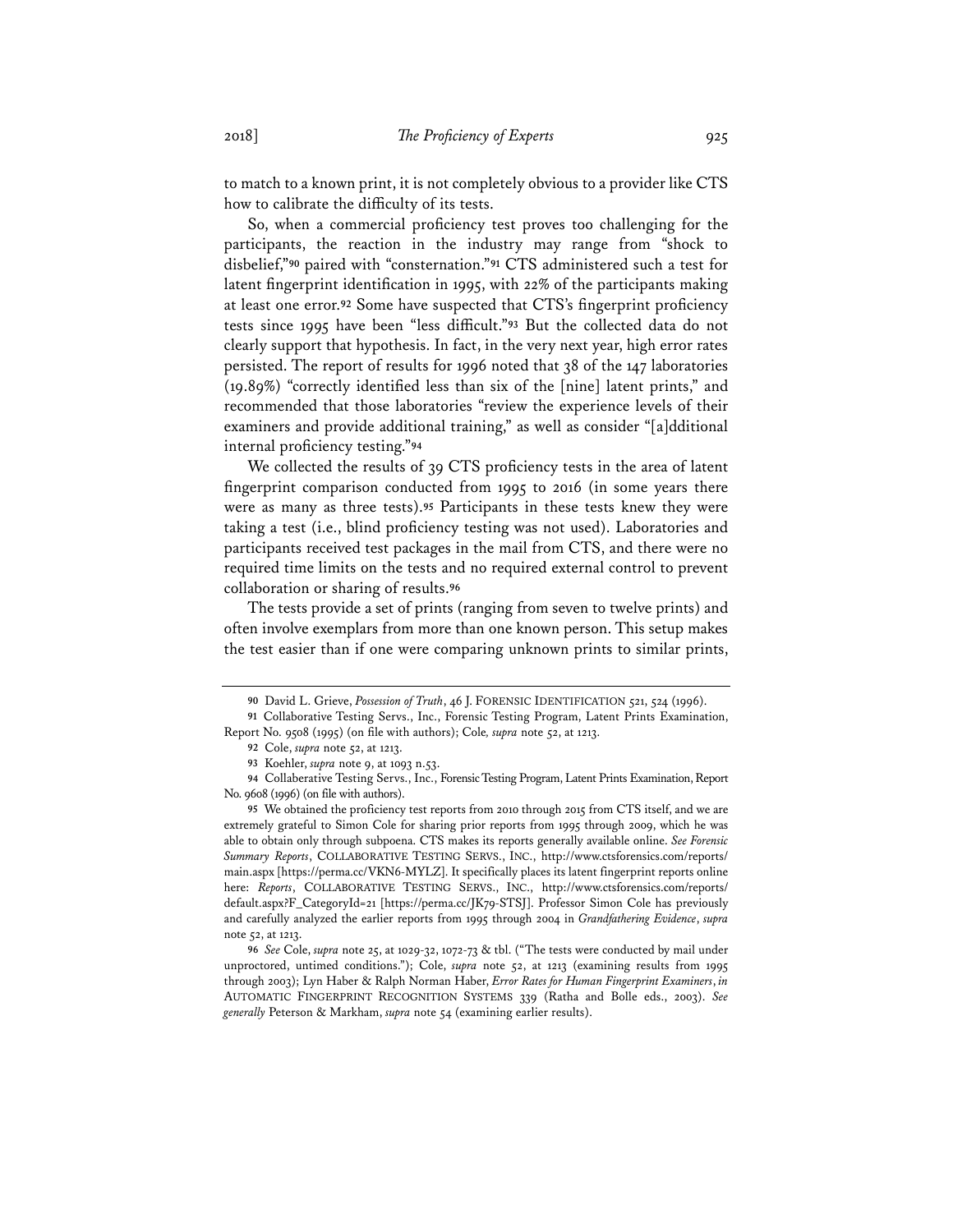because even in their gross pattern type (i.e., whether it is a whorl pattern or a left loop or a right loop or an arch pattern) many of the prints from different people can be eliminated.**97** The tests also usually provide quite clear latent prints, of questionable resemblance to the often-distorted latent prints collected from real crime scenes.**98** The crime scenarios differ from year to year as well, as do the number of prints that are to be compared, and the number of unknown individuals to be compared to the sets of known prints from individuals identified for the purpose of the test. Complicating interpretation of the data is the fact that CTS's reporting of results has varied over time: only in more recent years has CTS reported inconclusive results for one or more prints, and for some testing cycles the reporting omits participants (sometimes for stated and sometimes for unstated reasons). There are also questions concerning how a result is treated if a response is left blank.

With these caveats in mind, Table 1 summarizes error rates in terms of the number of participants who made *at least one error* divided by the total number of participants.**99** Thus, these rates focus on how many individuals made an error and not on the total numbers of comparisons across individuals (we also do not measure numbers of errors per examiner). Inconclusive rates are the number of participants labeling at least one print inconclusive, or not of value or suitable for comparison, divided by the total number of participants.**100**

**<sup>97</sup>** Cole, *supra* note 25, at 1030 ("Fourth, the number of 'elimination latents,' or latent prints that should not be attributed to any of the known prints provided, is relatively small. This may mitigate the difficulty of these tests.").

**<sup>98</sup>** Lyn Haber & Ralph Norman Haber, *Scientific Validation of Fingerprint Evidence Under*  Daubert, 7 LAW, PROB. & RISK 87, 95 (2008) ("Further, the prints used in proficiency tests do not reflect normal casework. They are predominately or entirely of value in contrast to casework, in which the majority of latent prints are of no value . . . . The results cannot be generalized to the examiner's performance on the job, or accuracy in court, because the difficulty of the test items is unknown, and the other parameters do not correspond to normal casework.").

**<sup>99</sup>** Alternatively, one could examine mistaken comparisons divided by the total number of comparisons. CTS unfortunately does not always clearly report inconclusive results, making it difficult to know the total number of comparisons.

**<sup>100</sup>** All of these rates are somewhat imprecise, partly because CTS itself reports its results in imprecise and sometimes inaccurate ways. *See* Cole, *supra* note 25, at 1072-73 (noting errors in CTS reporting). In some years, for example, CTS reports an initial number of false positives, but then notes that, in addition, some number of participants who made false negatives *also* made false positives. When that occurs, those numbers are added to the number of false positives. In some years (e.g., test numbers 2013-516 and 10-517-518), the numbers CTS provides do not add up correctly (it is not always clear when CTS excludes and includes a participant for some error calculations).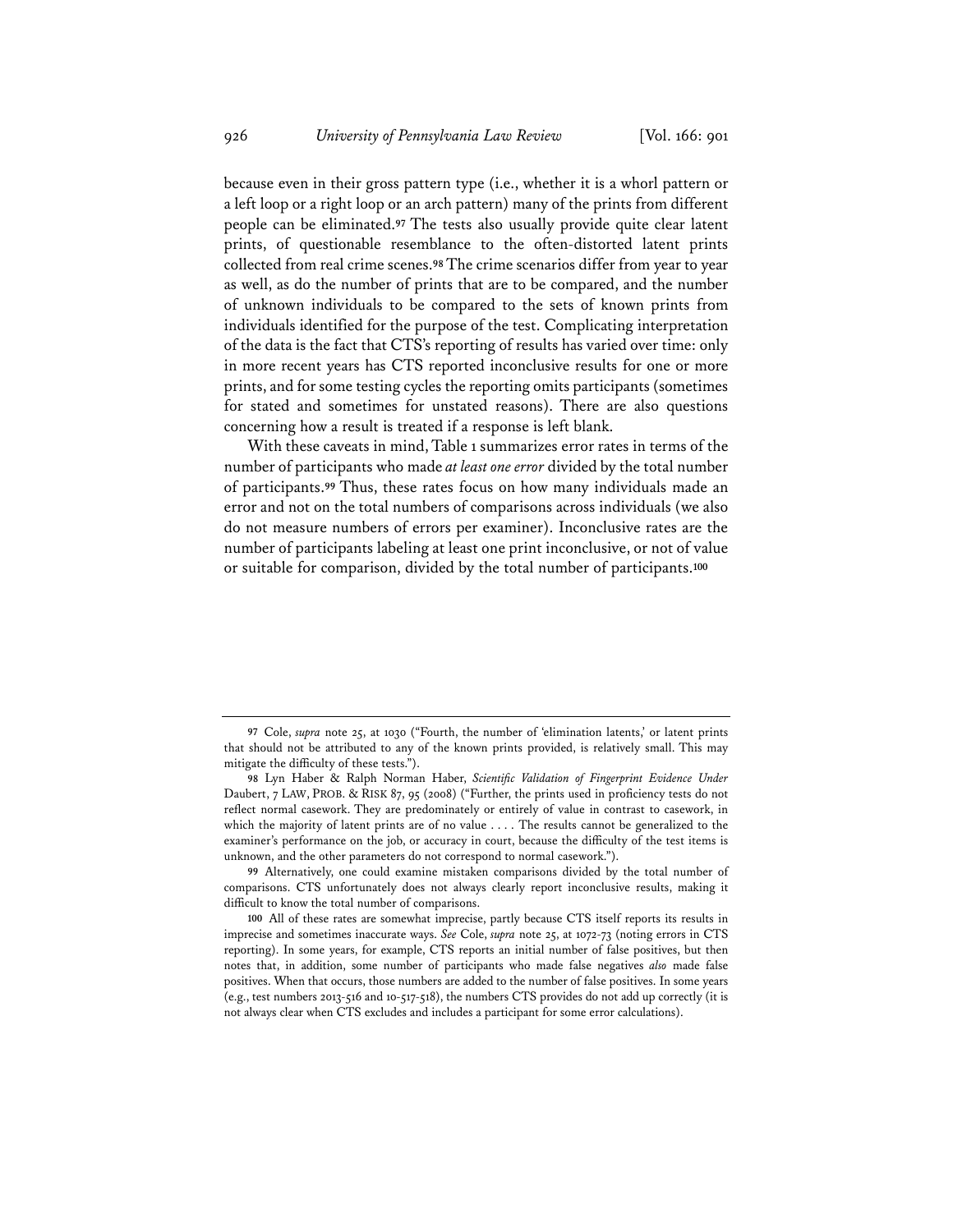| Year (Test #)     | N of<br>Prints | N of   | False                               | False        | Inconclusive |  |
|-------------------|----------------|--------|-------------------------------------|--------------|--------------|--|
|                   |                |        | <b>Test</b><br>Positive<br>Negative |              | Rate         |  |
|                   |                | Takers | Rate                                | Rate (N)     |              |  |
| 1995 (9508)       | $\overline{7}$ | 156    | 22% (34)                            | 43% (67)     | $3\%$ (6)    |  |
| 1996 (9608)       | 11             | 184    | $8\%$ (14)                          | N/A          | N/A          |  |
| 1997 (9708)       | $11\,$         | 204    | $10\%$ $(21)$                       | 28% (58)     | N/A          |  |
| 1998 (9808)       | 11             | 219    | $6\%$ (14)                          | N/A          | 35% (77)     |  |
| 1999 (99-516)     | 12             | 231    | 7% (16)101                          | N/A          | $32\%$ (75)  |  |
| 2000 (00-516)     | 10             | 278    | 4% (11)                             | N/A          | N/A          |  |
| 2001 (01-516)     | 11             | 296    | $3\%$ (8)                           | 18% (54)     | $\rm N/A$    |  |
| 2001 (01-517)     | 11             | 120    | $20\% (24)$                         | N/A          | N/A          |  |
| 2002 (02-516)     | 11             | 303    | 4% (13)                             | N/A          | $1\% (2)$    |  |
| 2002 (02-517)     | 10             | 146    | $3\%$ (5)                           | 4% (6)       | $1\% (2)$    |  |
| 2002 (02-518)     | 12             | 31     | o% (o)                              | $3\%$ (1)    | $3\%$ (1)    |  |
| $2003(03-516)$    | 10             | 336    | $1\%$ (4)                           | 8% (26)      | N/A          |  |
| 2003 (03-517)     | 12             | 188    | $1\%$ (5)                           | 12% (22)     | N/A          |  |
| 2003 (03-518)     | 9              | 28     | $7\%$ (2)                           | $11\%$ (3)   | N/A          |  |
| 2004 (04-516)     | 12             | 206    | 4% (12)                             | $3\%$ (7)    | N/A          |  |
| 2004 (04-517-518) | 15             | 259    | $6\%$ (15)                          | $2\%$ (5)    | N/A          |  |
| 2005 (05-516)     | 16             | 327    | $1\%$ (3)                           | 9% (28)      | At least 1   |  |
| 2005 (05-517-518) | 16             | 250    | $5\%$ (12)                          | $2\%$ (6)    | N/A          |  |
| 2006 (06-516)     | 15             | 333    | 23% (78)                            | $3\%$ (11)   | N/A          |  |
| 2007 (07-516)     | 15             | 351    | $4\%$ (14)                          | $5\%$ (18)   | N/A          |  |
| 2007 (07-517-518) | 15             | 315    | $4\%$ (13)                          | 14% (45)     | $6\%$ (20)   |  |
| 2008 (08-516)     | 15             | 300    | $1\%$ (3)                           | $5\%$ (14)   | N/A          |  |
| 2008 (08-517-518) | 15             | 391    | $1\%$ (5)                           | $2\%$ (6)    | $1\% (2)$    |  |
| 2009 (09-516)     | 16             | 321    | $11\% (35)$                         | N/A          | $\rm N/A$    |  |
| 2009 (09-517-518) | 16             | 419    | $1\% (5)$                           | $2\%$ (8)    | $1\%$ (4)    |  |
| 2010 (10-516)     | 16             | 331    | 8% (26)                             | $2\%$ (5)    | N/A          |  |
| 2010 (10-517-518) | 16             | 463    | 13% (60)                            | N/A          | N/A          |  |
| $2011(11-516)$    | 15             | 335    | $9\%$ (30)                          | N/A          | $1\%$ (3)    |  |
| 2011 (11-517-518) | 16             | 478    | 4% (17)                             | $\mathbf{o}$ | $.2\%$ (1)   |  |
| 2012 (12-515-516) | 16             | 350    | $2\%$ (6)                           | $2\%$ (6)    | $\rm N/A$    |  |
| 2012 (12-517-518) | 12             | 555    | $3\%$ (16)                          | $1\%$ (8)    | $\rm N/A$    |  |

**Table 1: CTS Fingerprint Proficiency Test Results, 1995–2016** 

**<sup>101</sup>** This figure is based on Cole's count of the underlying results. *See id.* at 1074-75.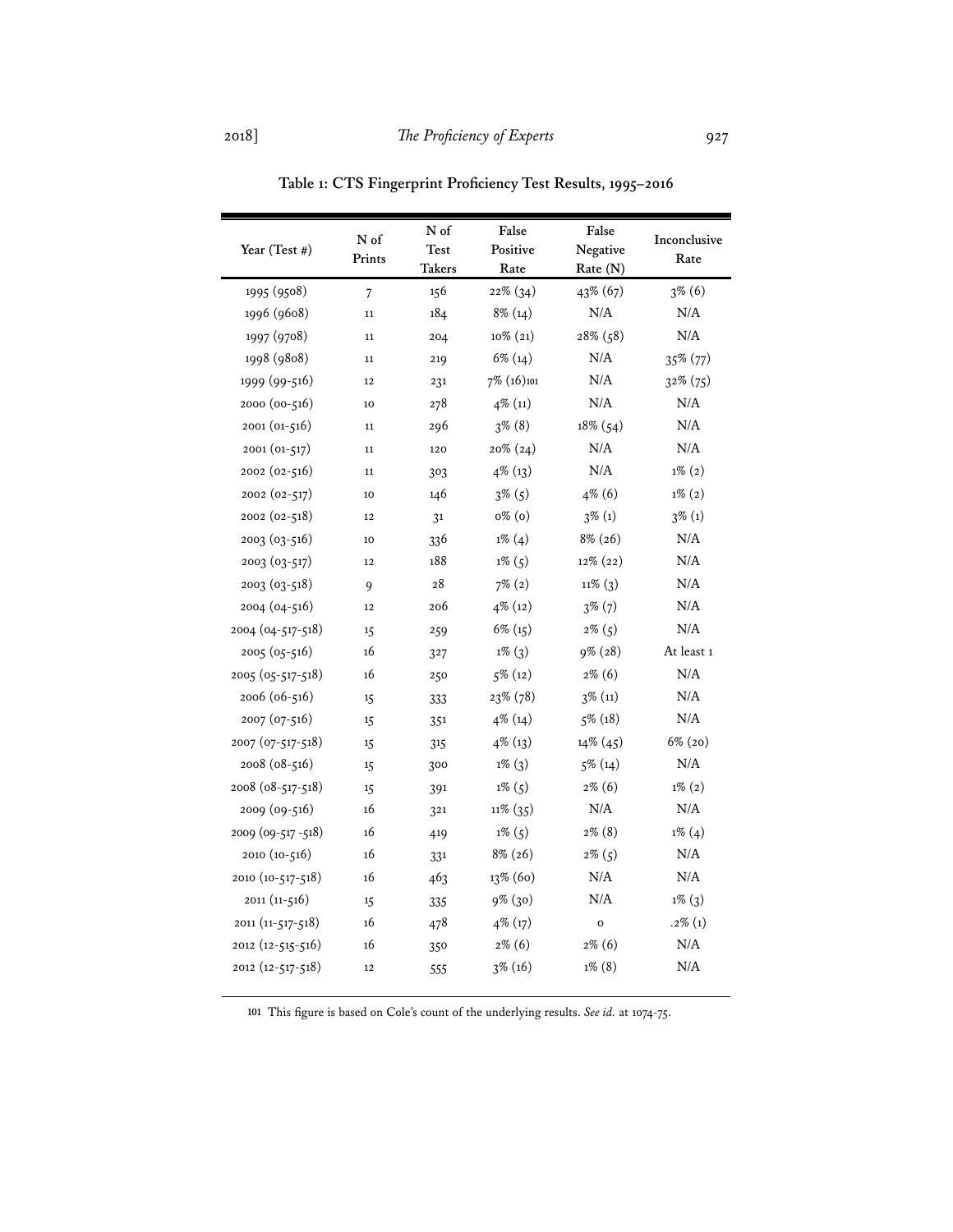| 2013 (13-515-516)      | 12 | 409102 | $2\%$ (8)      | $.2\%$ (1)  | $6\%$ (24) |
|------------------------|----|--------|----------------|-------------|------------|
| $2013(13-517-518)$     | 15 | 469    | $3\%$ (12)     | $8\%$ (38)  | N/A        |
| $2014(14-515-516)$     | 12 | 424    | $4\%$ (18)     | $3\%$ (12)  | N/A        |
| 2014 (14-517-518)      | 12 | 587    | $11\%$ (63)    | $9\%$ (53)  | $.3\%$ (2) |
| $2015 (15 - 515/516)$  | 11 | 536    | $7\%$ (39)     | $11\%$ (58) | $.1\%$ (1) |
| $2015(15-517)$         | 11 | 509    | $4\%$ (21)     | $11\%$ (57) | $.1\%$ (1) |
| $2015(15-519)$         | 3  | 292    | $23\%$ (36)103 | N/A         | N/A        |
| $2016(16 - 515 - 516)$ | 16 | 431    | $10\%$ (41)    | $3\%$ (11)  | N/A        |

Note how few inconclusive results occurred in the most recent tests (i.e., where a participant for at least one of the prints reported being unable to reach a determination). Only .1% did so in a 2015 test, and, in recent years, the no identification notations often were due to blank responses as opposed to affirmative claims of inconclusiveness. In some earlier years, when the data were reported, there were high numbers of inconclusive results—and one could imagine far more if more of the prints provided were of the realistic crime-scene type that are often truly unsuitable for any comparison. Reporting on false negatives also varied, with sometimes quite high rates, and sometimes no information at all provided.

Comments from test-takers (which CTS, to its credit, publishes) cast doubt on any belief that these proficiency tests are more difficult than the ordinary crime scene comparison. Comments on the CTS's 1999 test include, for example, "Quite easy!" and "The test was a poor gauge of proficiency. All the comparisons were very easy," though another comment said, "Good, fair realistic test. Very similar to real case work."**104** For a 2015 test, one person commented, "This test was not as good as last year's test. Some of the photographs were not clear and did not appear to be in complete focus or either lost clarity upon mass duplication,"**105** and, in response to a 2014 test, another

**<sup>102</sup>** CTS excluded 199 participants from its results for this test, noting that they were from a "single subscriber" and "the potential for such a large number relative to the total number of participants to skew the overall results," where the participants were said to be "inexperienced," and took the test under "proctored, structured conditions in a classroom setting." Collaborative Testing Servs., Inc., Forensic Testing Program, Latent Prints Examination, Test No. 13-515 and 13-516, at 3, https://www.ctsforensics.com/assets/news/3316\_Web.pdf [https://perma.cc/ZB9E-QURL]. It appears from the responses that those 199 participants made far more errors.

**<sup>103</sup>** This test used a different format designed to assess whether participants could determine whether latent prints were present on three pieces of evidence.

**<sup>104</sup>** Collaborative Testing Servs., Inc., Forensic Testing Program, Latent Prints Examination, Test No. 99-516, at 46-47 (on file with authors).

**<sup>105</sup>** Collaborative Testing Servs., Inc., Forensic Testing Program, Latent Print Examination, Test No. 15-515/516, at 25, https://www.ctsforensics.com/assets/news/3516\_Web.pdf [https://perma.cc/B8QA-DPC6].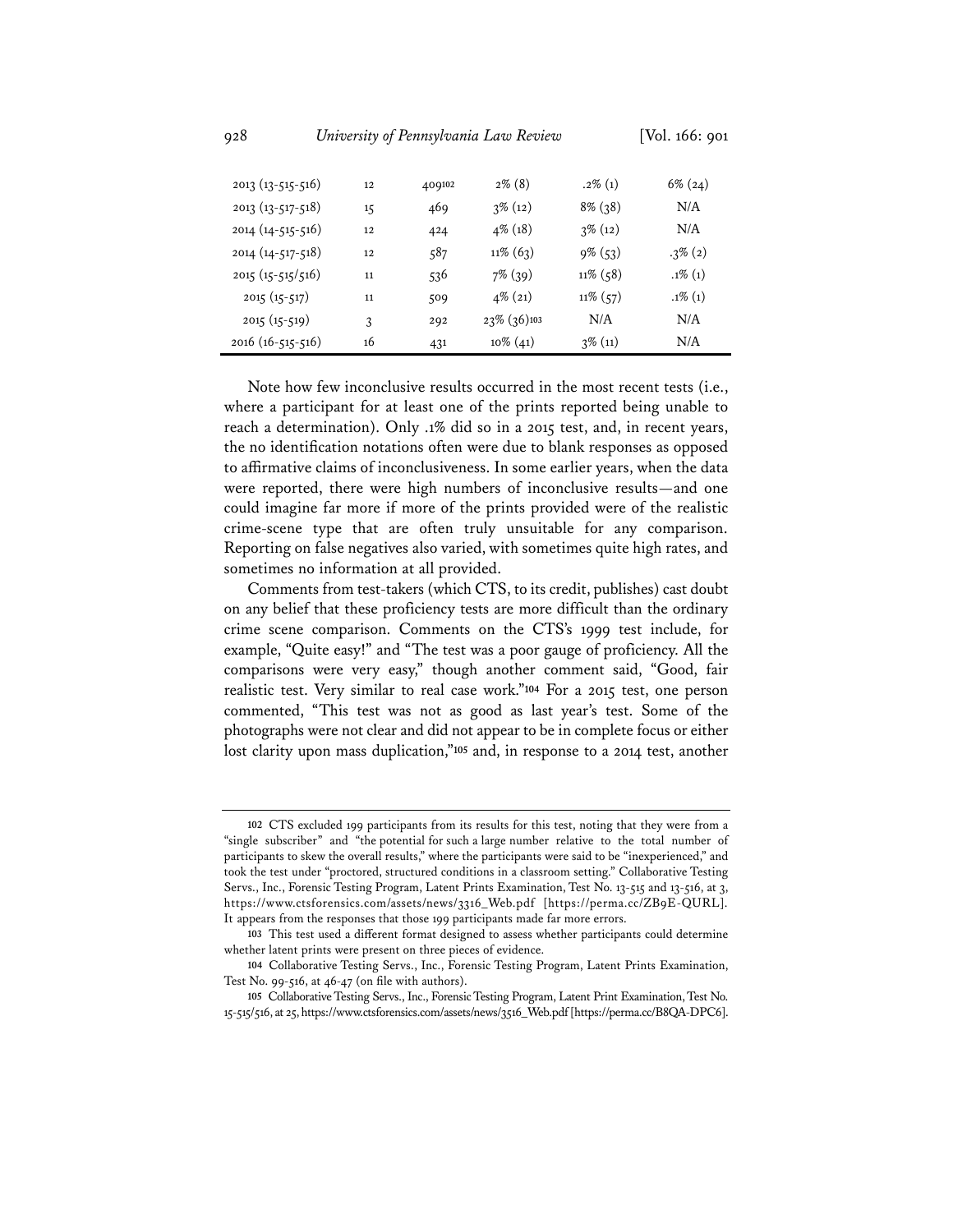wrote, "This test seemed less difficult than previous tests taken."**106** Each test also has a different crime scenario, resulting in this comment on a test from 2013: "I didn't know the 'Glee' cast were criminals!!!"**107**

CTS itself also comments on the tests, to explain results and sometimes why participants were excluded. In 2012, CTS explained the exclusion of ten test-takers: "Ten participants made a note in their additional comments that latent print 5H appeared to be a footprint. This latent print was created using the palm of an individual for whom no inked prints were provided."**108** And in 2010, a particular latent print was excluded from the computation of test results because 29% of participants failed to identify it correctly.**109**

Our results reinforce the concerns of other scholars who have analyzed a subset of these CTS scores in the past and noted the persisting error rates, uneven reporting, and simplicity of the test designs. As Simon Cole has observed, since the 1995 test and through 2003, false positive rates dropped and ranged from 1% to 6%.**110** Michael Saks and Jonathan Koehler wrote in *Science* that these tests are "obviously imperfect indicators" but they nonetheless show that fingerprint examiners are not error-free.**111** Others, however, have criticized reliance on CTS results as measures of proficiency on grounds that many of the errors in attributing prints to individuals are likely "clerical errors," due to oversight.**112**

**<sup>110</sup>** Cole, *supra* note 52, at 1213.

**<sup>106</sup>** Collaborative Testing Servs., Inc., Forensic Testing Program, Latent Print Examination, Test No. 14-515/516, at 20, https://www.ctsforensics.com/assets/news/3416\_Web.pdf [https://perma.cc/3P93-98RY].

**<sup>107</sup>** Collaborative Testing Servs., Inc., Forensic Testing Program, Latent Print Examination, Test No. 13-517/518, at 21, https://www.ctsforensics.com/assets/news/3317\_Web.pdf [https://perma.cc/A7CQ-TQXN]. The real import of this note is that it reveals that test-takers obviously know they are taking a test and may not approach the matter with the same seriousness as they do real criminal investigations. Thus, a lack of motivation may contribute to error rates. On the other hand, the lack of stress and pressure to make a comparison should facilitate accurate responding.

**<sup>108</sup>** Collaborative Testing Servs., Inc., Forensic Testing Program, Latent Print Examination, Test No. 12-515 and 516, at 3, https://www.ctsforensics.com/assets/news/3216\_Web.pdf [https://perma.cc/N73U-79YQ].

**<sup>109</sup>** CTS explained that "the results for Item 5D were such that CTS did not consider that a consensus result had been obtained and therefore no inconsistencies were assigned to the reported results for this Item." Collaborative Testing Servs., Inc., Forensic Testing Program, Latent Print Examination, Test No. 10-516, at 3 (on file with authors). In other years, CTS reports a higher error rate for a particular item but notes lower error rates for other items. *See, e.g.*, Collaborative Testing Servs., Inc., Forensic Testing Program, Latent Print Examination, Test No. 06-516, at 3 (on file with authors).

**<sup>111</sup>** Michael J. Saks & Jonathan J. Koehler, *The Coming Paradigm Shift in Forensic Identification Science,* 309 SCI. 892, 895 (Aug. 5, 2005).

**<sup>112</sup>** Kasey Wertheim, Glenn Langenburg & André Moenssens, *A Report of Latent Print Examiner Accuracy During Comparison Training Exercises,* 56 J. FORENSIC IDENTIFICATION 55, 59 (2006); for discussion and further analysis of the data, see Cole, *supra* note 69, at 81 (noting that "removing 'clerical errors' eliminates around forty percent of the false positives and reduces the false positive error rate from 0.5 percent to 0.3 percent" and asking whether "right-finger-wrong-person" errors should correctly be considered to be "clerical").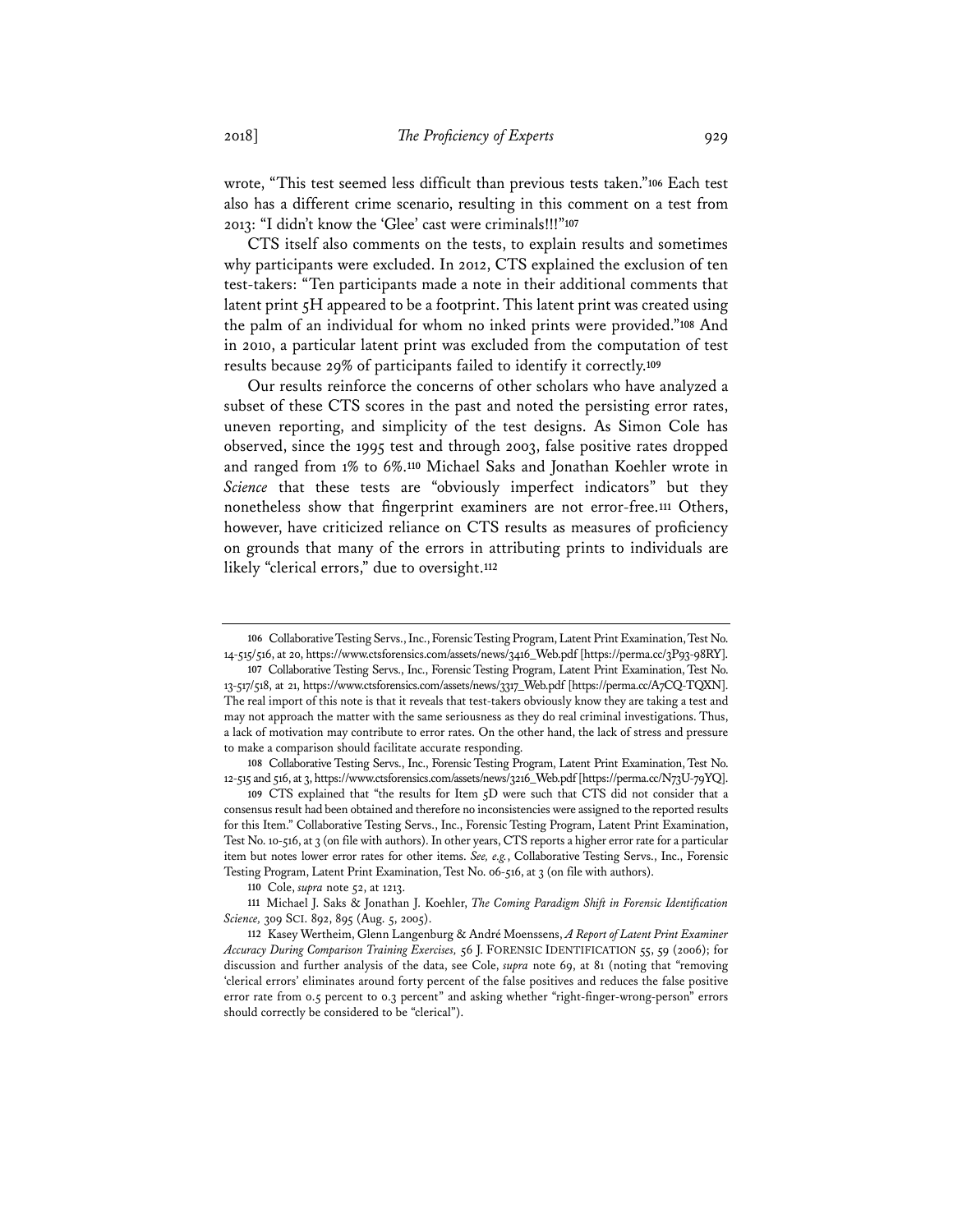On the central question whether these proficiency tests simulate real casework or not, CTS itself, as noted, disavows any comparison to realistic casework.**113** Yet one central problem is that we do not yet have accepted measures used to assess the difficulty of latent fingerprints. And as Simon Cole summarizes, "among other problems," such commercial proficiency tests are "taken under unproctored, untimed conditions (test items were mailed to laboratories and mailed back), and the difficulty of the tests, relative to the usual tasks performed by fingerprint examiners, remains unmeasured and unknown."**114**

Whether one sees proficiency testing simply as a form of training or as a measure of quality control, the value of the proficiency testing depends on its ability to simulate the task of interest. To our knowledge, no one has ever credibly claimed that CTS's tests present fingerprint examiners with a task that is *more difficult* than their real-world task. Nor has anyone shown that only inexperienced, poorly-performing examiners take the CTS tests. Indeed, results may be reported for an entire laboratory.**115** Absent evidence that the tests are invalid because they are too difficult or the participant sample is not representative of the ability distribution found among practicing examiners, it is fair to use the error rates revealed on the CTS tests as evidence of the lower bound of error rates within the discipline of fingerprint examination.

To the extent an individual laboratory or examiner fears being portrayed unfairly by these collective error rates, a simple solution exists: reveal the results of their own tests showing that they perform better. Until such individualized proof is provided, we are left with the CTS data showing that it is not uncommon for many fingerprint examiners in any given year to exhibit both false positives and false negatives in their fingerprint identifications on tests that surely do not present more difficult tasks than many real cases. Given the tremendous volume of work many fingerprint examiners conduct, an error rate above 1% means that *each examiner* in a single year may reach several, if not scores, of false positive and false negative conclusions. Perhaps laboratory verification procedures will catch many of these individual errors (and that is the goal of the ACE-V method**116**), but laboratories themselves are not foolproof.

The CTS data, despite its flaws, provides insight into the proficiency of latent fingerprint examiners, many of whom have likely given testimony in court. The question we now turn to is whether and how this proficiency information should be used by the judge and jury. Despite its apparent

**<sup>113</sup>** *See* text accompanying notes 23 and 77 *supra*.

**<sup>114</sup>** Cole, *supra* note 52, at 1213.

**<sup>115</sup>** Cole, *supra* note 25, at 1029 ("The tests were conducted by mail under unproctored, untimed conditions. It is not known whether the tests were completed by individual examiners or 'by committee.''' (footnote omitted)).

**<sup>116</sup>** *See infra* note 123.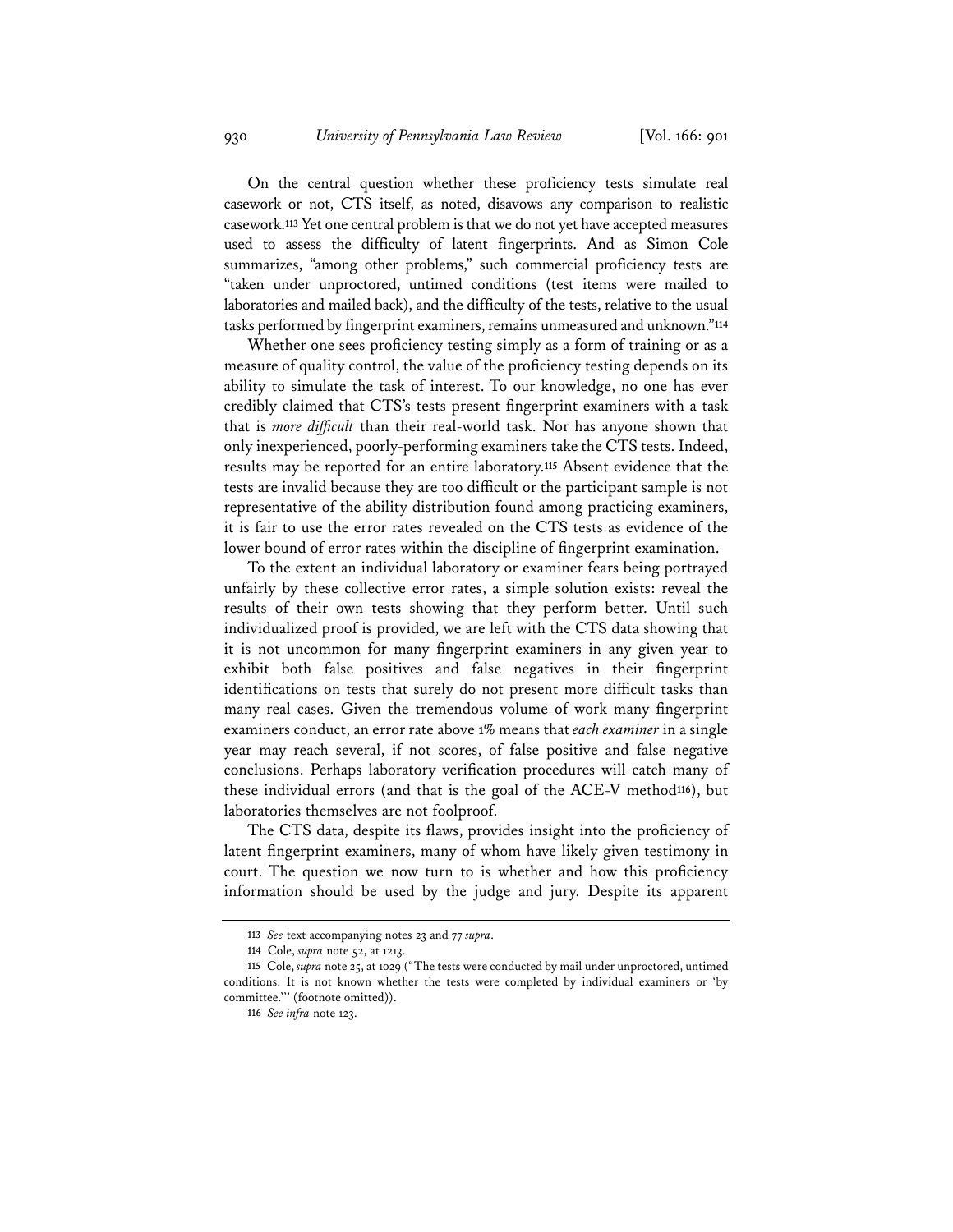relevance on the question of expert qualifications and for the probative value of a fingerprint identification or exclusion, judges are surprisingly reluctant to consider or allow use of proficiency data at trial.

## II. JUDICIAL ATTITUDES TOWARD PROFICIENCY DATA

We lack information about how well a range of scientific disciplines perform when experts do work used in litigation. Worse, what we do know suggests that we have been relying on expert evidence that is far less reliable than how it has been presented in court. This state of affairs is just now receiving substantial attention from policymakers and scholars. Most notably, the 2016 PCAST report described how "proficiency testing, where it had been conducted, showed instances of poor performance by specific examiners," in the area of forensic science.**117** However, the gaps in our knowledge have been apparent for some time. The failure of the judiciary to attend to the problem of proficiency can be seen in a pair of influential 2002 decisions in which Judge Louis Pollak of the Eastern District of Pennsylvania considered whether the epidermal structures that create fingerprints are unique and permanent identifiers of individuals, and whether identifications of individuals based on latent fingerprints recovered from crime scenes are sufficiently reliable to be admissible at trial.**118**

After hearing from experts on the biology of fingerprints and the method used by FBI agents to make fingerprint-based identifications,**119** Judge Pollak initially took judicial notice that the skin's friction ridges create fingerprints that are unique and permanent identifiers of individuals.**120** But Judge Pollak barred the FBI's fingerprint examiners from opining that a defendant's fingerprints did or did not match latent fingerprints found at the crime scene because their method of identification was not sufficiently reliable to pass

**<sup>117</sup>** PCAST Report, *supra* note 6, at 4.

**<sup>118</sup>** United States v. Llera-Plaza, 179 F. Supp. 2d 492, 494-95 (E.D. Pa. 2002), *vacated*, 188 F. Supp. 2d 549 (E.D. Pa. 2002) [hereinafter *Llera-Plaza I*]. Amendments to Federal Rule of Evidence 702 prompted by the Supreme Court's *Daubert*, *Frye*, and *Kumho Tire* rulings in the 1990s, which made clear that expert opinions must be based on reliable methods and principles and not simply methods that had become generally accepted in the relevant scientific community, prompted several criminal defendants to challenge the admissibility of fingerprint identifications. *See* FED. R. EVID. 702 advisory committee's note to 2000 amendment. The challenge before Judge Pollak became particularly noteworthy both because of the evidence presented to Judge Pollak and the opinions written by Judge Pollak.

**<sup>119</sup>** The evidence Judge Pollak initially considered actually came from a hearing in another case. *See Llera-Plaza I*, 179 F. Supp. 2d at 494.

**<sup>120</sup>** *Seeid.* at 502. The utility of fingerprints as a means of identifications depends on the assumption that fingerprints are permanent, unique identifiers of individuals. The more unique the identifying characteristic, the greater the probative value the characteristic will have on questions of identity.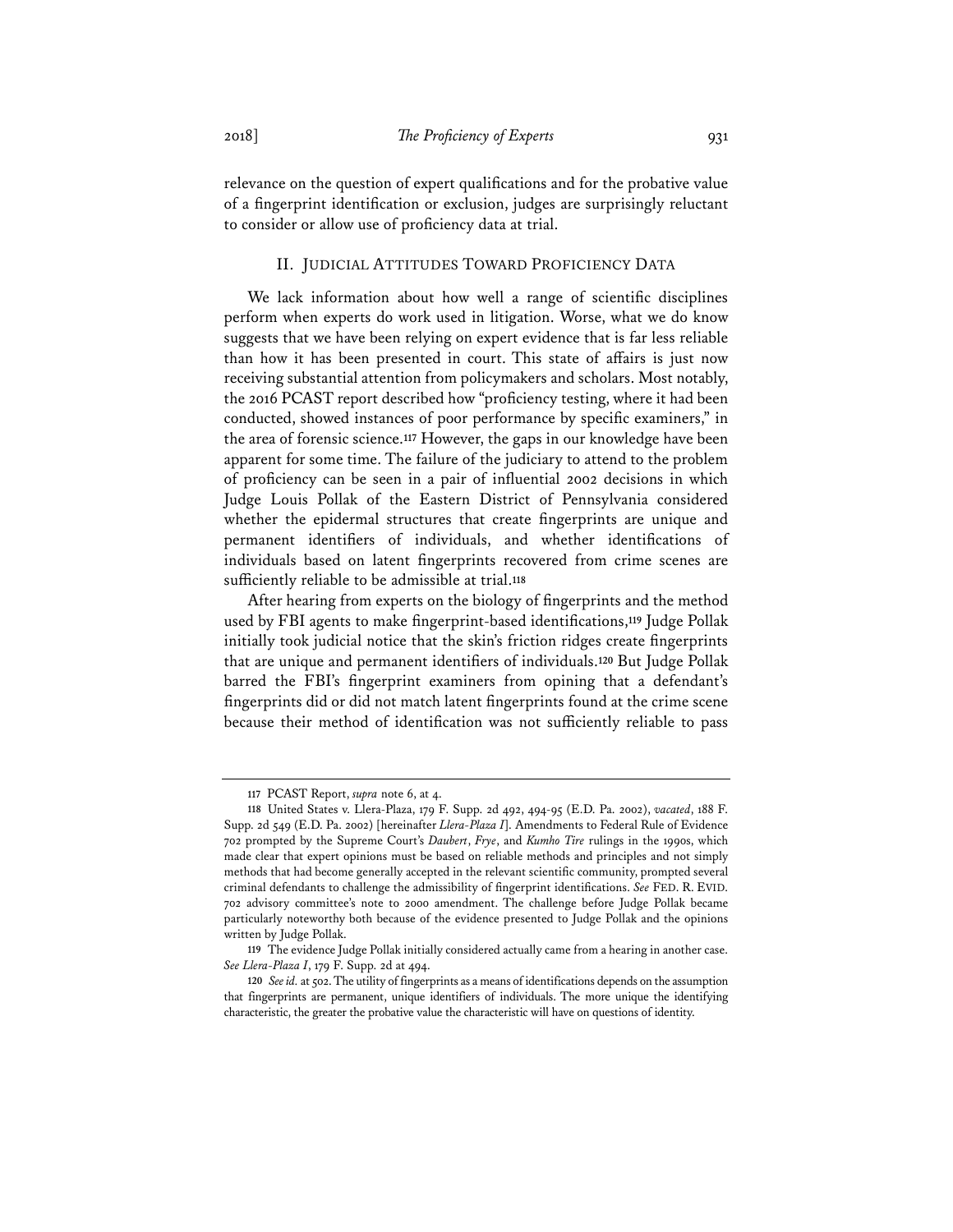muster under Federal Rule of Evidence 702.**121** In particular, Judge Pollak concluded that, although the FBI's method of latent fingerprint identification had become generally accepted,**122** the method had not been subjected to scientific testing or peer review, the method's error rate had not been established, and the ACE-V method then (and now) used in latent fingerprint identification is not a system of uniform scientific standards.**123**

Judge Pollak's initial decision took the criminal justice community by storm.**124** As another federal judge later put it, the decision "immediately provoked an uproar," and "huge pressure" was placed on Judge Pollak to reverse course.**125**

The federal government asked for leave to supplement the evidentiary record in the case to bolster the reliability of latent fingerprint identifications in hopes of convincing Judge Pollak to change his mind.**126** Judge Pollak agreed to reconsider his opinion, and held a new evidentiary hearing at which the government put on two witnesses who emphasized that the FBI's fingerprint

**<sup>123</sup>** *See id.* at 514-16.

**<sup>121</sup>** *Id.* at 515 ("While fingerprint examinations conducted under the general ACE V rubric are generally accepted as reliable by fingerprint examiners, this by itself cannot sustain the government's burden in making the case for the admissibility of fingerprint testimony under Federal Rule of Evidence 702."). Judge Pollak did plan to allow the government to put on evidence of prints recovered from the crime scene and evidence of the defendant's fingerprints, but he planned to prevent either prosecution or defense experts from opining that the crime scene prints matched or did not match the defendants' prints; he planned to leave the match/no-match evaluation to the jury. *See id.* at 517-18.

**<sup>122</sup>** The FBI's fingerprint examiners, and other professional print examiners, employ what is known as the ACE-V method, which stands for Analysis, Comparison, Evaluation, and Verification. *See, e.g.*, Peter E. Peterson et al., *Latent Prints: A Perspective on the State of the Science*, 11 FORENSIC SCI. COMMS. (Oct. 2009), *https://archives.fbi.gov/archives/about-us/lab/forensicscience-communications/fsc/oct2009/review* [https://perma.cc/A4M6-HFCM] (describing the ACE-V methodology). At the time of Judge Pollak's decision, most examiners expressed their opinions in terms of an identification (i.e., match), elimination (i.e., no match), or insufficient information to identify or eliminate. *See Llera Plaza I*, 179 F. Supp. 2d. at 498-500.

**<sup>124</sup>** *See, e.g.*, Michael Higgins, *Fingerprint Evidence Put on Trial*, CHI. TRIB. (Feb. 25, 2002), http://articles.chicagotribune.com/2002-02-25/news/0202250139\_1\_district-judge-louis-pollak-publicdefender-fingerprint [https://perma.cc/8UQD-59RZ] (highlighting that defense attorneys in Chicago and throughout the country regard Judge Pollak's decision as an invitation to challenge laboratory results and the reliability of fingerprint evidence); Andy Newman, *Judge Rules Fingerprints Cannot Be Called a Match*, N.Y. TIMES (Jan. 11, 2002), http://www.nytimes.com/2002/01/11/us/judgerules-fingerprints-cannot-be-called-a-match.html [https://perma.cc/NXV7-JBJU] (underscoring the importance of Judge Pollak's decision because it was the first ruling that fingerprint evidence does not meet the standards for scientific testimony and likely could lead to challenges in other jurisdictions and to challenges to other forensic techniques, such as ballistics and handwriting analysis).

**<sup>125</sup>** Jed S. Rakoff, Plenary Speech at National Institute of Standards and Technology Conference on Forensics: Are Judges Losing Confidence in Forensic Science? (Dec. 3, 2014).

**<sup>126</sup>** Government's Motion for Reconsideration of the Court's Exclusion of Fingerprint Identification Evidence and for Permission to Present Limited Additional Evidence at ii, *Llera-Plaza I*, 179 F. Supp. 2d 492 (E.D. Pa. 2002) (No. 98-362).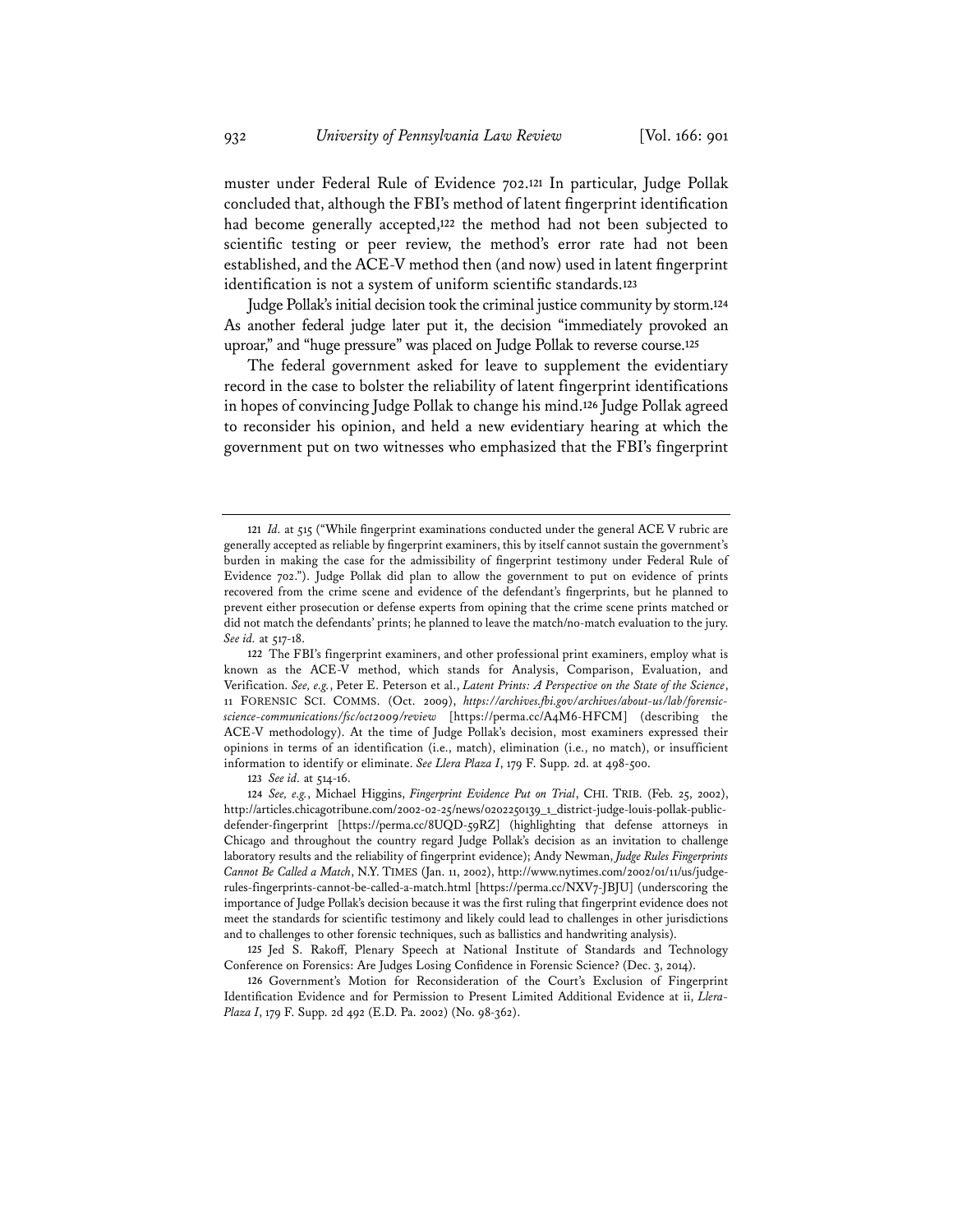examiners achieve high scores on proficiency tests.**127** According to the government's main witness, the FBI's fingerprint examiners had performed "spectacularly well" on proficiency tests conducted since 1995,**128** making errors on fewer than 1% of the test items.**129** The defendants, in response, contended that this low proficiency error rate was achieved not through the application of a reliable method but rather through the use of easy tests that failed to simulate the noise and distortions found in latent prints lifted from real crime scenes.**130** According to one of the defense's fingerprint experts, an esteemed examiner formerly employed by the Scotland Yard, if he gave his experts tests like those used by the FBI "they'd fall about laughing."**131**

After the hearing, Judge Pollak maintained that the FBI's proficiency tests were "less demanding than they should be,"**132** but he also concluded that "there is no evidence that the error rate of certified FBI fingerprint examiners is unacceptably high."**133** Comparing fingerprint methods in the UK to the FBI's methods led Judge Pollak to determine that there was "sufficient uniformity [in controlling standards] within the principal common law jurisdictions to satisfy *Daubert*."**134** Together, this new information led Judge Pollak to change his mind and conclude that latent fingerprint identifications are sufficiently reliable to permit examiners to opine on whether crime scene prints matched the prints of defendants.**135**

Beyond its practical significance, Judge Pollak's second decision is noteworthy for the emphasis it placed on evidence of proficiency testing to determine the general error rate for a forensic method and for its placing the burden *on opponents* of forensic evidence to demonstrate an unacceptably high error rate. So long as courts take the approach ultimately adopted by Judge Pollak, the forensic evidence professions have little incentive to engage in rigorous proficiency testing, yet defendants have no means of compelling rigorous proficiency testing. Indeed, many courts today deny defense requests for discovery of proficiency testing information pertaining to the forensic experts the government intends to call at trial.**136**

Almost fifteen years after Judge Pollak's landmark final decision on this matter—a decision that still carries weight when new challenges to

**<sup>136</sup>** *See infra* subsection B.3.d.

**<sup>127</sup>** United States v. Llera-Plaza, 188 F. Supp. 2d 549, 553 (E.D. Pa. 2002) [hereinafter *Llera-Plaza II*].

**<sup>128</sup>** *Id.* at 565. **<sup>129</sup>** *Id.* at 556. **<sup>130</sup>** *Id.* at 557. **<sup>131</sup>** *Id.* at 558. **<sup>132</sup>** *Id.* at 565. **<sup>133</sup>** *Id.* at 566. **<sup>134</sup>** *Id.* at 570. **<sup>135</sup>** *Id.* at 576.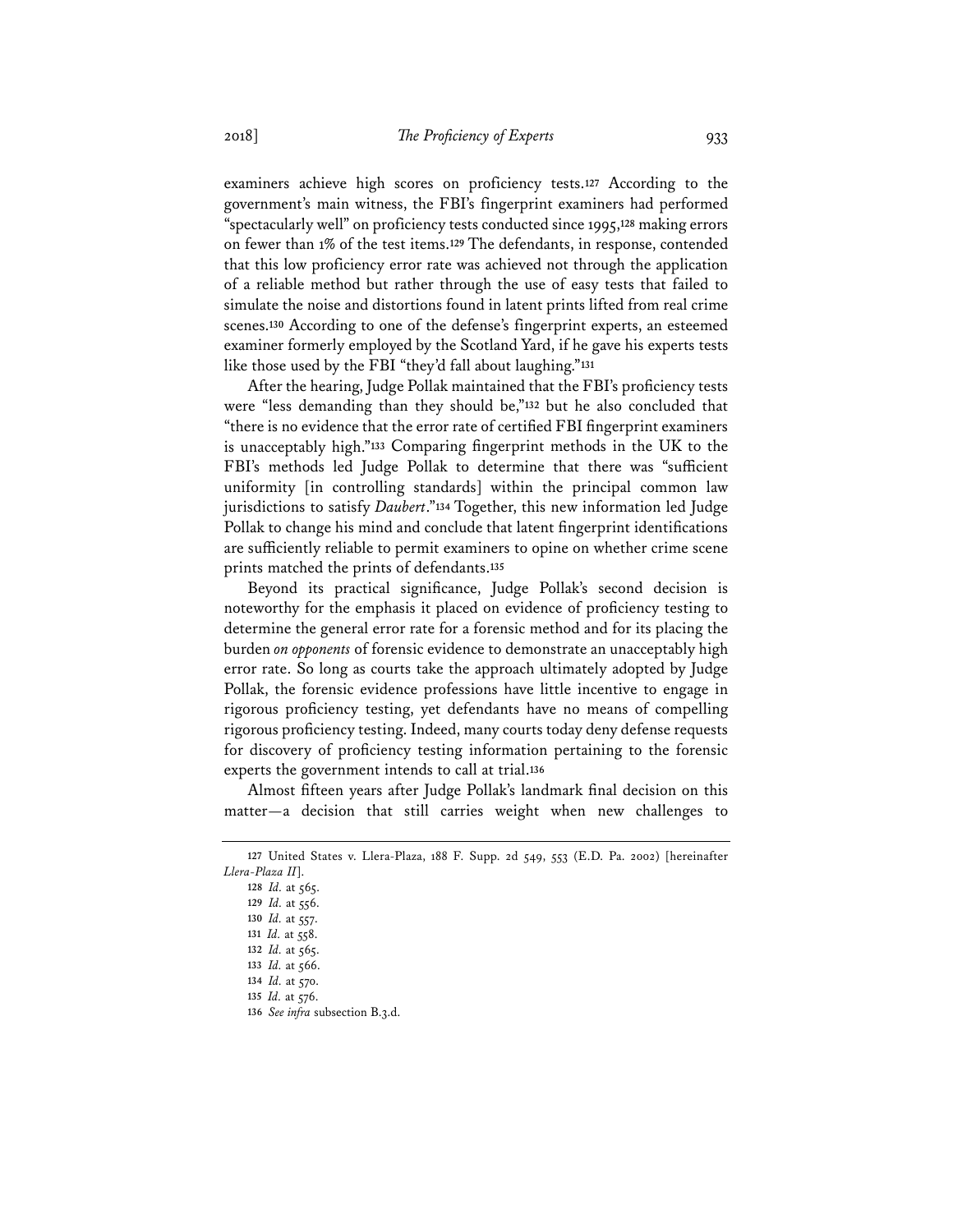fingerprint identifications arise—we know little more than we did about the proficiency of fingerprint examiners and the various other forensic experts who testify every day in courts throughout the nation.**137** This unfortunate state of affairs becomes more pressing when we focus on a curiosity in Judge Pollak's reasoning. Judge Pollak altered his view that fingerprint examiners do not work under uniform quality control standards when he realized that key jurisdictions had done away with numerical requirements regarding the minimum number of points of similarity needed to declare a match between a defendant's print and a latent print recovered from the crime scene.**138** In other words, the fingerprint examiner community achieved uniformity in standards *by removing* any standards with respect to the minimum number of similarities needed to declare a match.**139** Generally, as the degree of objective control over application of a method goes down, the need for rigorous proficiency testing and evidence of an individual expert's proficiency should go up. Evidence of proficiency is the only assurance we can have that an individual's idiosyncratic applications of a general method tend to be reliable, and this evidence provides only weak protection against intentional and unintentional abuses of a loose-leash method in particular cases.

This Part turns to the ways in which courts assess proficiency when making decisions concerning how to handle scientific evidence. Often proficiency is litigated as one issue among many when challenging or defending scientific evidence, just as in the *Llera Plaza* case. Courts vary widely in their use of proficiency data—with different courts seeing the same data as evidence of both good or bad proficiency—and they use proficiency in different ways at different stages in litigation. The sections below discuss how courts have examined questions concerning proficiency in the context of deciding whether to: (a) consider proficiency information at all, (b) find evidence admissible, (c) consider proficiency information as relevant to weight, and (d) permit discovery on proficiency information. In the final section we summarize our proposed approach towards judicial regulation of proficiency data and expert evidence.

**<sup>137</sup>** *See, e.g.*, Lyn Haber & Ralph Norman Haber, *Error Rates for Human Latent Fingerprint Examiners*, *in* AUTOMATIC FINGERPRINT RECOGNITION SYSTEMS 339, 339 (Nalini K. Ratha & Ruud Bolle eds., 2004) ("It is impossible to determine from existing data whether true error rates are miniscule or substantial."); William A. Tobin & William C. Thompson, *Evaluating and Challenging Forensic Identification Evidence*, CHAMPION, July 2006, at 12, 19-20 ("[P]roficiency testing in forensic science is frequently worthless as a true indicator of examiner proficiency."); *see also* Saks & Koehler, *supra* note 111.

**<sup>138</sup>** *Llera Plaza II*, 188 F. Supp. 2d at 575-76.

**<sup>139</sup>** *Id.* at 575 (noting that the English fingerprint identification system, "stripped of any required minimum number" of similarities, "corresponds almost exactly with the ACE-V procedures followed by the FBI").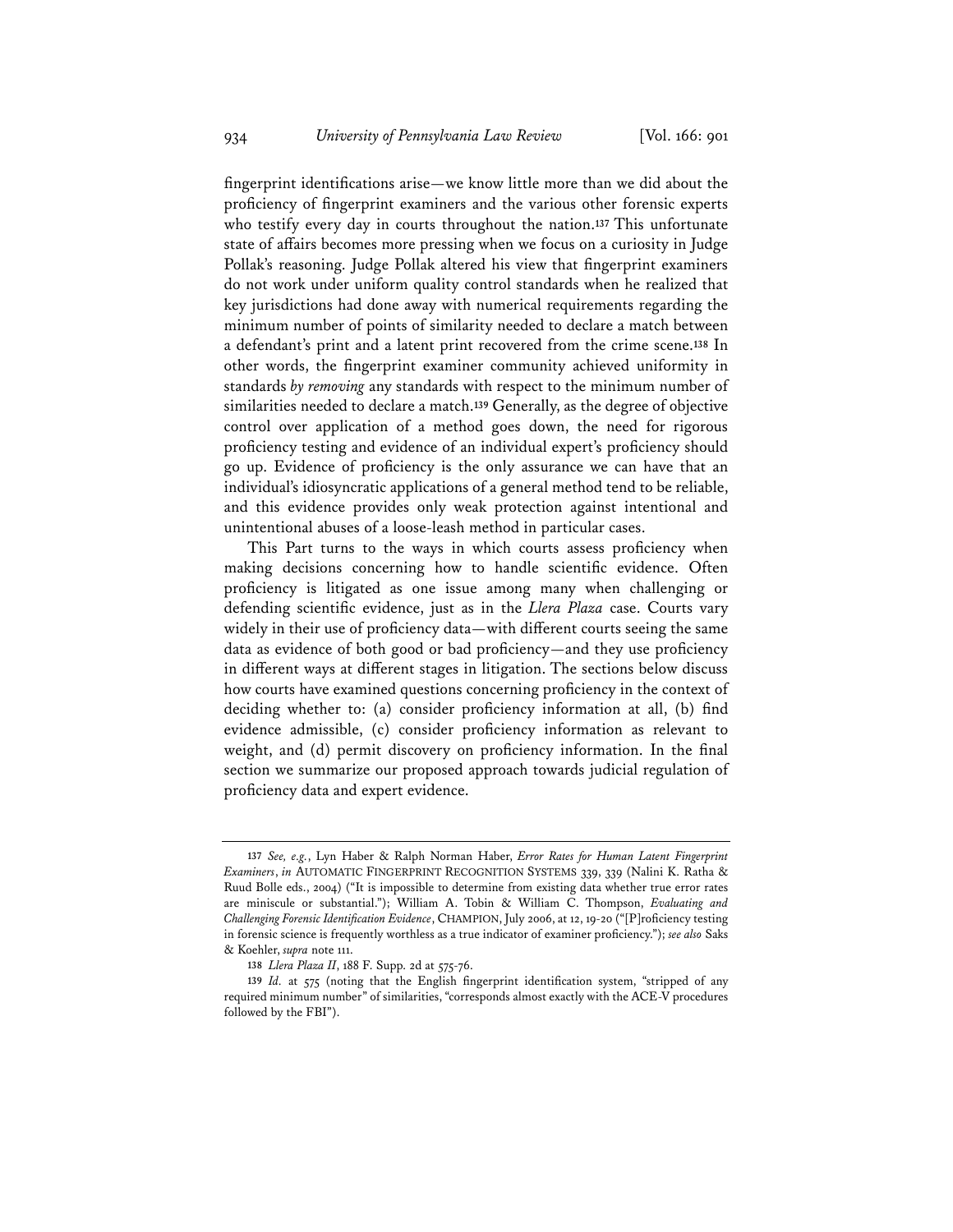#### A. *Disregarding Proficiency*

Many judicial opinions discussing the qualifications of experts presume proficiency from credentials and experience, as developed in Part I. Thus, courts allow doctors to testify as experts offering opinions on the causes of a condition without any evidence of their accuracy and reliability at differentiating true from false causes. As the Ninth Circuit recently put it: "Medicine partakes of art as well as science, and there is nothing wrong with a doctor relying on extensive clinical experience when making a differential diagnosis."**140** Such cases often emphasize the qualifications of the relevant professionals with no discussion of the expert's track record using differential diagnosis. Likewise, psychiatrists are given wide latitude to testify so long as they have training or experience and profess familiarity with relevant diagnostic criteria and treatment standards.**141** Similarly, courts emphasize the credentials and experience of forensic experts when qualifying them to testify. For example, the First Circuit in *United States v. Vargas* admitted testimony by a fingerprint examiner, noting that the examiner had "considerable" qualifications, having completed "two FBI courses," and other training courses, having worked in the field for twenty years, and having been found qualified "in over one-hundred previous cases."**142** In such rulings, having found the expert qualified, the court goes no further in its analysis.

Given their deference to trial judges' decisions on expert evidence issues, appellate courts rarely discuss the role of proficiency in the admissibility of expert evidence. This silence applies even in the domain of fingerprint expertise, where proficiency data is available, as discussed in the last Part. Although all of the federal circuits but the Second have considered the question whether fingerprint identifications should be admissible, only about half of those courts discuss or mention proficiency as either supportive of or cutting against admissibility.**143** Judicial disregard of proficiency information

**<sup>140</sup>** Messick v. Novartis Pharm. Corp., 747 F.3d 1193, 1198 (9th Cir. 2014); *see also* Bitler v. A.O. Smith Corp., 391 F.3d 1114, 1123-24 (10th Cir. 2004) (collecting cases regarding admissibility of differential diagnosis by doctors). For criticism, see, e.g., Joe G. Hollingsworth & Eric G. Lasker, *The Case Against Differential Diagnosis:* Daubert, *Medical Causation Testimony, and the Scientific Method*, 37 J. HEALTH L. 85, 98 (2004) (claiming that doctors' clinical causation opinions based on differential diagnosis are scientifically unreliable and fail to satisfy *Daubert*'s requirements).

**<sup>141</sup>** *See, e.g.*, Skidmore v. Precision Printing & Packaging, Inc., 188 F.3d 606, 617-18 (5th Cir. 1999) (noting that an expert witness must employ the level of "intellectual rigor" in the courtroom that characterizes the practice of an expert in his or her field (quoting Kumho Tire Co. v. Carmichael, 526 U.S. 137, 152 (1999))).

**<sup>142</sup>** 471 F.3d 255, 262 (1st Cir. 2006).

**<sup>143</sup>** *See id.* (discussing the background and experience of the expert but not proficiency); *see also* United States v. Straker, 800 F.3d 570, 631 (D.C. Cir. 2015) (discussing the failure of the expert witness "to articulate the rate of human error," but not proficiency); United States v. Watkins, 450 Fed. Appx. 511, 516 (6th Cir. 2011) (noting that the error rate is just one of several factors to be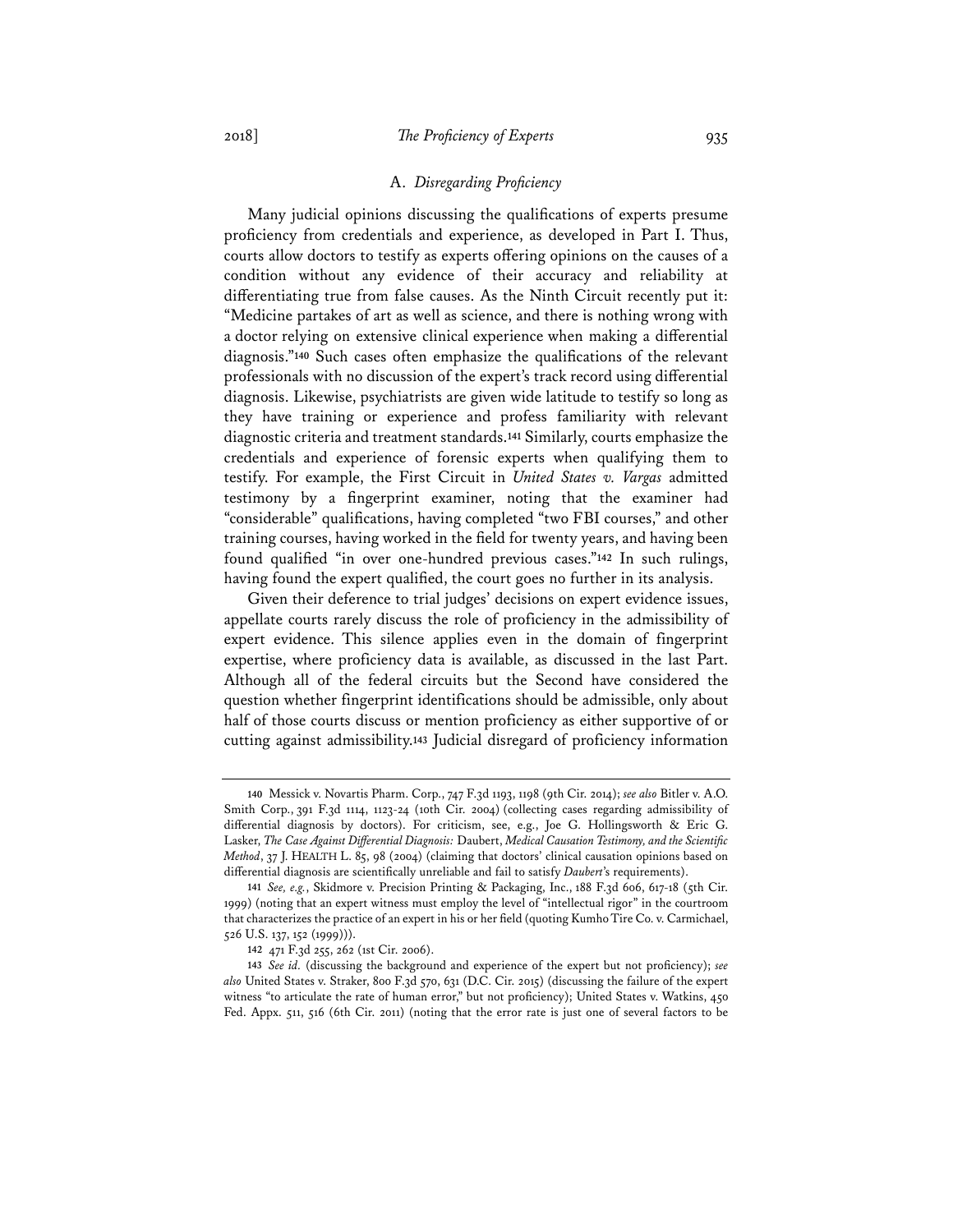reflects the view that qualifying an expert, as discussed in Part I, is largely a formality, primarily based on credentials and experience. While *Daubert* and Rule 702 tighten the standards for the reliability of the methods and data the expert uses, the standard for qualification of an expert, as currently interpreted by judges, remains traditional and not empirically informed in many courts.

## B. *Admissibility and Proficiency*

Those courts that have considered proficiency tend to do so not as part of the threshold question whether to qualify an expert, but rather as part of *Daubert* and Rule 702 reliability analysis. One of the factors the Supreme Court mentioned in *Daubert* for assessing reliability was the "known or potential rate of error" associated with the expert's technique.**144** Therefore, the focus in these cases has been on the general error rate associated with a technique, rather than an individual lab or expert's proficiency.**145** Some courts have found proficiency evidence supportive of admissibility, while others have found proficiency evidence (sometimes exactly the same evidence) as cutting against admissibility. Other courts have expressed concerns that proficiency testing itself is inadequate and not informative, while yet other courts have found proficiency data irrelevant to the question of admissibility. We have argued proficiency should be considered at the threshold qualification stage. While proficiency of a particular expert is related to the broader question regarding the reliability of the method used, carefully considering proficiency

**<sup>144</sup>** *See* Daubert v. Merrell Dow Pharm., Inc., 509 U.S. 579, 594 (1993); *see also* FED. R. EVID. 702 advisory committee's note to 2000 amendments.

considered and that the examiner testified regarding "the system of proficiency testing within her lab"); United States v. John, 597 F.3d 263, 275 (5th Cir. 2010) (noting briefly that the evidence "has been routinely subject to peer review" and that "the error rate is low"); United States v. Baines, 573 F.3d 979, 989-92 (10th Cir. 2009) (discussing adequacy of proficiency testing); United States v. Spotted Elk, 548 F.3d 641, 663 (8th Cir. 2008) (discussing expert testimony but not discussing proficiency); United States v. Abreu, 406 F.3d 1304, 1307 (11th Cir. 2005) (discussing expert testimony on fingerprint evidence but not proficiency); United States v. George, 363 F.3d 666, 672-73 (7th Cir. 2004) (finding fingerprint testimony admissible and noting that "the FBI annually tests its fingerprint examiners with sets of prints whose sources are known to the testers, but unknown to the test-takers"); United States v. Janis, 387 F.3d 682, 690 (8th Cir. 2004) (discussing fingerprint expert testimony but not proficiency); United States v. Mitchell, 365 F.3d 215, 242 (3rd Cir. 2004) (raising concerns regarding proficiency); United States v. Crisp, 324 F.3d 261, 268-69 (4th Cir. 2003) (discussing proficiency testing as evidence in support of admissibility); United States v. Sherwood, 98 F.3d 402, 408 (9th Cir. 1996) (discussing the *Daubert* standard for expert testimony but not proficiency). The Seventh Circuit affirmed, in *George*, 363 F.3d at 673, its prior ruling in *Havvard*, which did not consider CTS proficiency test data proffered on appeal because the data were not part of the district court record. United States v. Havvard, 260 F.3d 597, 600-01 (7th Cir. 2001).

**<sup>145</sup>** Ronald G. Nichols, *Defending the Scientific Foundations of the Firearms and Tool Mark Identification Discipline: Responding to Recent Challenges*, 52 J. FORENSIC SCI. 586, 592 (2007) ("[P]roficiency tests can offer to the court a reliable practical indicator of how often the profession, using accepted procedures, practices, and controls, makes a false identification.").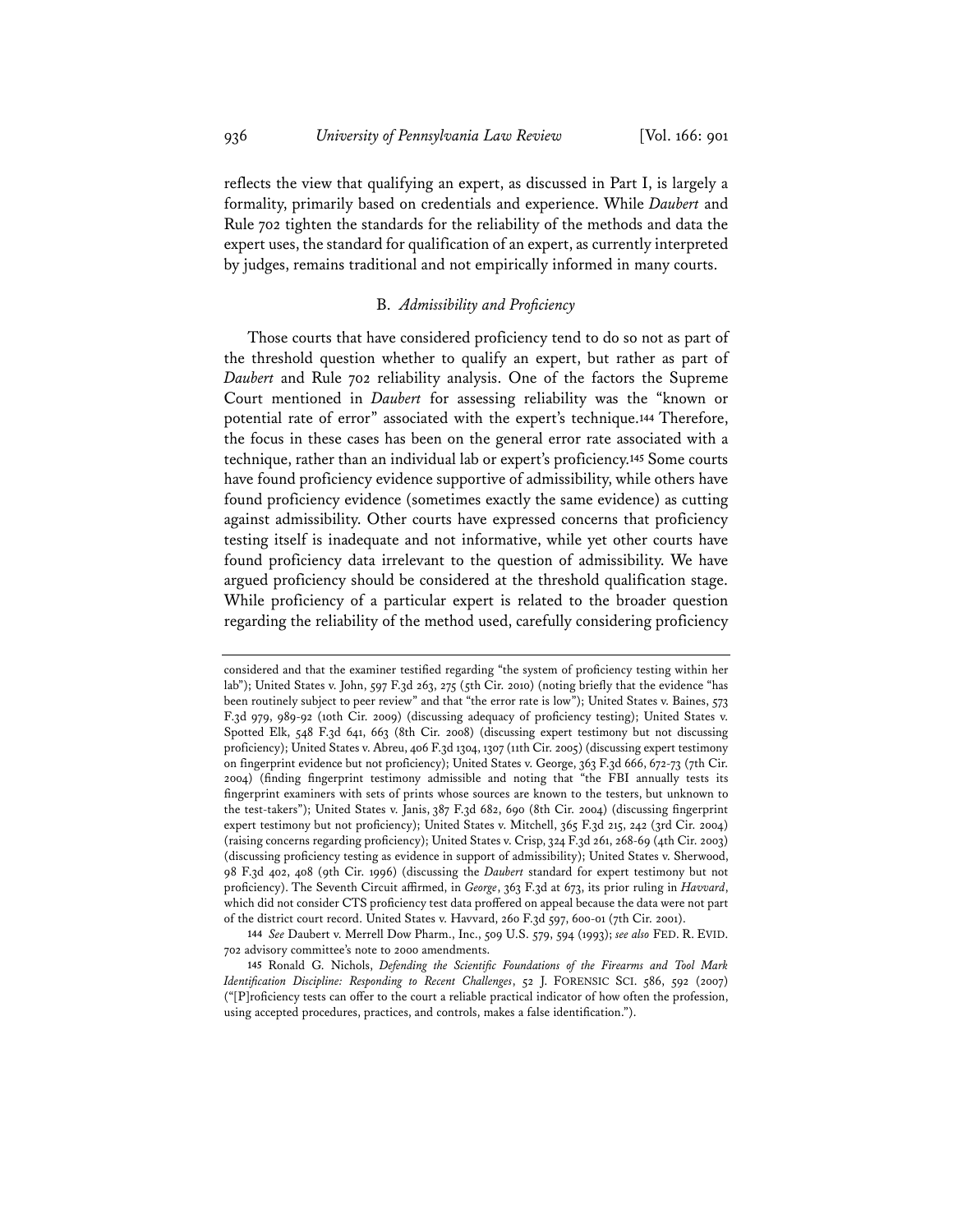at the threshold qualification stage can avoid the more complex inquiry into the *Daubert* and Rule 702 factors. As the sections that follow describe, courts have been quite confused in rulings discussing proficiency.

## 1. Use of Proficiency Data to Exclude Evidence Entirely

Very few courts have concluded that proficiency testing uncovers such troubling error-rates that a proffered expert should not be allowed to testify. But one area in which courts agree that the risk of error is too great is that of polygraph-based opinions. Although some states permit lie detector test results admissible if the parties stipulate to their admissibility, most states and the federal courts exclude opinions based on the results of a polygraph test. For instance, in a Michigan Court of Appeals ruling in 1974, the judges continued the ban on polygraph evidence, noting the expert in the case testified how "even at the highest level of proficiency, polygraph examinations have a ten percent error factor."**146** In more recent years, courts have taken note of proficiency concerns about handwriting analysis or document examination after studies alarmingly suggested that experts were no better than laypeople at detecting forged handwriting.**147** One federal judge who excluded testimony from a forensic document examiner in 2001 stated that, "[i]n addition to there being a lack of empirical evidence on the proficiency of document examiners, there has been little empirical testing done on the basic theories upon which the field is based."**148** The judge went on to note that, "[a]s to some tasks, there is a high rate of error and forensic document examiners may not be any better at analyzing handwriting than laypersons."**149** In reference to proficiency tests administered by CTS in which the task is "to compare written letters in the natural hand of the writers with known exemplars of several suspects," the judge noted that a "test involving hand printing produced only 13% correct answers."**150** Still more remarkable, "[i]n a test asking examiners to identify the author of a forgery, the examiners were wrong 100% of the time."**151** In another study, "laypersons were given the same material as experts were given in the 1987 proficiency study. The true positive accuracy rate of laypersons was the same as that of handwriting examiners; both groups were correct 52% of the time."**152** A judge considering whether to qualify another handwriting analyst

**<sup>146</sup>** People v. Levelston, 221 N.W.2d 235, 236 (Mich. Ct. App. 1974).

**<sup>147</sup>** *See generally* Risinger, *supra* note 58.

**<sup>148</sup>** United States v. Saelee, 162 F. Supp. 2d 1097, 1102 (D. Alaska 2001).

**<sup>149</sup>** *Id.* at 1103.

**<sup>150</sup>** *Id.*

**<sup>151</sup>** *Id.*

**<sup>152</sup>** *Id.* (footnote omitted). For an analysis of five sets of proficiency tests conducted by the Forensic Science Foundation, see DAVID L. FAIGMAN ET AL., 4 MOD. SCI. EVID. § 33:21 (2016–2017 ed.), which notes "If we assume that inconclusive examinations do not wind up as testimony in court . . . and remain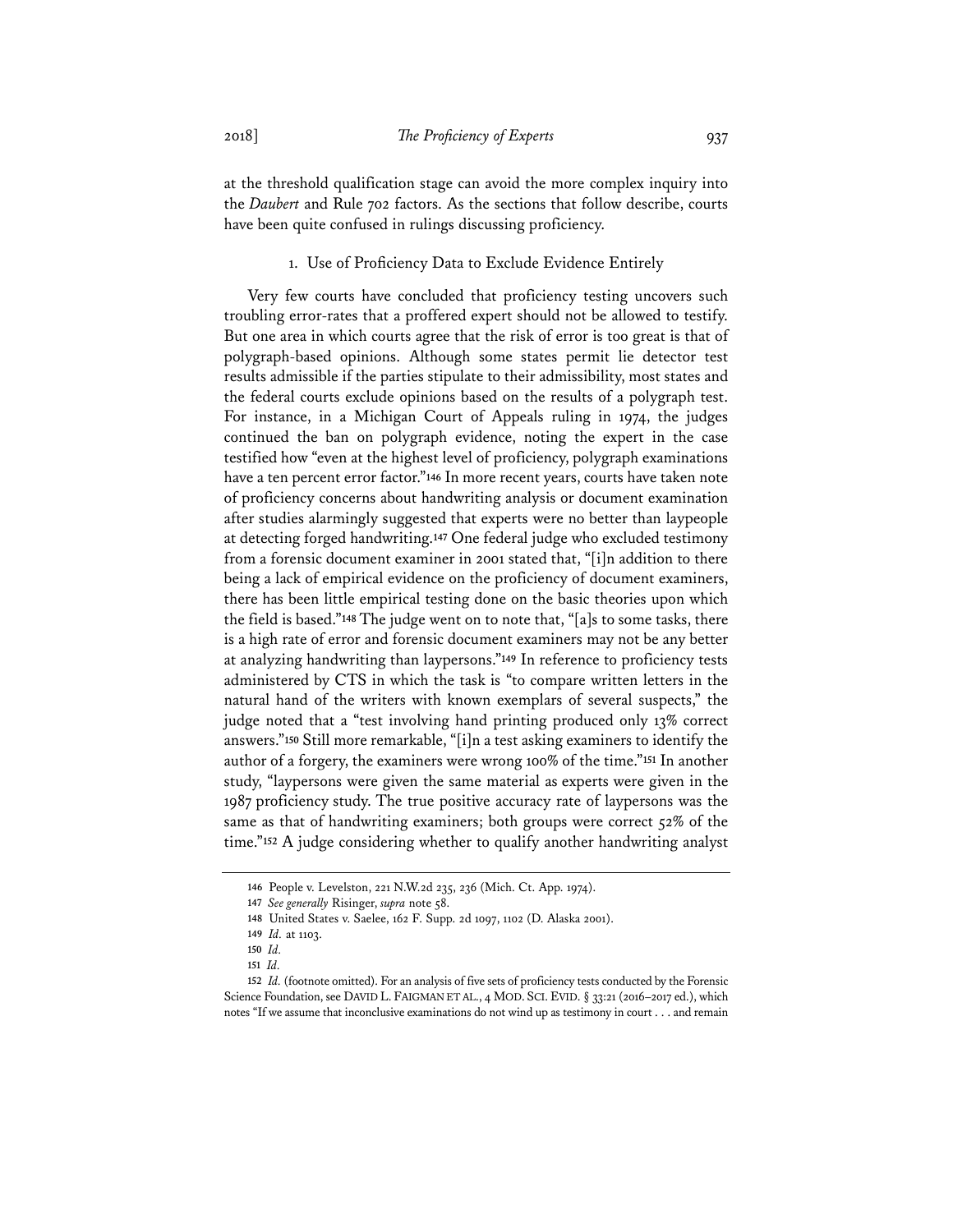noted that, in addition to lacking credentials such as having authored authoritative texts or completing training for certification, there is "no evidence that he is routinely subjected to proficiency tests or that his work is regularly reviewed by at least one qualified document examiner."**153**

In a child pornography case in which an expert for the government sought to opine on whether images in the possession of the defendant represented real or virtual children, the judge asked whether the expert's proficiency at this authentication task had been tested by supervisors: "[The analyst] responded, 'I've never been tested.'"**154** The judge concluded that, "[a]bsent this type of proficiency testing, neither this Court nor the jury can assess the reliability" of the specific person's work, a particular concern "where, as here, the field as a whole has no known error rates, making it impossible to guess how often [the analyst] is likely to be right or wrong." **155**

Outside of polygraph examiners, document examiners, and the occasional fingerprint examiner, **156** it is rare for judges to examine proficiency data, much less exclude an expert for a lack of demonstrated proficiency. Indeed, state courts have interpreted Judge Pollack's opinion in the *Llera-Plaza* case as signaling good proficiency on the part of fingerprint examiners.**157** Thus, not only do most judges disregard proficiency at the threshold when deciding

as generous as possible within the bounds of reason, then the most we can conclude is this: Document examiners were correct 57% of the time and incorrect 43% of the time.". *But see* Oliver Galbraith, Craig S. Galbraith & Nanette Galbraith, *The "Principle of the Drunkard's Search" as a Proxy for Scientific Analysis: The Misuse of Handwriting Test Data in a Law Journal Article*, 1 INT'L J. FORENSIC DOCUMENT EXAMINATION 7 (1995); *see also* Moshe Kam et al., *Signature Authentication by Forensic Document Examiners*, 46 J. FORENSIC. SCI. 884, 887 (2001) (finding that expert document examiners made fewer errors than laypeople on tests); Moshe Kam & Erwei Lin, *Writer Identification Using Hand-Printed and Non-Hand-Printed Questioned Documents*, 48 J.FORENSIC SCI. 1391 (2003) (same); Jodi Sita et al., *Forensic Handwriting Examiners' Expertise for Signature Comparison*, 47 J. FORENSIC SCI. 1, 4 (2002) (finding that examiners detected forgeries in 55% of the test cases while laypeople did so in 57% of the test cases).

**<sup>153</sup>** Dracz v. Am. Gen. Life Ins. Co., 426 F. Supp. 2d 1373, 1378-79 (M.D. Ga. 2006).

**<sup>154</sup>** United States v. Frabizio, 445 F. Supp. 2d 152, 165 (D. Mass. 2006).

**<sup>155</sup>** *Id.*

**<sup>156</sup>** In the case of *State v. Rose*, the judge excluded a fingerprint examiner from the FBI after he claimed "no error rate" for fingerprinting and "100 percent certainty." State v. Rose, No. K06- 0545, at 24-25 (Cir. Ct. Baltimore Co. Oct. 19, 2007) ("Mr. Meagher has stated that the FBI testifies to 'a 100 percent certainty that we have an identification.' . . . . Mr. Meagher claimed that there is no error rate for [the fingerprint technique] ACE-V." (footnote omitted)). That Maryland ruling was then vacated when state prosecutors dropped the charges and federal prosecutors refiled the case in federal court—and the federal judge found the fingerprint evidence admissible. United States v. Rose, 672 F. Supp. 2d. 723, 726 (D. Md. 2009).

**<sup>157</sup>** *See, e.g.*, State v. Escobido-Ortiz, 126 P.3d 402, 411 (Haw. Ct. App. 2005) (noting that fingerprint "[a]nalysts are also consistently subjected to testing and proficiency requirements") (citing *Llera Plaza II*, 188 F. Supp. 2d 549, 566-71 (E.D. Pa. 2002) and United States v. Havvard, 260 F.3d 597, 599 (11th Cir. 2011)); Barber v. State, 952 So.2d 393, 420-22 (Ala. Crim. App. 2005) (citing *Llera Plaza II* repeatedly to show that fingerprint analysis has "strong general acceptance, not only in the expert community, but in the courts as well").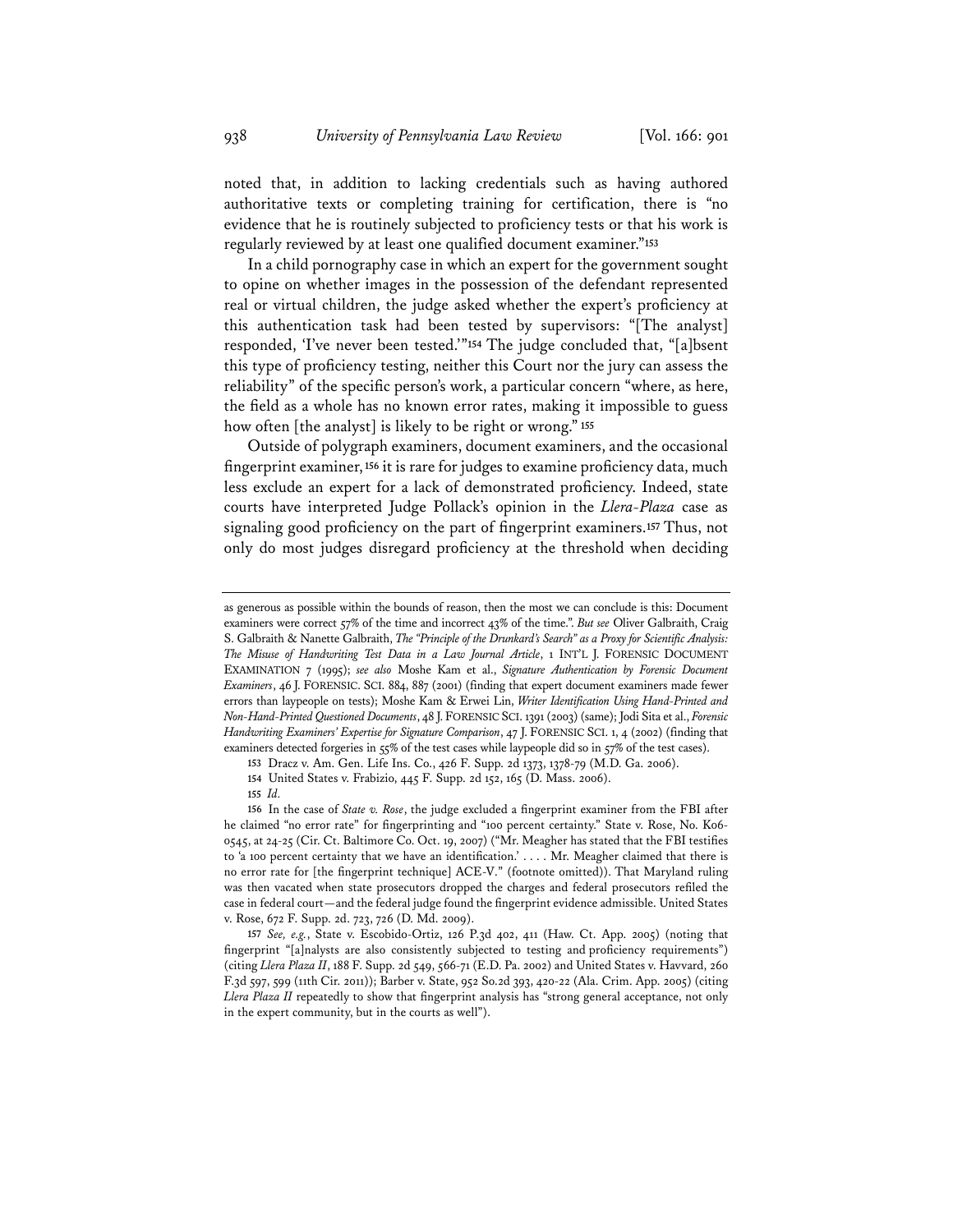whether to qualify an expert, but they do not engage with the proficiency data at the admissibility or reliability stage of the analysis either.

## 2. Concerns with General Inadequacy of Proficiency Testing

Some courts, while not ultimately excluding the expert evidence, have found that proficiency testing is relevant and that it raises important—though not dispositive—concerns regarding admissibility. Such rulings at least make proficiency data salient, while not considering it as a question of expert qualification as we have recommended. In *United States v. Mitchell,* the Third Circuit highlighted the lack of *any* proficiency testing on the part of the individual examiners, warning that "prosecutors would be well-advised to elicit testimony about their experts' personal proficiency, rather than relying on the discipline's good general reputation among lay jurors"—but ultimately deeming the evidence admissible.**158** In the area of DNA testing, several courts have discussed the recommendation of the initial National Research Council report on DNA evidence, in 1992, that recommended blind proficiency testing.**159** One federal judge explained that the lack of blind testing was "troubling" but nevertheless admitted the evidence.**160** Following suit, another federal judge added: "Absent evidence demonstrating that the particular quality control procedures followed by the FBI laboratory violated a statute, regulation or a generally accepted industry requirement, these issues impact the weight of the evidence rather than its admissibility."**161**

Other judges have raised concerns that proficiency tests are available, but appear not to be informative. Thus, Judge Pollack in the second *Llera-Plaza*  decision did express concern that the FBI's proficiency tests were "less demanding than they should be" and therefore "can be of little assistance in providing the test makers with a discriminating measure of the relative competence of the test takers."**162** Similarly, when ruling on handwriting evidence, a federal judge noted that proficiency testing was "not meaningful" when "all of [the expert's] peers *always* passed."**163** Another judge reasoned, in response to a challenge to handwriting testimony based on error rates from CTS proficiency tests, that "this data lacks a control group and other hallmarks

**<sup>158</sup>** 365 F.3d 215, 242 (3d Cir. 2004).

**<sup>159</sup>** *See supra* note 75 and accompanying text.

**<sup>160</sup>** United States v. Bonds, 12 F.3d 540, 560 (6th Cir. 1993).

**<sup>161</sup>** United States v. Lowe, 954 F. Supp. 401, 420 (D. Mass. 1996); *see also* Commonwealth v. Teixeira, 662 N.E.2d 726, 729 (Mass. App. Ct. 1996), *review denied,* 664 N.E.2d 1197 (Mass. 1996) ("Weaknesses in the laboratory's proficiency testing went to the weight to be ascribed to the evidence of match, not to its admissibility.").

**<sup>162</sup>** *Llera Plaza II*, 188 F. Supp. 2d 549, 565 (E.D. Pa. 2002)

**<sup>163</sup>** United States v. Lewis, 220 F. Supp. 2d 548, 554 (S.D. W. Va. 2002).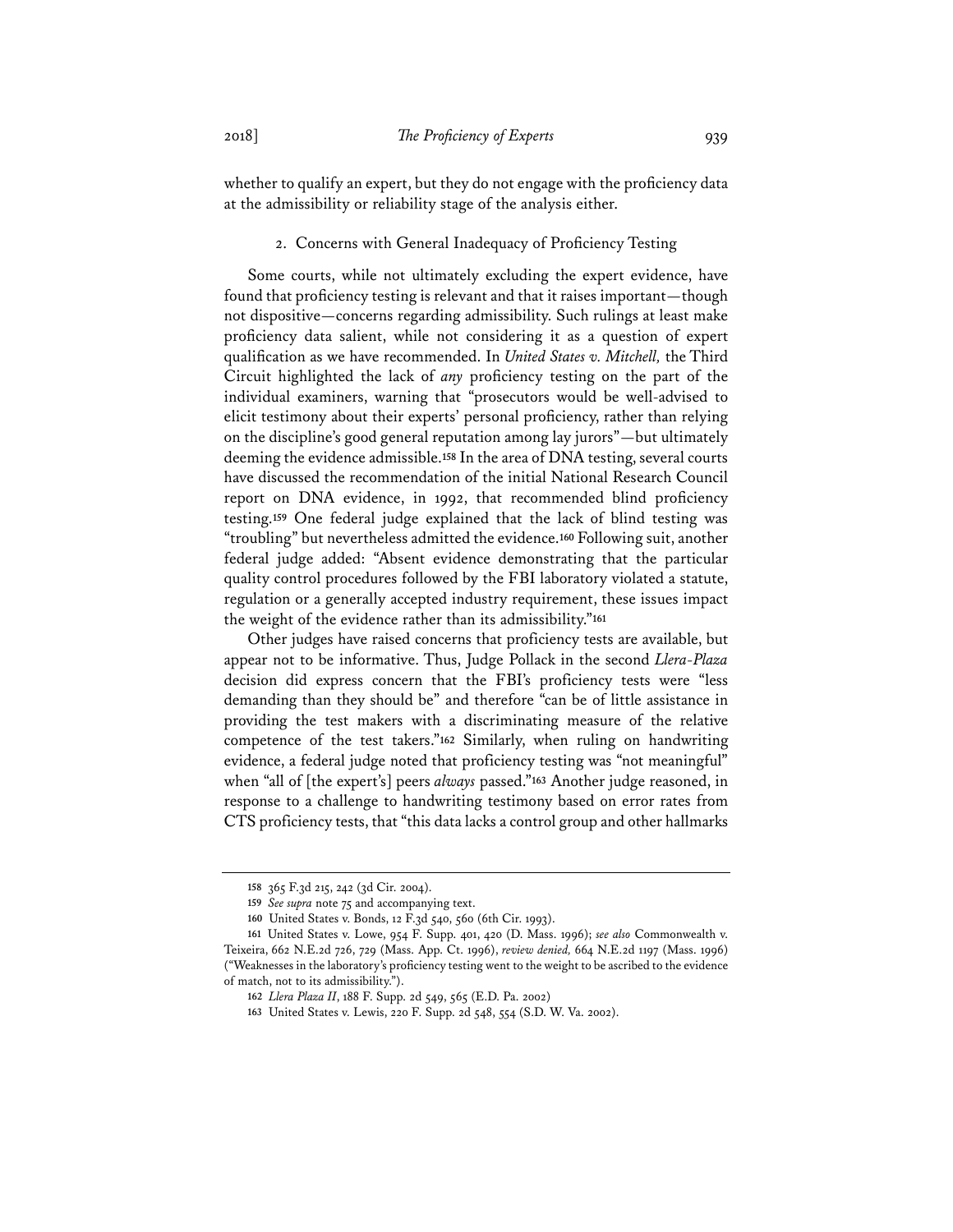of scientific rigor."**164** In considering a challenge to a firearms expert, Judge Nancy Gertner wrote that, "[b]ecause of the subjective nature of the matching analysis, a firearms examiner must be qualified through training, experience, and/or proficiency testing to provide expert testimony."**165** In response to evidence that none of 255 test-takers gave an incorrect response on a CTS proficiency test for bullet cartridge case examination, the judge noted: "One could read these results to mean that the technique is foolproof, but the results might instead indicate that the test was somewhat elementary."**166**

#### 3. Judicial Acceptance of Proficiency

Occasionally courts cite proficiency data from a field of expertise or from an individual expert to *support* the admissibility of expert evidence, particularly with respect to latent fingerprint examiners. Such rulings raise the concern that judges do not inquire carefully into whether the proficiency testing is realistic or into the proficiency test results of the examiner seeking to testify.

## a. *General Proficiency*

Courts have cited proficiency testing within a field to support the admissibility of drug testing,**167** DNA evidence,**168** boot-print matches,**169** firearms examination,**170** and document examinations.**171** To judges, field-wide data can apparently make up for the lack of individualized data: an expert on footwear impressions was permitted to testify despite a lack of evidence on this expert's "proficiency in obtaining impression evidence, how frequently he utilizes his training in the area of impression evidence, how often he is proficiency tested, etc." because the government "established that

**<sup>168</sup>** *See, e.g.*, United States v. Peters, No. CR 91-395-SC, 1995 U.S. Dist. LEXIS 20950, at \*58 (D.N.M. Sept. 7, 1995) (noting that external proficiency testing would be "the ideal" but finding internal FBI proficiency testing supportive of admissibility); *see also* Morris v. Presley, No. 1:05cv-330-LG-RHW, 2008 U.S. Dist. LEXIS 84767, at \*6 (S.D. Miss. Aug. 8, 2008) (finding Reliagene (a company that conducts DNA testing) proficiency testing supportive of admissibility).

**<sup>169</sup>** *See, e.g.*, United States v. Turner, 287 Fed. App'x. 426, 434 (6th Cir. 2008) (reasoning that yearly proficiency testing by an independent agency supported admissibility of shoeprint analysis).

**<sup>170</sup>** *See, e.g.*, United States v. Otero, 849 F. Supp. 2d 425, 433-34 (D.N.J. 2012) (finding evidence by firearms examiners to be admissible where proficiency testing indicated a low error rate).

**<sup>171</sup>** *See, e.g.*, United States v. Mooney, 315 F.3d 54, 62 (1st Cir. 2002) (holding that testimony by a handwriting expert was admissible where the expert testified that he submitted to proficiency tests regularly); United States v. Jones, 107 F.3d 1147, 1160-61 (6th Cir. 1997) (holding that expert handwriting analysis was admissible where the expert had been subject to training and testing).

**<sup>164</sup>** United States v. Hidalgo, 229 F. Supp. 2d 961, 964 n.7 (D. Ariz. 2002).

**<sup>165</sup>** United States v. Monteiro, 407 F. Supp. 2d 351, 355 (D. Mass. 2006).

**<sup>166</sup>** *Id.* at 367.

**<sup>167</sup>** *See, e.g.*, United States v. Diaz, No. CR 05-0167, 2006 WL 3512032, at \*10-11 (N.D. Cal. Dec. 6, 2006) (reasoning that a crime lab's identification of cocaine was admissible because the results of blind proficiency tests in the lab showed that the error rate was "exceedingly low").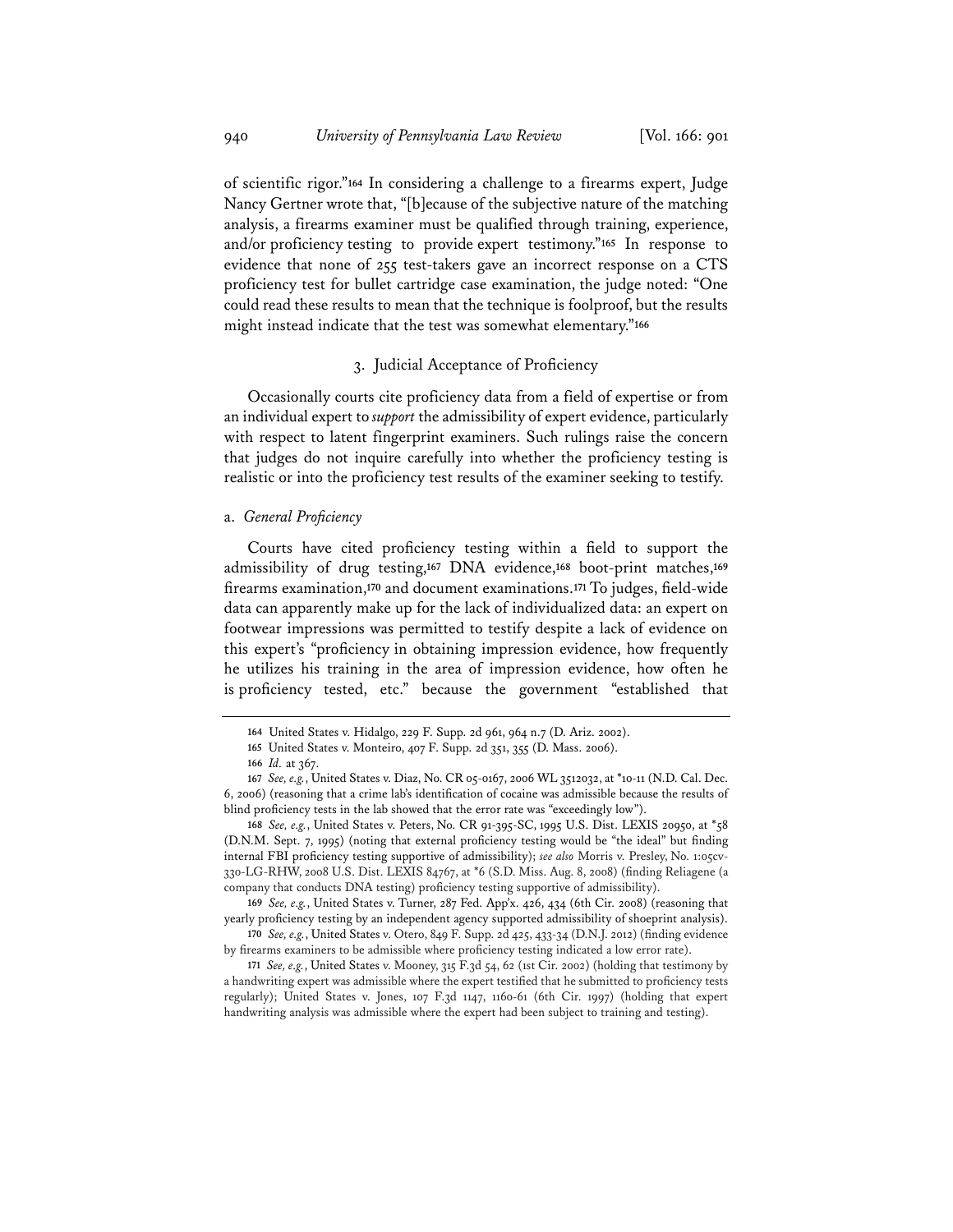examiners of footwear and other impression evidence are routinely tested to ensure proficiency in the field."**172**

Spurred by Judge Pollak's decision in the *Llera-Plaza* case, federal courts have most commonly discussed proficiency data with respect to the field of fingerprint examinations.**173** The various Courts of Appeals to have considered the question of fingerprint admissibility—the First, Third, Fourth, Fifth, Sixth, Seventh, Eighth, Ninth, Tenth, Eleventh and D.C. Circuits—have all found fingerprint examinations to be sufficiently reliable to be admissible under *Daubert*.**174** Few of these courts have engaged in close analysis of the proficiency data, however.

The Tenth Circuit, in its decision in *United States v. Baines*, did examine the proficiency question more closely, stating that FBI fingerprint analysts "have undergone demanding training culminating in proficiency examinations, followed by further proficiency examinations at regular intervals during their careers."**175** The judges concluded that, "[a]lthough these proficiency examinations have been criticized on several grounds, most notably that they do not accurately represent conditions encountered in the field, we see no basis in this record for totally disregarding these proficiency tests."**176** Subsequent courts have endorsed the Tenth Circuit's conclusion.**177**

In *United States v. Mitchell,* the defendant presented at a *Daubert* hearing proficiency tests showing that fingerprint examiners make both false negatives and false positives.**178** The Third Circuit Court of Appeals panel stated that this proficiency data "is troubling, but we view it as evidence

**<sup>172</sup>** United States v. Allen, 207 F. Supp. 2d 856, 864, 866 (N.D. Ind. 2002). The judge reasoned that because "the processes for obtaining footwear impression evidence and fingerprint identification evidence are similar," the court could rely on the holdings of *Daubert* and *Kumho Tire* to conclude that the process is sufficiently reliable. *Id.* at 867.

**<sup>173</sup>** Of eight cases in the federal Courts of Appeals located through a Westlaw search that included the term "proficiency" in the same paragraph as "Daubert," one case discusses boot print analysis, *see Turner*, 287 Fed. Appx. 426, *supra* note 170, one discusses handwriting analysis, *see Jones*, 107 F.3d 1147, *supra* note 172, and the remaining six discuss fingerprints.

**<sup>174</sup>** *See* United States v. Straker, 800 F.3d 570, 630-32 (D.C. Cir. 2015); United States v. Watkins, 450 Fed. Appx. 511, 515-16 (6th Cir. 2011); United States v. John, 597 F.3d 263, 274-75 (5th Cir. 2010); United States v. Baines, 573 F.3d 979, 989-92 (10th Cir. 2009); United States v. Spotted Elk, 548 F.3d 641, 663 (8th Cir. 2008); United States v. Vargas, 471 F.3d 255, 265-66 (1st Cir. 2006); United States v. Abreu, 406 F.3d 1304, 1307 (11th Cir. 2005); United States v. Mitchell, 365 F.3d 215, 244-46 (3rd Cir. 2004); United States v. George, 363 F.3d 666, 672-73 (7th Cir. 2004); United States v. Crisp, 324 F.3d 261, 268-69 (4th Cir. 2003); United States v. Sherwood, 98 F.3d 402, 408 (9th Cir. 1996) .

**<sup>175</sup>** 573 F.3d at 990.

**<sup>176</sup>** *Id.*

**<sup>177</sup>** *E.g.*, United States v. Love, No. 10cr2418–MMM, 2011 WL 2173644, at \*3 (S.D. Cal. 2011) ("The FBI also conducts proficiency examinations of its examiners, which—even if taken under conditions that 'do not accurately represent [those] encountered in the field'—are of some value in assessing the reliability of individual examiners." (quoting *Baines*, 573 F.3d at 990)).

**<sup>178</sup>** *Mitchell*, 365 F.3d at 239-40.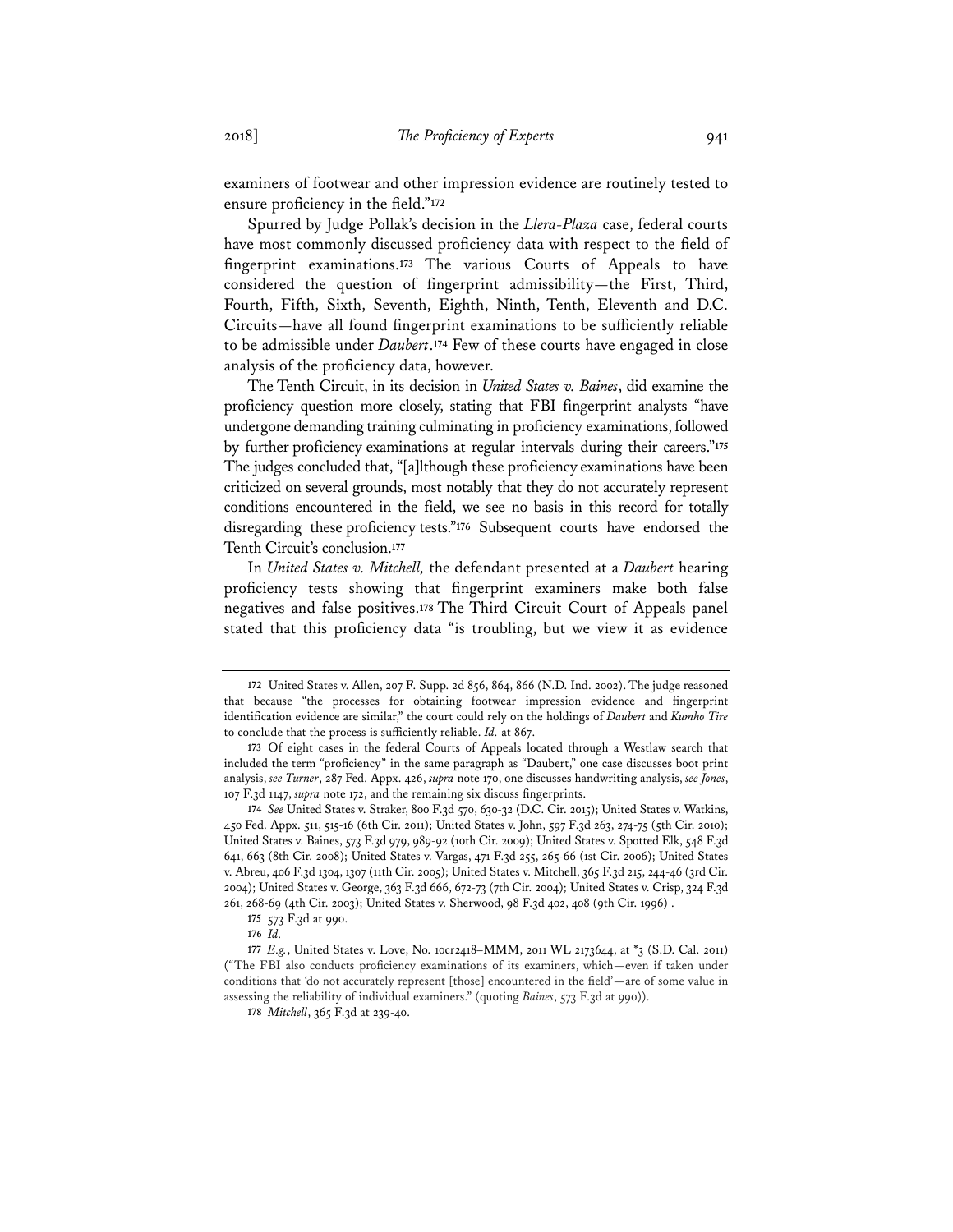relating only to the competency of those practitioners, leaving undisturbed the government's evidence about the near-absence of false positive identifications" for the field as a whole.**179**

## b. *Individual and Lab Proficiency*

When individualized proficiency data of the kind the Third Circuit sought exists, courts are mixed in their use of this data. Some courts highlight this data in support of admissibility, for example citing how a hospital passed proficiency tests in its analysis of blood to assess alcohol concentration of drivers,**180** or how a DNA laboratory regularly gave proficiency tests to its analysts and compared their work to that in other laboratories.**181** One court noted that "[s]ince its inception, Reliagene has undergone proficiency testing by an outside agency approved by the American Society of Crime Lab Directors—the lab, every analyst, every technician undergoes such testing twice a year, and ReliaGene's results have always proved correct."**182** A First Circuit ruling highlighted how an examiner, conducting footwear comparisons, is "subject to annual proficiency testing by an outside agency."**183**

Other courts disregard individualized proficiency data. One court held, for example, that a lack of proficiency testing was not an obstacle to admissibility of DNA tests, even though the laboratory had lost its accreditation at the time it conducted the relevant DNA testing.**184** Another court treated individualized proficiency information as irrelevant to the question whether the expert evidence was reliable:

A laboratory's error rate is a measure of its past proficiency that is of limited value in determining whether a test has methodological flaws. Since Rule 702's reliability requirement focuses on the validity of the test rather than the proficiency of the tester, the absence of a laboratory error rate will rarely be dispositive if the rest of the evidence establishes that the test has been properly validated.**185**

Endorsing the same view, another court rejected a defendant's attempt to exclude evidence by pointing to errors found in proficiency testing and characterized the defendant as trying to "challenge the proficiency of the tester," when Rule 702 and *Daubert* are concerned only with "the reliability of

**<sup>179</sup>** *Id.* at 240.

**<sup>180</sup>** Barna v. Comm'r of Pub. Safety, 508 N.W.2d 220, 222 (Minn. Ct. App. 1993).

**<sup>181</sup>** Johnson v. Runnels, No. C 02-5537 CW (PR), 2006 WL 823060, at \*6 (N.D. Cal. Mar. 29, 2006).

**<sup>182</sup>** Morris v. Presley, No. 1:05cv330-LG-RHW, 2008 WL 4186932, at \*3 (S.D. Miss. Aug. 8, 2008).

**<sup>183</sup>** United States v. Mahone, 453 F.3d 68, 70 (1st Cir. 2006).

**<sup>184</sup>** J.H.H. v. State, 897 So.2d 419, 425-26 (Ala. Crim. App. 2004).

**<sup>185</sup>** United States v. Shea, 957 F. Supp. 331, 340 (D.N.H. 1997). This opinion has been influential. *See* United States v. Ewell, 252 F. Supp. 2d 104, 114 (D.N.J. 2003) (quoting *Shea*, 957 F. Supp. at 340).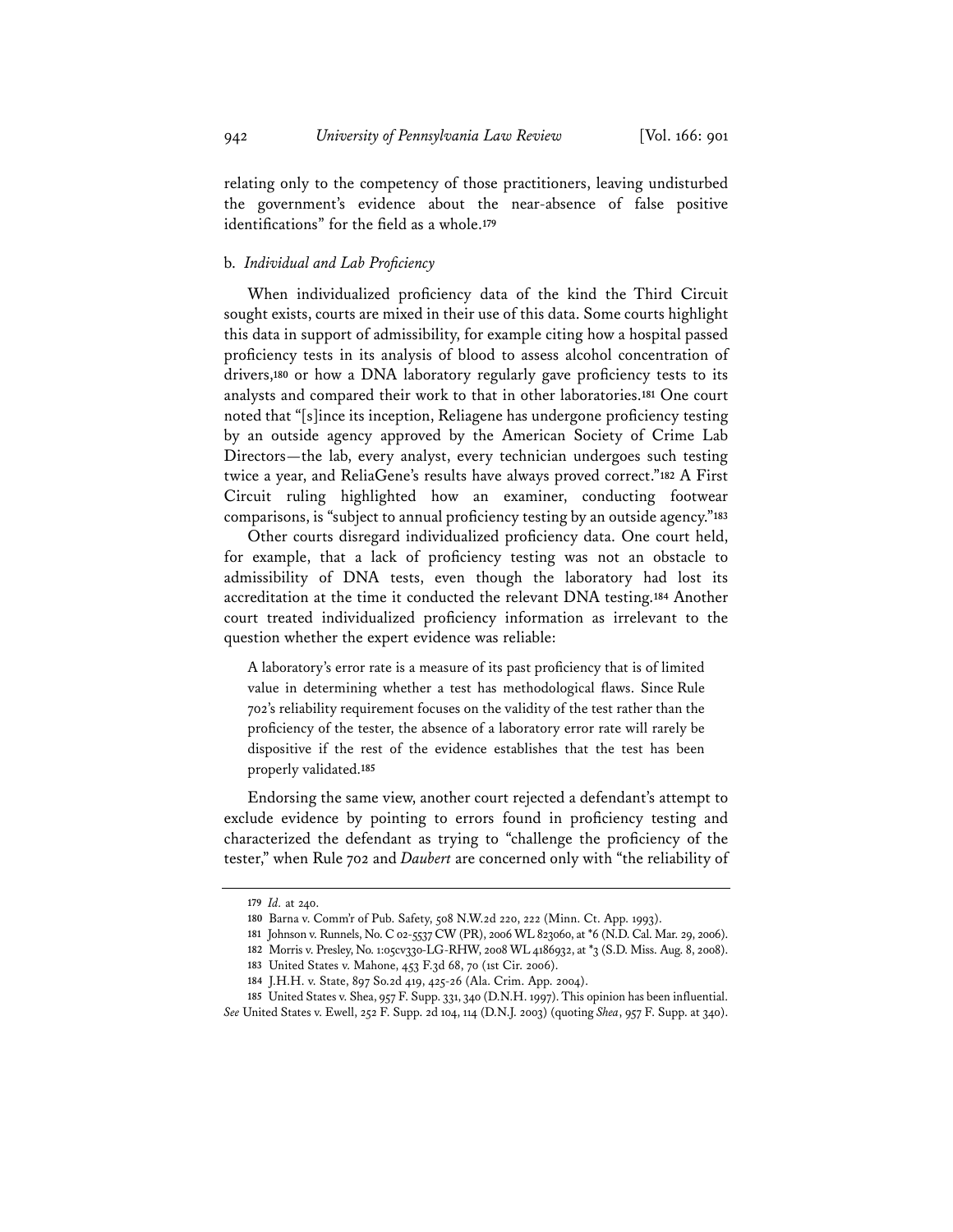the test."**186** In the view of these courts, individual- or lab-level proficiency data may be relevant to weight but not admissibility.

## c. *Weight and Proficiency*

Factfinders should have a full opportunity to assess the performance of an expert and not just the expert's credentials and experience. Proficiency data can give the factfinder a superior and empirically-informed picture of that expert's performance. While proficiency information should be considered in the qualification and *Daubert* reviews, if an expert is permitted to take the stand, proficiency data should be admitted because it is relevant to the weight that should be given to the expert's opinions. Judges have largely correctly treated proficiency data as relevant to weight. Unfortunately, a number of courts treat proficiency data as going only to the weight of the evidence rather than admissibility. For example, in a case in which a DNA analyst had failed a proficiency test, the court stated that this "was relevant to the weight that her opinion should carry generally," but not to the "general issue of the admissibility of DNA comparisons."**187** The court went on to explain that "failure had no more relevance to the admissibility of the PCR technique any more than a particular fingerprint expert's poor eyesight has on the general admissibility of fingerprint comparison evidence."**188** This failure "was relevant to impeach the credibility of [the expert] personally, not DNA evidence generally."**189** In that case, the prosecution only disclosed the proficiency results during trial; the defense objected to the late disclosure, but the appellate court ultimately concluded that the judge's instructions to the jury cured the failure to disclose.**190** To avoid problems of the kind encountered by the defense in this case, discovery of proficiency data should be permitted, as we develop more in the next Section.

Courts have also ruled that the failure to properly conduct regular proficiency testing goes to the weight of the evidence. This issue has most frequently been litigated in cases involving DNA testing, and a large number

**<sup>186</sup>** United States v. Wrensford, Criminal Action No. 2013-0003, 2014 WL 1224657, at \*11 (D.V.I. Mar. 25, 2014) (quoting *Ewell*, 252 F. Supp. at 114).

**<sup>187</sup>** People v. Tillet, 108 Cal. Reptr. 2d 76, 91 (Cal. Ct. App. 2001) (emphasis omitted). The court stated: "The issue of [the expert's] failing a proficiency test was relevant to the weight that her opinion should carry generally; *it had no relevance to the general issue of the admissibility of DNA comparisons by the PCR method,* which is the purpose of a *Kelly* hearing." *Id.*; *see also* United States v. Yagman, No. CR 06-227(A)-SVW, 2007 WL 4409618, at \*6 (C.D. Cal. May 22, 2007) (ruling in the context of studies of proficiency in handwriting, but not proficiency data concerning the examiner testifying in the case).

**<sup>188</sup>** *Tillet*, 108 Cal. Reptr. 2d at 91.

**<sup>189</sup>** *Id.* at 92.

**<sup>190</sup>** *Id.* at 93.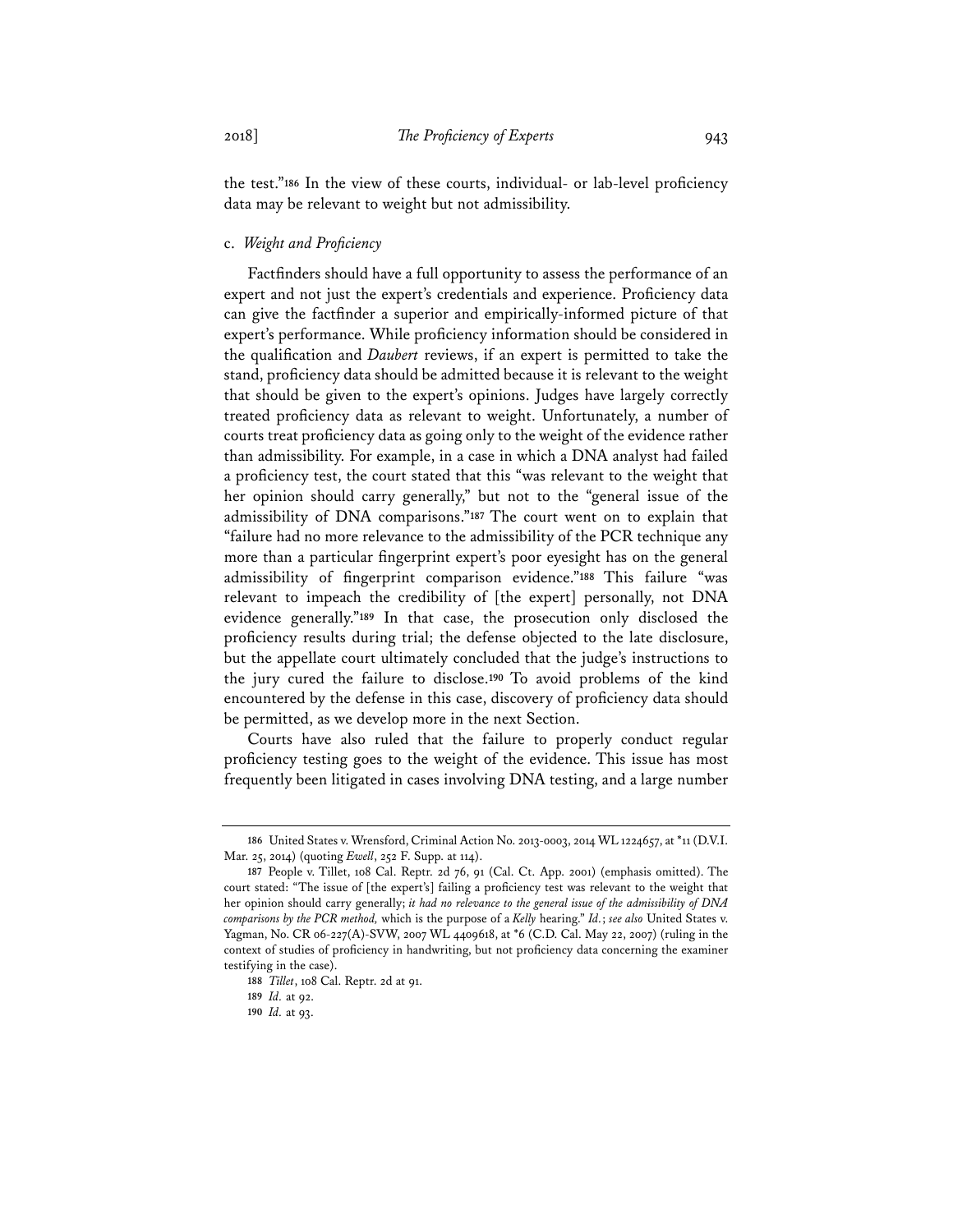of courts have ruled that it is an issue of weight, often in cases in which DNA labs did not routinely proficiency test their analysts.**191**

While some courts do allow questions about proficiency on cross-examination of forensic experts, courts have often found that the denial of proficiency data or of questioning about proficiency are harmless errors because the topics only affect the credibility of a witness. For example, a Virginia court noted proficiency information "would not have affected the admissibility of the DNA evidence, but rather, would have only affected the weight the fact finder accorded the DNA evidence."**192** In that case, however, the analyst had passed prior proficiency tests.**193** Had the proficiency information been negative, we are skeptical the proficiency of an expert would be discounted by jurors. Such data might have a strong impact on outcomes; more work should be done to assess the question of how laypeople evaluate proficiency data.**194**

Courts should be reluctant to qualify experts for whom no proficiency data is available. If that person is proficient and qualified, however, proficiency information should go to weight, meaning that proficiency data should be admissible and presented to the jury. While there may be difficult questions regarding what level of proficiency should be demanded in particular fields, one solution to that challenge is to simply let the jury determine how an expert's proficiency level, particularly as compared to that of any competing experts, affects the credibility of the expert's opinions.

#### d. *Discovery of Proficiency Data*

Before a party may inquire into the proficiency of an expert, wise counsel will first possess proficiency data. Without advance discovery and access to the information needed to impeach untruthful answers, it could be perilous for a lawyer to inquire into an expert's proficiency. As the Advisory Committee's Note to Federal Rule of Criminal Procedure 16 emphasizes, "it is difficult to test

**<sup>191</sup>** *See* United States v. Beasley, 102 F.3d 1440, 1448 (8th Cir. 1996) (ruling that the alleged lack of "frequent external proficiency testing" and "double blind external tests to check results and to show that proper procedures are being followed" will "go to the weight of the DNA evidence"); State v. Tankersley, 956 P.2d 486, 492-93 (Ariz. 1998) (discussing the question of a lab's lack of "current proficiency testing" where the lab had not participated in proficiency tests for two years as a matter that goes to weight), *abrogated by* State v. Machado, 246 P.3d 632 (Ariz. 2011) on other grounds; Commonwealth v. Teixeira, 662 N.E.2d 726, 729 (Mass. App. Ct. 1996) ("Weaknesses in the laboratory's proficiency testing went to the weight to be ascribed to the evidence of match, not to its admissibility."); State v. Cauthron, 846 P.2d 502, 512 (Wash. 1993) (noting that cross-examination addressed errors made in a state proficiency study).

**<sup>192</sup>** Keen v. Commonwealth, 485 S.E.2d 659, 663 (Va. Ct. App. 1997).

**<sup>193</sup>** *Id.* at 662.

**<sup>194</sup>** A work in progress by the Authors presents the results of an experiment asking laypersons to evaluate proficiency data in the context of a hypothetical criminal case.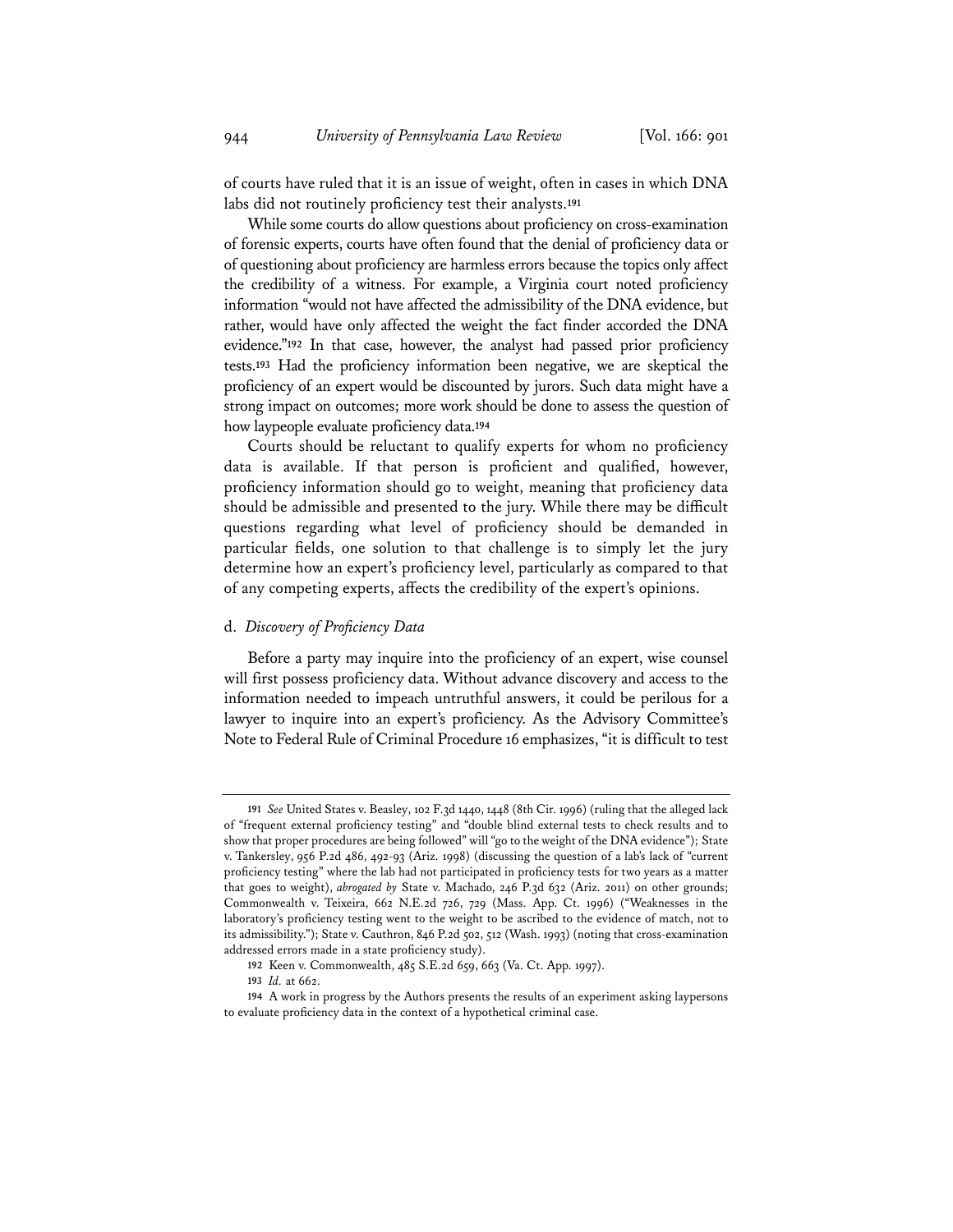expert testimony at trial without advance notice and preparation."**195** However, Rule 16 does not provide for disclosure of credentials or proficiency data of experts, but rather just the reports and summaries of conclusions the experts reached.**196** Under the Federal Civil Rules, parties must disclose an expert witness's qualifications, including publications, compensation to be paid, and lists of cases in which the witness testified, but not necessarily evidence of proficiency.**197** Nonetheless, judges have discretion to order broader expert discovery under both criminal and civil procedure rules.

The rarity with which discovery rulings are the subject of appeal or published opinions makes the survey of discovery practices an imperfect enterprise. But one still finds cases in which the courts conclude that proficiency data is not material to a criminal defendant's defense or of sufficient relevance to compel discovery in civil cases.**198** In criminal cases, discovery about forensics more generally is quite limited. Defense requests for proficiency data may be part of omnibus requests for information about the underlying bench notes and reports underlying the forensic conclusions, laboratory protocols and procedures, and information about the expert's training and experience.**199** Courts that are reluctant to grant broad discovery regarding other aspects of the expert's work and the laboratory's practices are likely to be similarly reluctant to grant discovery of materials regarding proficiency. Recently, the National Commission on Forensic Science encouraged greater pre-trial discovery with regard to forensic evidence, but it may be some time before these recommendations gain traction.**200**

Other courts have ruled that proficiency evidence is discoverable and should be shared by the parties. The Maryland Court of Appeals, for example, highlighted how the analyst's "record in proficiency tests," was "relevant to the

**<sup>200</sup>** NAT'L COMM'N ON FORENSIC SCI., RECOMMENDATIONS TO THE ATTORNEY GENERAL REGARDING PRETRIAL DISCOVERY (Jan. 16, 2016), http://www.ascld.org/wpcontent/uploads/2016/03/Initial-Draft-Recommendations-on-Pretrial-Discovery.pdf [https://perma.cc/RF5N-92FU]. We note that the recommendations direct federal prosecutors to provide pre-trial discovery on a number of subjects, including the witness's qualifications—but this document did not specifically highlight proficiency as a relevant aspect of the witness's qualifications.

**<sup>195</sup>** FED. R. CRIM. P. 16 advisory committee's note to 1974 amendment.

**<sup>196</sup>** FED. R. CRIM. P. 16(A)(1)(D)–(G).

**<sup>197</sup>** FED. R. CIV. P. 26(2)(B).

**<sup>198</sup>** *See e.g.*, Samatar v. Clarridge, No. 2:04-CV-1108, 2006 WL 355684, at \*1 (S.D. Ohio Feb. 16, 2006) (explaining that petitioner's request for discovery of proficiency tests was denied).

**<sup>199</sup>** *See, e.g.*, Notice of Motion and Motion to Exclude Fingerprint Identification Testimony and Request for *Daubert* Hearing, And Motion for Discovery, United States v. Ablett, No. CR 09 0749 RS, 2012 WL 8499482, at \*2 (N.D. Cal Jan. 17, 2012) (holding that the Court could not effectively perform its evidentiary gatekeeping function under *Daubert* and Rules 104(a) and 702 because the government "fail[ed] to provide the defendant with the actual points of identification being relied upon by the expert, her laboratory protocol for performing the evaluation, her proficiency tests, and other materials necessary to the fair presentation of this motion.").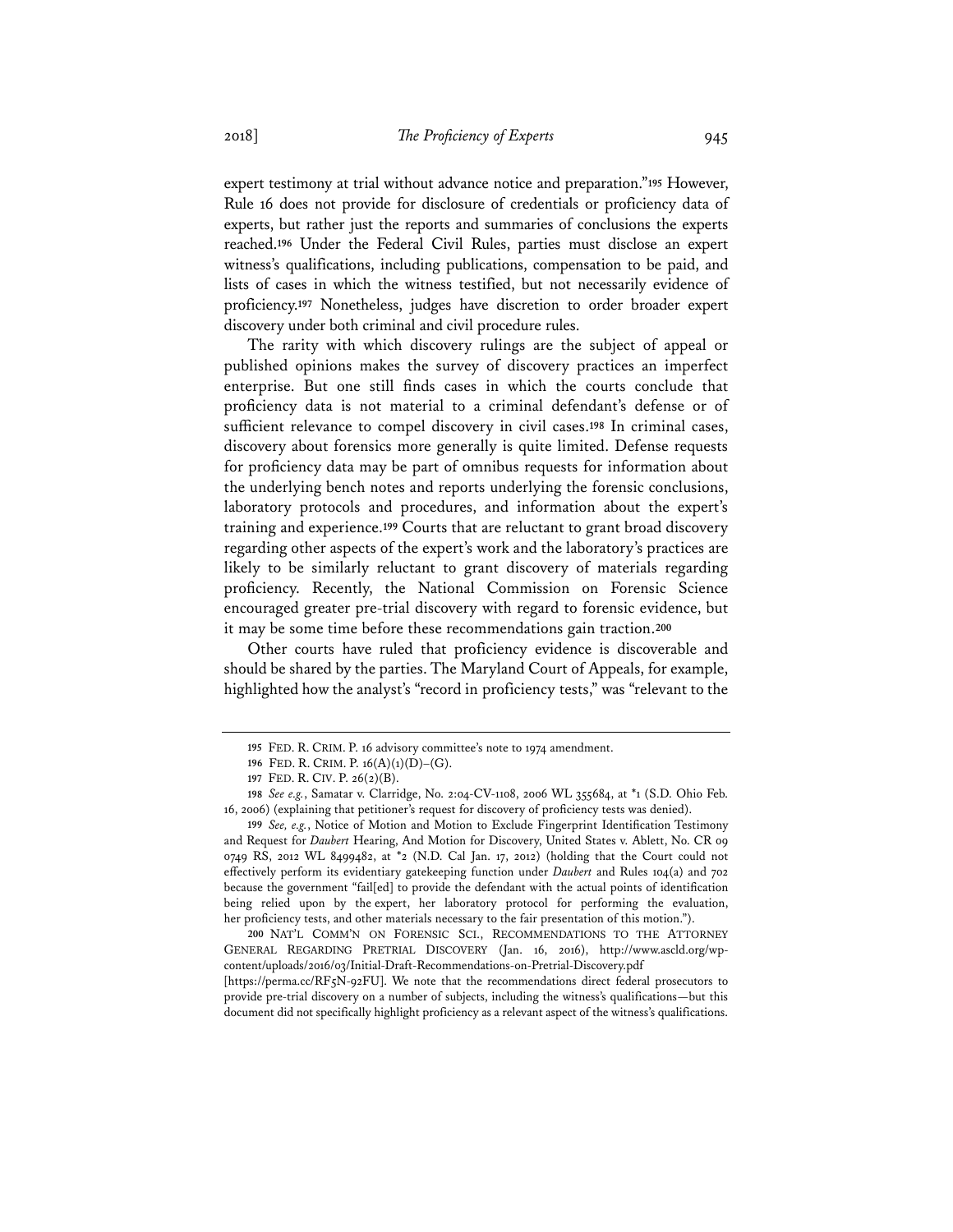weight the fact-finder might give the test results."**201** Courts have specifically held that discovery on the issue of proficiency is important with respect to black-box experts: "[T]he subjectivity of firearms toolmark identification methodology places a great degree of emphasis on the individual's training and proficiency . . ."**202** The Court of Appeals of South Carolina held that a trial court abused its discretion by not ordering the prosecutor to turn over proficiency tests of DNA experts, including as potential impeachment material—but the state Supreme Court reversed the lower appellate court, finding "that the nondisclosure of proficiency test results was not material."**203** The court reasoned "the test results could only have reduced the probabilities. Even if the 'lab error rate' resulted in a 90% reduction . . . those numbers would still be staggering: 1 in 450 million Caucasians and 1 in 37 million African–Americans."**204** The court added that the analyst "acknowledged during his testimony that errors are made in every lab, and that those errors affect the validity of the probability determination."**205**

A party may separately seek discovery of an entire laboratory's proficiency. Courts appear to be even more reluctant to order discovery of this broader data. For example, a Virginia appellate court ruled that a lower court could refuse further discovery of proficiency information after the government provided a memo stating the results of three proficiency tests by the analyst in question but not others sought by the defendant.**206**

We view such rulings denying discovery on questions of proficiency as misguided: because many individuals within a laboratory other than the testifying expert may participate in the testing connected to a particular case, lab-wide proficiency information would shed light on how expert the laboratory as a whole is at the task that generated evidence against the defendant. Generally, courts should permit discovery on proficiency and allow the factfinder to consider individual-level proficiency as well, just as the factfinder may consider an expert's credentials and experience. Proficiency can allow the factfinder to far better assess what weight to place on an expert's testimony. Jurors should have information about the actual performance of an expert and not just their professional pedigree.

**<sup>201</sup>** Cole v. State, 835 A.2d 600, 610 (Md. 2003).

**<sup>202</sup>** United States v. Willock, 696 F. Supp. 2d 536, 578 (D. Md. 2010).

**<sup>203</sup>** State v. Proctor, 358 S.C. 417, 480 (S.C. 2004) (discussing State v. Proctor, 347 S.C. 587, 603 (S.C. Ct. App. 2001)).

**<sup>204</sup>** *Id.*

**<sup>205</sup>** *Id.*

**<sup>206</sup>** Hodges v. Commonwealth, 492 S.E.2d 846, 851 (Va. Ct. App. 1997).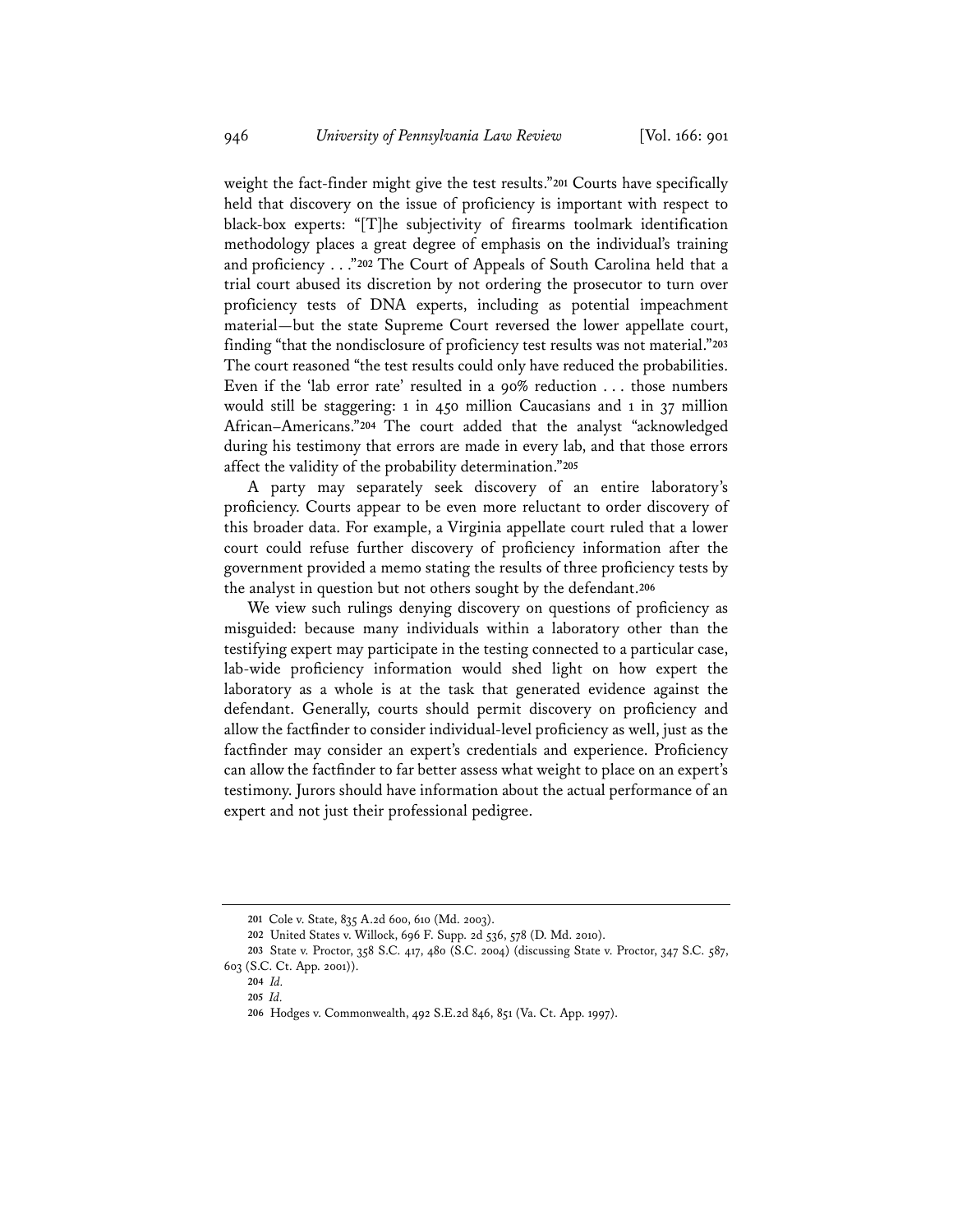#### e. *Rethinking Proficiency and Judicial Gatekeeping*

As described in this Part, many judges have seen little value in proficiency data, and proficiency data is not directly addressed in discovery rules. The rules for the qualification of experts focus on credentials and experience rather than actual performance and proficiency. When proficiency is addressed, largely in criminal cases, it is used in general ways to justify admissibility, even when the limited proficiency testing data available suggests real problems with the testimony. While case-by-case adjudication may not effectively set up a comprehensive framework to regulate quality of scientific evidence, we suggest that judges could use individual expert proficiency information to make better rulings on expert evidence.

Our argument is that before courts even reach the question of whether an expert used sufficient data and a reliable method to reach a reliable opinion in this case, the court should investigate more critically whether the putative expert truly has expertise in the domain in which the witness is offered as an expert. First, the expertise inquiry is much simpler to conduct than the reliability inquiry. A judge can look for empirical evidence that the person is proficient at a particular task or has esoteric knowledge on some point of relevance. If not, then no further inquiry is needed. Second, this inquiry is particularly important for the sub-group of experts who employ subjective methods to reach their opinions. Any person who claims to be an expert in some domain, whether that expertise supposedly comes from using a subjective or objective method, should be able to demonstrate that expertise through performance-based proficiency testing. Third, accompanying such a threshold inquiry into proficiency, judges should routinely require discovery on the proficiency of experts. Fourth, judges could take proficiency into account, and if a proffered expert is lacking, the judge could retain a more proficient expert. Federal Rule of Evidence 706 is a tool that is "virtually unquestioned" and yet it is lamented by scholars that it is so infrequently used—it allows the judge to exercise discretion to appoint an expert of its choosing—and appointing another expert of greater proficiency would be a sound exercise of discretion.**207** The Court in *Daubert* highlighted how Rule

**<sup>207</sup>** FED. R. EVID. 706 advisory committee's notes to 1972 proposed rules. A pre-*Daubert* survey of federal judges sponsored by the Federal Judicial Center found "uneasiness with court-appointed experts" due to a system in which judges value "adversarial presentation of evidence." Joe S. Cecil & Thomas E. Willging, *Court-Appointed Experts*, *in* REFERENCE MANUAL ON SCIENTIFIC EVIDENCE 525, 530 (Fed. Jud. Ctr. ed., 1994). A more recent survey of state judges in states that do not follow *Daubert* found many judges did report appointing experts and were willing to do so. Stephanie Domitrovich, Mara L. Merlino, and James T. Richardson, *State Trial Judge Use of Court Appointed Experts: Survey Results and Comparisons*, 50 JURIMETRICS 371, 371 (2010). Many of those judges stated they believed court-appointed experts should be more common and 37% stated a preference for court-appointed experts. *Id.* at 388.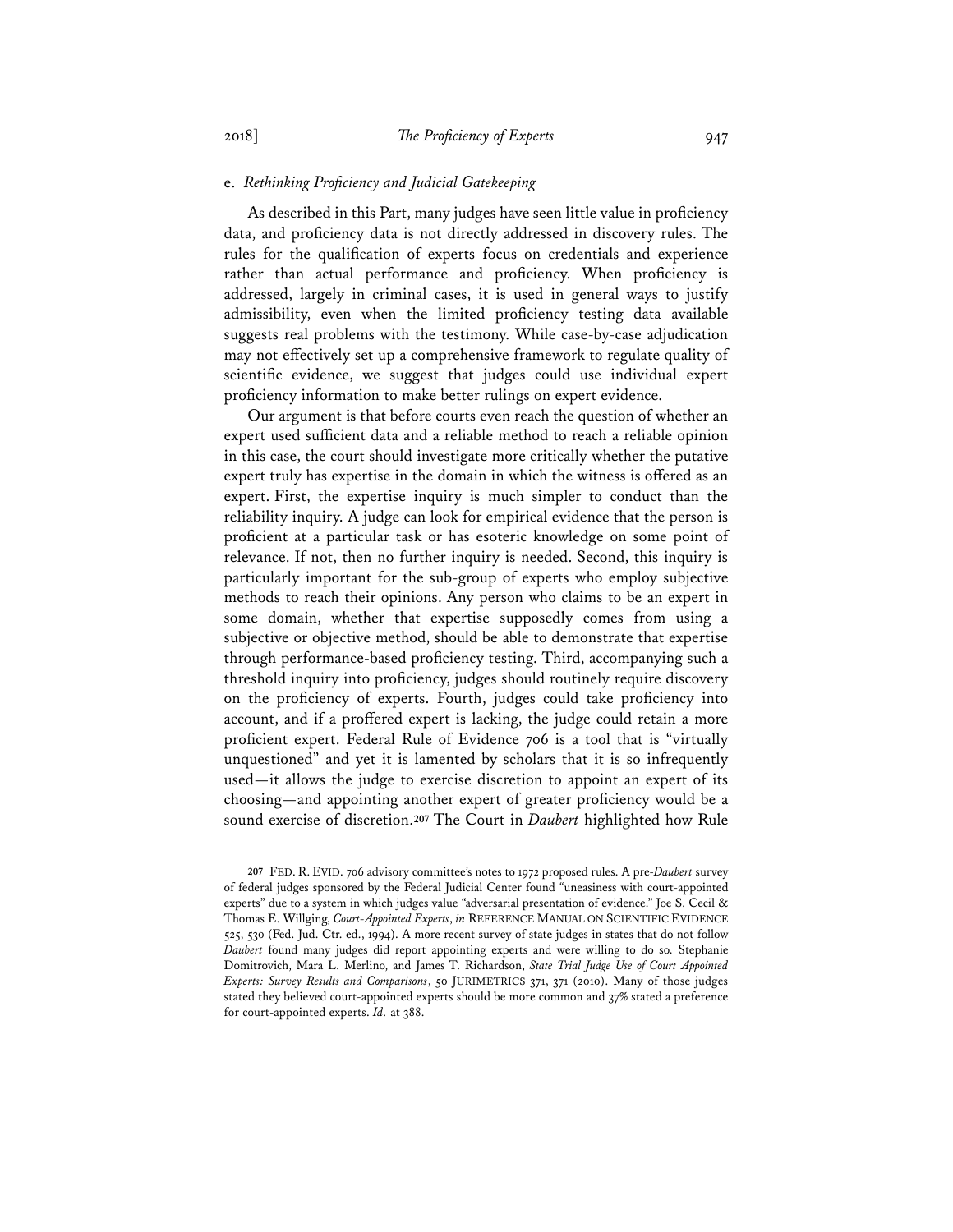706 provides an additional tool to procure expert witnesses.**208** By reorienting expert qualification around proficiency, Rule 706 could also become a far more useful tool for judges.

## i. Proficiency, Qualification, and Admissibility

The proficiency of a proffered expert should be central to the threshold question asking whether a person should be qualified as an expert, as we have proposed, but that proficiency information can additionally inform the second stage of the analysis, focusing on the multi-factored *Daubert* and Rule 702 examination of the validity and reliability of the method. For a subjective or "black box" method, the process is not transparent and the only way to assess its accuracy and reliability is to have proficiency data. Thus, *Daubert*  analysis can be informed by the proficiency and error rates of the particular expert, and not just of the field as a whole. Where the expert cannot point to an objective, validated method for reaching a conclusion, proficiency testing is the only means to discern how reliable the expert's method really is.

A more difficult question is what minimal proficiency judges should demand in order for evidence to be admissible. No one threshold may be imposed. We have already stated that any expert should at minimum be able to show that she can perform better than chance and better than a layperson, in order to claim expertise in a subject. Any evidence that analysts had repeatedly done poorly on proficiency tests, by the standards of their discipline, would be important information for a judge to have. What to do with that information may depend on what use the evidence is being put to, and more work would have to be done to assess what thresholds are appropriate for particular disciplines, including as to false positive, false negative, and inconclusive results on proficiency tests. However, courts should be wary of proficiency results derived from tests that have extremely low error rates in the aggregate: either such tests are very easy or the task at hand is very easy—raising questions about whether expertise is even needed to perform the task. An analyst may be quite proficient at DNA testing generally, but a case involving a difficult and more specific question of interpreting a possible DNA mixture may implicate a different type of proficiency. Judges must be sensitive to these differences.

## ii. Rethinking Proficiency in the Courtroom

Assuming judges typically find expert evidence admissible, as they currently do, they should permit the jury to hear detailed information about

**<sup>208</sup>** Daubert v. Merrell Dow Pharm., Inc., 509 U.S. 579, 595 (1993) ("Rule 706 allows the court at its discretion to procure the assistance of an expert of its own choosing.").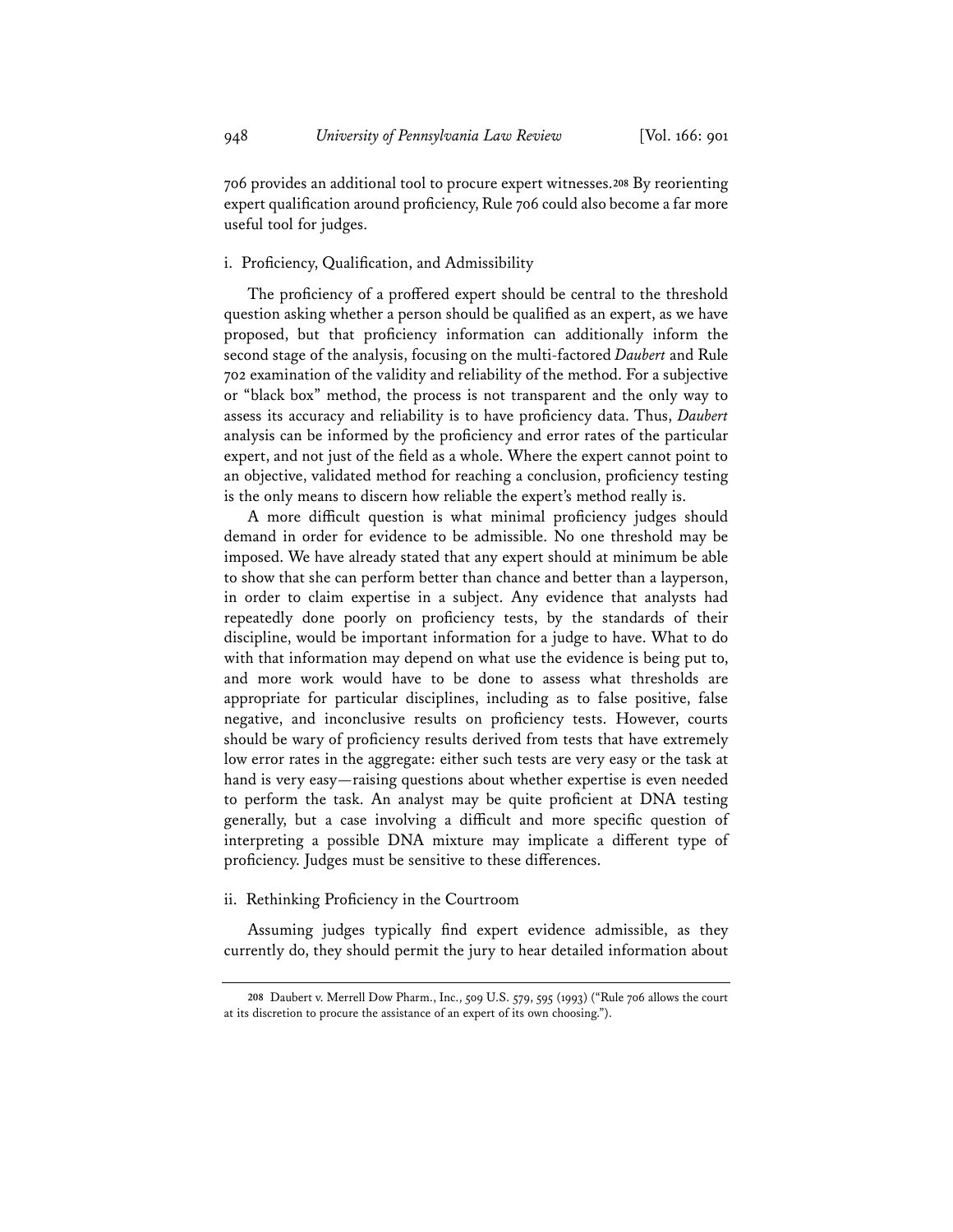proficiency. Proficiency matters when an expert takes the stand. Indeed, the most common rulings on the subject involve judges holding that proficiency goes to weight and not to admissibility. If so, judges should be open to discovery on the question of proficiency, should allow questioning regarding proficiency, and should permit other experts to testify regarding the lack of proficiency in a forensic field.**209**

There are constitutional implications to the failure to provide access to proficiency information in pre-trial discovery and at trial in criminal matters. While the Supreme Court has held over the past decade that the Sixth Amendment right to confront adverse witnesses includes the right to question adverse expert witnesses, we submit that having sound proficiency information can make the right to question expert witnesses far more meaningful.**210** A jury should hear detailed information about the proficiency of a testifying expert. Without such information, jurors may have little way to assess the accuracy of the evidence being presented to them. Indeed, there is evidence that jurors assume that the accuracy of forensic science evidence is very high and that the risks of error are vanishingly low.**211** There is also evidence, from a study that we have just conducted, that jurors understand and take into account information about an expert's proficiency when determining the weight of the expert's opinion.**212**

If proficiency testing is not conducted, the other side should be permitted to benefit from an adverse inference concerning the expert evidence—and point out to the jury that the proficiency of the expert is unknown. The result may encourage careful collection of proficiency data in the first instance.

**<sup>209</sup>** Some of the cases deeming the evidence of proficiency sufficient note that no contrary expert testimony was offered. *See, e.g*., United States. v. Foster, 300 F. Supp. 2d 375, 377 (D. Md. 2004) (stating that "[n]o contrary expert testimony was offered").

**<sup>210</sup>** *See* Brandon L. Garrett, *Constitutional Regulation of Forensic Evidence*, 73 WASH. & LEE L. REV. 1147, 1150 (2016) (discussing those Sixth Amendment rulings).

**<sup>211</sup>** See Jonathan J. Koehler, *Intuitive Error Rate Estimates for the Forensic Sciences*, 57 JURIMETRICS J. (forthcoming 2018) ("[C]ourts should take seriously the possibility that jurors will overweight various types of forensic science evidence because they mistakenly believe that the risk of error is infinitesimal."); Joel D. Lieberman, Courtney A. Carrell, Terance D. Meithe & Daniel A. Krauss, *Gold Versus Platinum: Do Jurors Recognize the Superiority and Limitations of DNA Evidence Compared to Other Types of Forensic Evidence?*, 14 PSYCHOL., PUB. POL'Y., & L. 27, 27 (2008) (finding that DNA evidence strongly influences verdict decisions, whether the evidence is incriminating or exculpatory); *see also* Brandon L. Garrett & Gregory Mitchell, *Forensics and Fallibility: Comparing the Views of Lawyers and Judges*, 119 W. VA. L. REV. 621, 636 (2016) ("[O]ur results suggest that most jurors will enter the courtroom with a default view that both DNA and fingerprinting evidence are at least somewhat reliable, if not nearly infallible.").

**<sup>212</sup>** Garrett & Mitchell, *supra* note 211.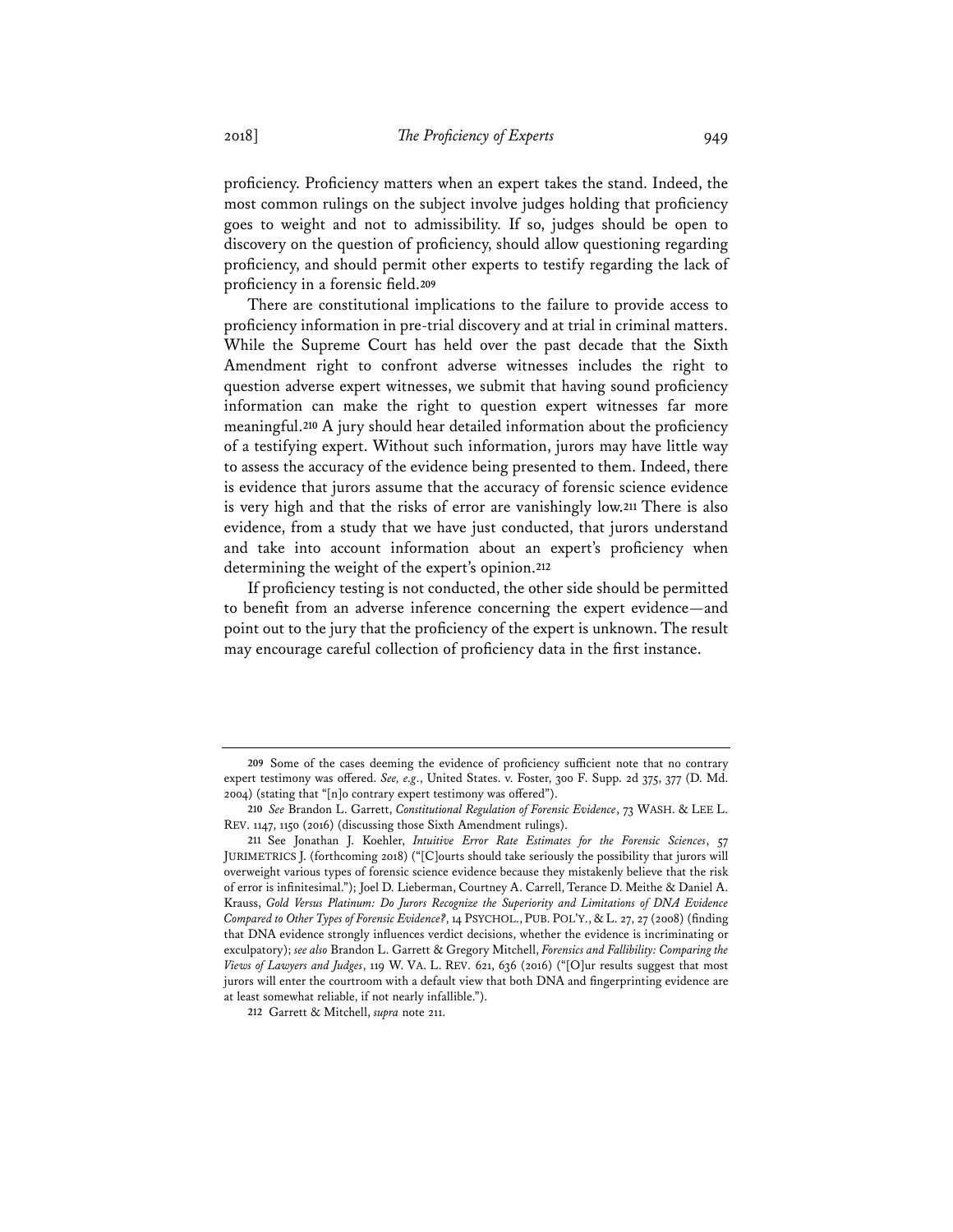## III. REGULATING EXPERT EVIDENCE

In addition to the role of judges as gatekeepers for the quality of expert evidence in litigation, a regulatory approach towards the production and use of expert evidence could improve proficiency across a range of disciplines and ensure that there is sound proficiency data on which judges and factfinders could rely. Scholars have increasingly described administrative law approaches towards law enforcement and prosecution generally, where individual case-specific criminal procedure rules do not adequately address systemic issues.**213** In the area of scientific evidence, the scientific community itself recommends a regulatory model. The National Academy of Sciences in its 2009 recommendations, the White House PCAST report, and other scientific groups and policymakers have all called for federal involvement in the evaluation and oversight of forensic evidence.**214** Scientific research and laboratory research is more commonly regulated, and not just when the evidence used is produced for litigation. The benefits of regulation flow to judges, who may not be in a position to assure sound quality control in lab settings in the first instance, while administrative agencies can directly oversee quality. Existing federal regulation of proficiency for clinical laboratories provides a model for the regulation of forensic laboratories, and helpful guidance can also be found in other nations that regulate the proficiency of forensic analysts.

## A. *Federal Regulation of Proficiency*

In most areas, expert evidence lacks the type of comprehensive regulation that we recommend in this Article, but routine proficiency testing is both feasible and required by regulation in certain fields. In one area in particular, there has been substantial federal regulation of proficiency. Unlike the forensics context, in which laboratories self-regulate through voluntary accreditation and there is no federal agency tasked with developing standard proficiency tests, in the medical context, the federal Centers for Disease

**<sup>213</sup>** *See, e.g.*, Andrew Manuel Crespo, *Systemic Facts: Toward Institutional Awareness in Criminal Courts*, 129 HARV. L. REV. 2049, 2105-06 (2016) (urging courts to broaden the audience that can evaluate expert proficiency); Brandon L. Garrett, *Aggregation in Criminal Law*, 95 CALIF. L. REV. 383, 383 (2007) (advocating for aggregation in criminal proceedings as a way to "create a more efficient, accurate, and fair criminal justice system").

**<sup>214</sup>** NAS Report, *supra* note 21, at 19 (recommending that Congress establish the National Institute of Forensic Science to enforce standards in the forensic science field); PCAST Report, *supra* note 6, at 14-15.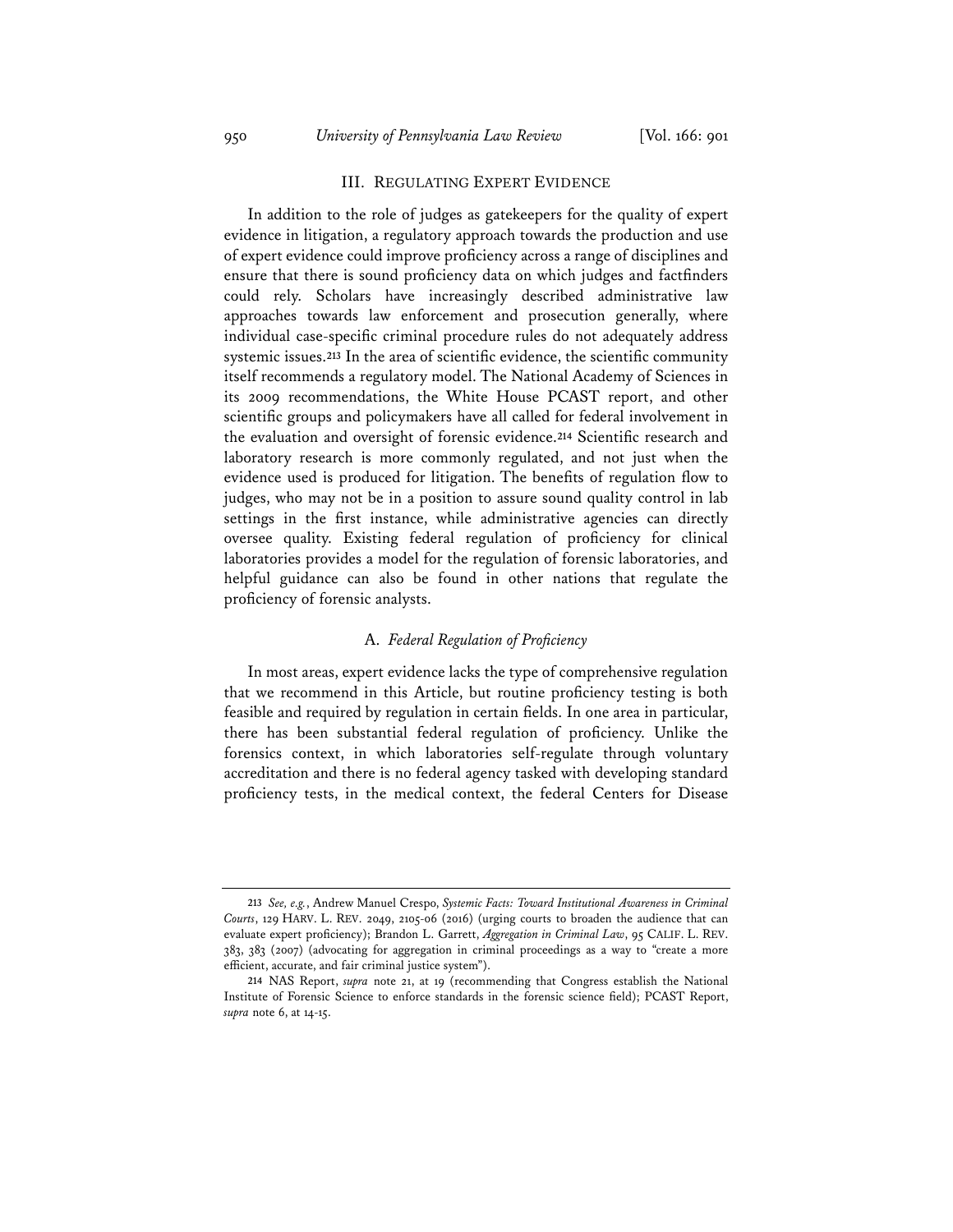Control and Prevention and other agencies at the state level provide medical laboratories with proficiency tests.**<sup>215</sup>**

This improved process is due, in large part, to the enactment of the Clinical Laboratory Improvement Act (CLIA) of 1967**216** and subsequent strengthening of this act. In the mid-1980s, journalists wrote about misdiagnosed cancer and lax standards at labs conducting cytology tests of Pap smears.**217** There were concerns with labs failing to identify Pap smears as abnormal, resulting in "large numbers of false negative results, contributing to unnecessary suffering and even death in women who did not receive prompt treatment for cervical cancer."**218** The resulting concern with laboratory proficiency led to the enactment in 1988 of a law strengthening the CLIA and extending the CLIA to all clinical laboratories, whether public or not (so long as they participate in the federal Medicare program or ship items in interstate commerce). "Regular proficiency testing was vital evidence of a laboratory's competence."**219** All medical laboratories must either be CLIA-exempt or have a certificate of registration and compliance and accreditation under the relevant federal regulations.**220** That law required that proficiency testing reflect "to the extent practicable . . . normal working conditions," to make tests realistic.**221** In litigation courts have enforced that requirement.**222** The law also permits the agency to conduct "announced and unannounced on-site proficiency testing of such individuals."**223**

Today, proficiency testing must be done across a wide range of clinical laboratory specialties, including not only cytology but also specialties ranging from bacteriology, to routine chemistry, toxicology, and virology.**224** The proficiency tests must be conducted with "the laboratory's regular patient

**<sup>223</sup>** 42 U.S.C. § 263a(f)(4)(B)(iv) (2012).

**<sup>215</sup>** *See Laboratory Registry*, CTRS. FOR MEDICARE & MEDICAID SERVS., https://www.cms.gov/ Regulations-and-Guidance/Legislation/CLIA/Laboratory\_Registry.html [https://perma.cc/N45Q-PMAM].

**<sup>216</sup>** 42 U.S.C. § 263a (2012) (setting certification standards for all clinical laboratories, defined as "a facility for the biological, microbiological, serological, chemical, immuno-hematological, hematological, biophysical, cytological, pathological, or other examination of materials derived from the human body for the purpose of providing information for the diagnosis, prevention, or treatment of any disease or impairment of, or the assessment of the health of, human beings").

**<sup>217</sup>** *See, e.g.*, Walt Bogdanich, *Lax Laboratories: The Pap Test Misses Much Cervical Cancer Through Labs' Errors*, WALL STREET J., Nov. 2, 1987, at A1 (noting that the Pap-screening industry "often ignores what few laws exist to protect women from slipshod testing").

**<sup>218</sup>** Consumer Fed'n of Am. v. United States Dep't of Health and Human Servs., 83 F.3d 1497, 1500 (D.C. Cir. 1996)*.*

**<sup>219</sup>** H.R.REP. NO. 100-899, at 11 (1988), *reprinted in* U.S.S.C.A.N. at 3831; S.REP. NO. 100-561, at 3-4 (1988).

**<sup>220</sup>** 42 C.F.R. § 493.5(c) (2016).

**<sup>221</sup>** 42 U.S.C. § 263a(f)(4)(B)(iv) (2012).

**<sup>222</sup>** *Consumer Fed'n of Am.*, 83 F.3d at 1500 (noting that CLIA requires proficiency testing to reflect "normal working conditions").

**<sup>224</sup>** 42 C.F.R. § 493.911-937 (2016).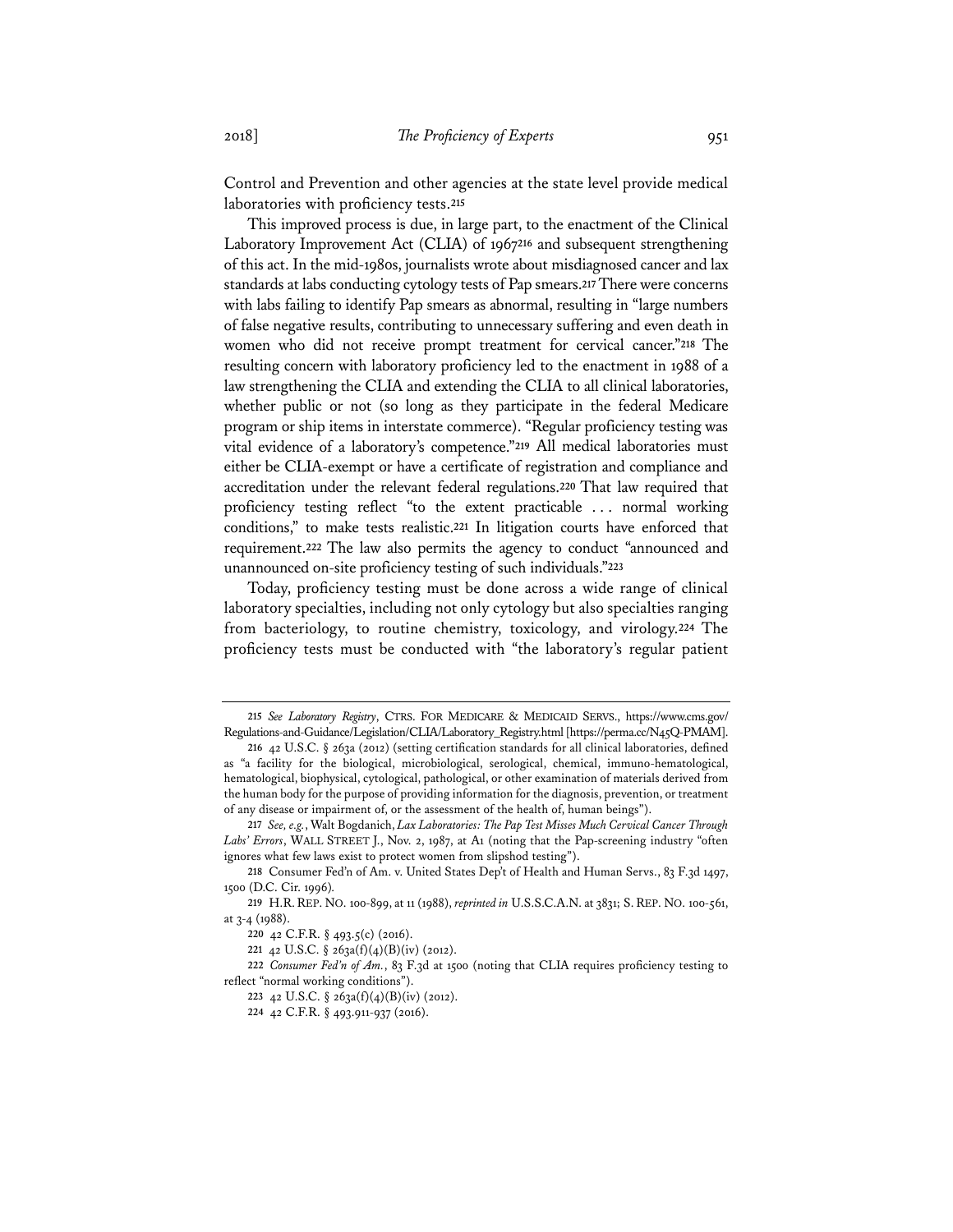workload" and use "the laboratory's routine methods."**225** Labs may not communicate with other labs about tests, and they must carefully document each step in the testing process.**226** Any organization that seeks to prepare proficiency tests for labs must have its proficiency test evaluated and approved in advance by the Department of Health and Human Services (HHS).**227** The proficiency tests, however, are not blind. They may be conducted by a supervisor in a lab, and the regulations impose detailed rules for the design and scoring of particular types of proficiency tests.**228** In the area of cytology, individuals who do not receive scores of at least 90 percent must be retested, and if they fail a second test they must receive remedial training and have all of their case work reexamined; if they fail a third test, they may not resume work absent remedial training and retesting.**229**

The CLIA and accompanying regulations do much more to monitor quality at the labs beyond the proficiency testing. They also impose detailed requirements on qualifications of personnel, and on casework in labs, including that potential false negatives (i.e., results finding no anomalies) must be routinely retested to double check the results.**230** All labs must permit random samples to be validated through inspections, and the federal agency can monitor and supervise on-site any labs not found to be fully compliant.**<sup>231</sup>**

One early challenge to proficiency rules under the CLIA, by public interest groups Consumer Federation of America ("Consumer Federation") and Public Citizen, argued that the regulations adopted by the Department of Health and Human Services, among other things, did not regulate proficiency of cytology labs stringently enough.**232** The regulations tested cytologists by asking them to examine five slides per hour, and not the typical 12.5 slides per hour, and that the test could include a "much higher proportion of abnormal slides than would occur in the average work day."**233** The agency explained only that its

**<sup>231</sup>** *See* 42 C.F.R. § 493.61(b)(4) (2016) (requiring accredited laboratories to "[p]ermit random sample validation and complaint inspections"); 42 C.F.R. § 493.563(a) (2016) ("[A] CMS agent may conduct an inspection of an accredited laboratory . . . in response to a substantial allegation of noncompliance."). *See also* 42 C.F.R § 493.1274(c) (2016).

**<sup>232</sup>** Consumer Fed'n of Am. v. Dep't of Health & Human Servs., 83 F.3d 1497 (D.C. Cir. 1996). **233** *Id.* at 1500.

**<sup>225</sup>** 42 C.F.R. § 493.801(b)(1) (2016).

**<sup>226</sup>** 42 C.F.R. § 493.801(b) (2016).

**<sup>227</sup>** 42 C.F.R. § 493.901 (2016).

**<sup>228</sup>** *See, e.g.*, 42 C.F.R. § 493.945 (2016) (discussing the requirements for proficiency testing for gynecologic examinations).

**<sup>229</sup>** 42 C.F.R. § 493.855 (2016).

**<sup>230</sup>** *See* 42 USC § 263a(f)(4)(B)(iii)–(iv) (2012) (requiring various rescreening protocols—including "random rescreening of cytology specimens determined to be in the benign category"—and "periodic confirmation and evaluation of the proficiency of individuals involved in screening or interpreting cytological preparations").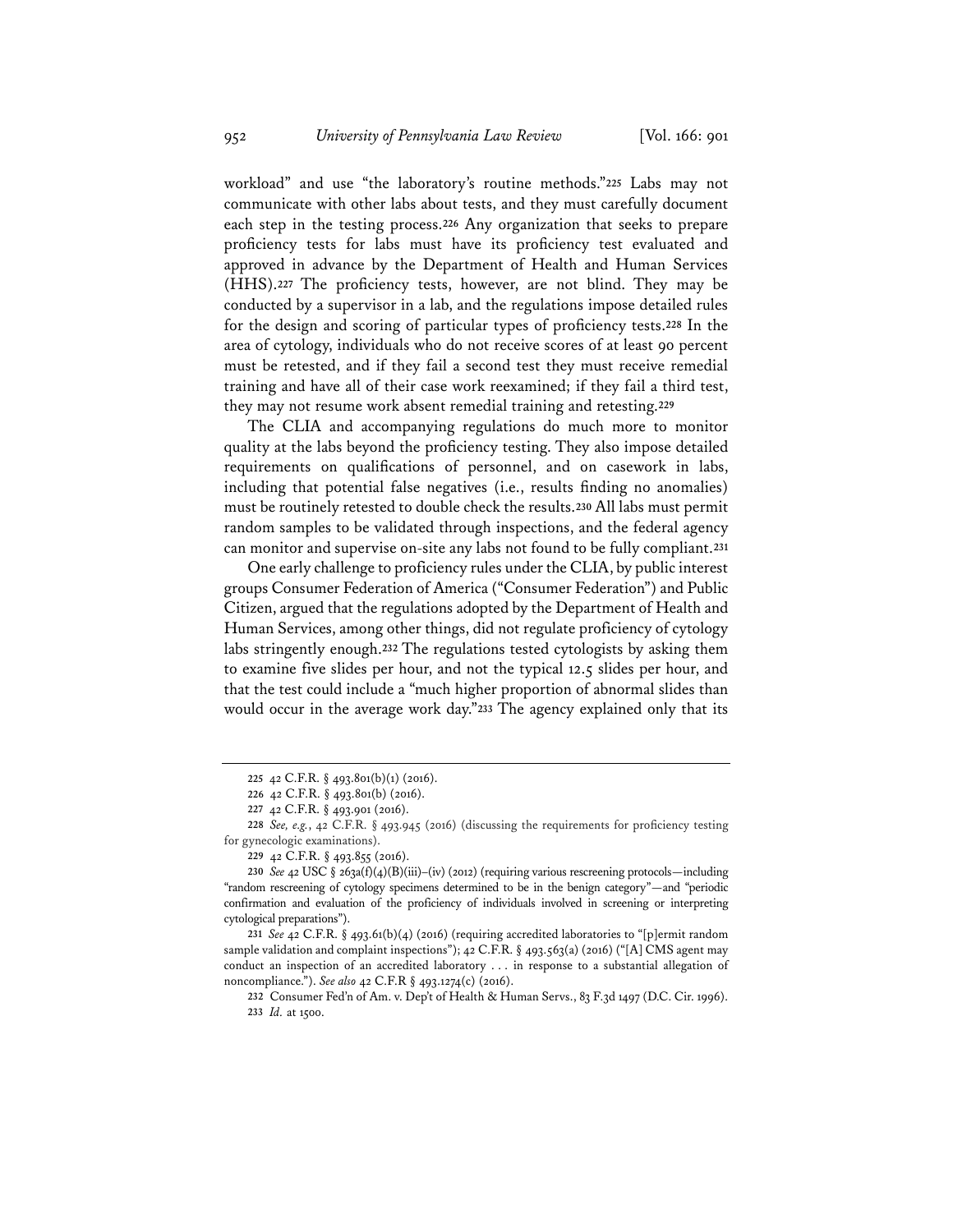program was based on one used in the state of Maryland.**234** The D.C. Circuit ruled the agency must "articulate a convincing rationale" or engage in rulemaking to create a new proficiency testing protocol.**235** The agency subsequently withdrew the proposed rule, supplemented the record, sought input from the Centers for Disease Control and Prevention, and ultimately concluded that a supervised, time-limited proficiency test should be conducted with slightly different conditions than regular working conditions.**236** This type of review under the Administrative Procedure Act, provides a far more sensible approach to adopting, reviewing, and regulating proficiency than purely voluntary accreditation.**237**

**<sup>234</sup>** *Id.* at 1506 (quoting the agency as stating that its testing rate and scoring system was "modell[ed] . . . after that in use in the State of Maryland").

**<sup>235</sup>** *Id.* at 1507 ("[W]e remand to the agency to articulate a convincing rationale for its protocol or to continue the rulemaking process it has already commenced for issuing a new one.").

**<sup>236</sup>** *See* CLIA Program; Cytology Proficiency Testing, 65 Fed. Reg. 14,510-02 (Mar. 17, 2000) (announcing the withdrawal of the "proposed rule on cytology proficiency testing" at issue in *Consumer Federation of America*, reaffirming the belief that said "regulations are appropriate," and "supplying a supplementary statement that further explains the rationale" to that effect).

**<sup>237</sup>** The CLIA itself, as opposed to the ensuing regulations, has not been the subject of much litigation. Federal district courts held that the CLIA did not create a private cause of action for individuals to sue laboratories that do not comply with its provisions. *See, e.g.*, Whitehead v. Edmondson, No. 1:97CV29-S-D, 1998 U.S. Dist. LEXIS 23347, at \*5 (N.D. Miss. Mar. 24, 1998) ("[T]he court finds that . . . CLIA does not provide a private right of action to individuals . . . . "); Jewell v. Pinson, No. 255661, 2005 Mich. App. LEXIS 2152, at \*18 (Mich. Ct. App. Sept. 1, 2005) ("[W]e are persuaded that the language of the CLIA does not create a private cause of action."); Wood v. Schuen, 760 N.E.2d 651, 659 (Ind. Ct. App. 2001) ("[B]ecause a laboratory director does not incur personal liability for a private negligence action based upon alleged CLIA violations, the trial court did not err in granting summary judgment in favor of Schuen."). For a ruling denying a motion to dismiss on a federal False Claims Act case premised on CLIA violations, see United States *ex rel.* Porter v. HCA Health Servs. of Okla., Inc., No. 3:09-CV-0992, 2011 U.S. Dist. LEXIS 115853, at \*15 (N.D. Tex. Sept. 30, 2011). For cases using a CLIA violation as part of a negligence or malpractice case, see McClung v. Lab. Corp. of Am. Holdings, No. 2:06-0336, 2007 U.S. Dist. LEXIS 102611, at \*26 (S.D. W. Va. Aug. 1, 2007) and Wilkerson v. Temple Univ. Health Sys., No. 5114, 2005 Phila. Ct. Com. Pl. LEXIS 407, at \*11-12 (Phila. Ct. Com. Pl. 2005). One also sees CLIA issues litigated in cases by former employees that allege they were fired in retaliation for whistleblowing regarding CLIA violations that if reported can result in revocation of the laboratories' certification, or litigation by employees fired for violating CLIA rules. *See, e.g.*, Zeigler v. Univ. of Miss. Med. Ctr., 877 F. Supp. 2d 454, 464 (S.D. Miss. 2012) ("Plaintiffs respond that the issue is . . . whether plaintiffs' reporting 'of what may have been criminally illegal conduct' was a motivating factor in the decision to terminate their employment."); Falk v. Phillips, No. 4:06CV00506, 2007 U.S. Dist. LEXIS 93883, at \*10-11 (E.D. Ark. Dec. 20, 2007) ("[The plaintiff] alleges defendants terminated him in retaliation for speaking with the surveyor from CLIA."). *See also* Roberts v. St. Agnes Hosp., No. GJH-13-3475, 2015 U.S. Dist. LEXIS 82400, at \*2, \*22 (D. Md. June 25, 2015) (adjudicating a race-discrimination and retaliation case regarding the termination of a hospital lab technician whose job performance "jeopardized the Hospital's [CLIA] accreditation"). In one case, a state laboratory inspector was fired after federal inspectors uncovered a lack of recordkeeping. Wynn v. State Civ. Serv. Comm'n (Dep't of Health), No. 475 C.D. 2013, 2013 Pa. Commw. Unpub. LEXIS 785, at \*1-4 (Pa. Commw. Ct. Oct. 25, 2013). In addition, laboratories have challenged the suspension of their certificates for violating the CLIA, including for checking their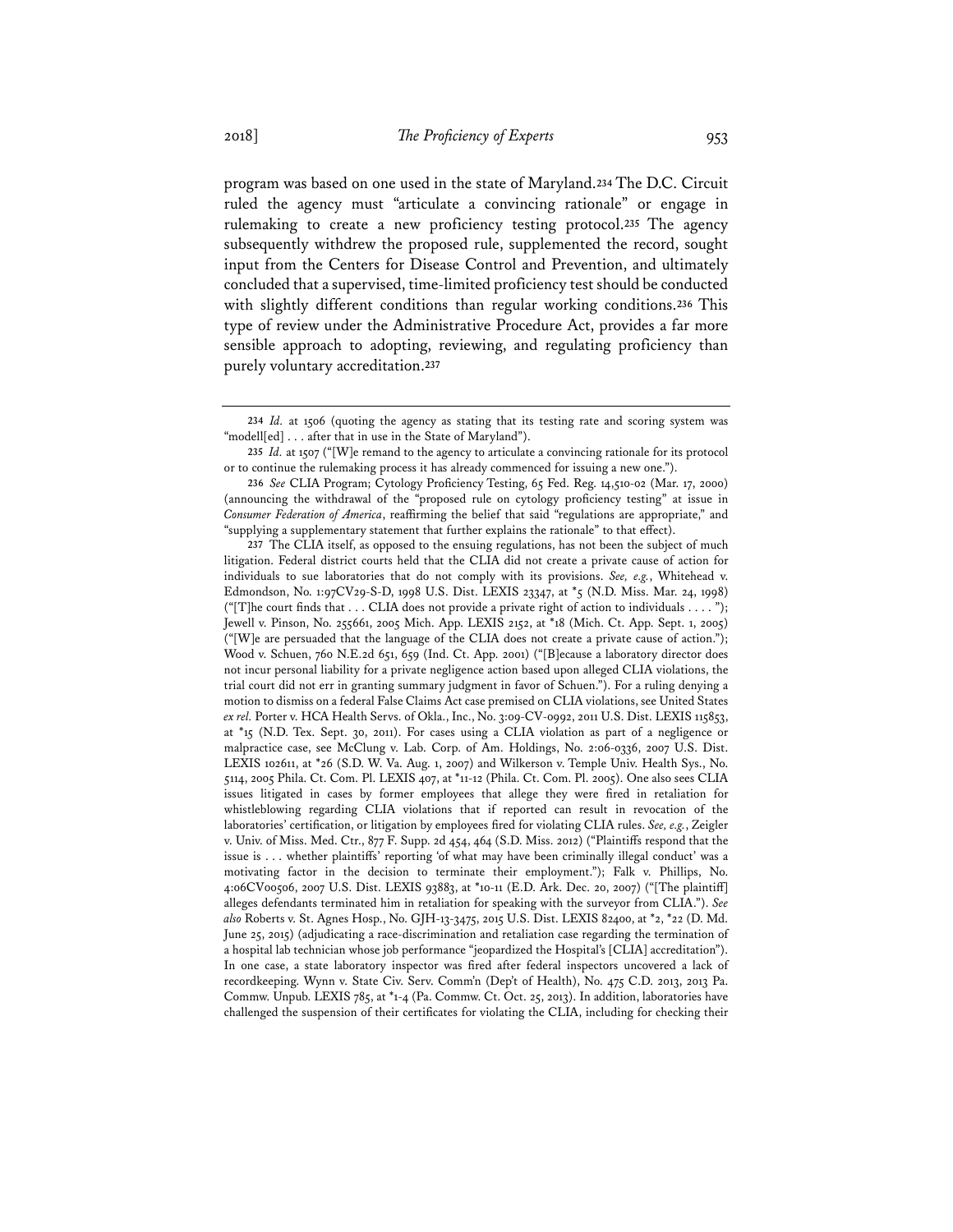## B. *Regulating the Quality of Proficiency Testing*

A comprehensive regulatory scheme like the CLIA can best ensure a consistent and monitored framework for proficiency testing across laboratories and disciplines. In short, we need something like the CLIA across the wide range of disciplines that produce expert evidence for litigation. Improved judicial review of proferred experts, as we recommended in Part II, might also incentivize such regulation.

Proficiency testing cannot assure reliability of a particular expert or of a field of expertise if it is not conducted in a manner designed to mimic real-world conditions and carefully test the accuracy of the expert's work. Proficiency testing should be independent and blind. The tests should be calibrated at realistic levels of difficulty by a national scientific body. The American Bar Association's Resolution on Forensic Science states that all crime labs should be required to "conduct proficiency testing using blind tests prepared internally or externally and submitted as normal casework evidence or by re-examination by another examiner on completed casework."**238** More recently, the White House's PCAST report recommended that "proficiency testing needs to be improved by making it more rigorous, by incorporating it systematically within the flow of casework, and by disclosing tests for evaluation by the scientific community."**239** Unfortunately, in few laboratories or fields in which evidence is produced for litigation are such recommendations adopted.

Scientific research is being done to develop measures of the difficulty of latent fingerprints, and when this research is completed, then proficiency tests could be set at objectively-defined difficulty levels (which would better permit use of signal detection theory to assess how well the experts can discriminate between signals and noise).**240** Such an approach should be taken across forensic disciplines.

Conducting blind proficiency testing can pose practical challenges given the current workflow of most crime laboratories and their close relationships with law enforcement. Sample evidence must be designed so that it can be realistically incorporated into the casework in a laboratory and so that the experts do not realize that it is a test. If lab analysts frequently contact law enforcement to obtain further information about cases, then they might realize that the sample case is a test. To minimize cognitive bias, however,

answers with another laboratory's equipment, or for operating a laboratory and not obtaining CLIA certification. *E.g.* Wade Pediatrics v. Dep't of Health & Human Servs., 567 F.3d 1202, 1203 (10th Cir. 2009) (denying a petition by a testing facility whose CLIA certificate was suspended for one year); Anghel v. Daines, 927 N.Y.S. 2d 710, 715-16 (N.Y. App. Div. 2011) (discussing petitioner's negligence in failing to obtain a CLIA certificate).

**<sup>238</sup>** *See Resolution 111B*, A.B.A. SEC. OF CRIM. JUST. REP. 8 (2004).

**<sup>239</sup>** PCAST Report, *supra* note 6, at 10.

**<sup>240</sup>** *Id.*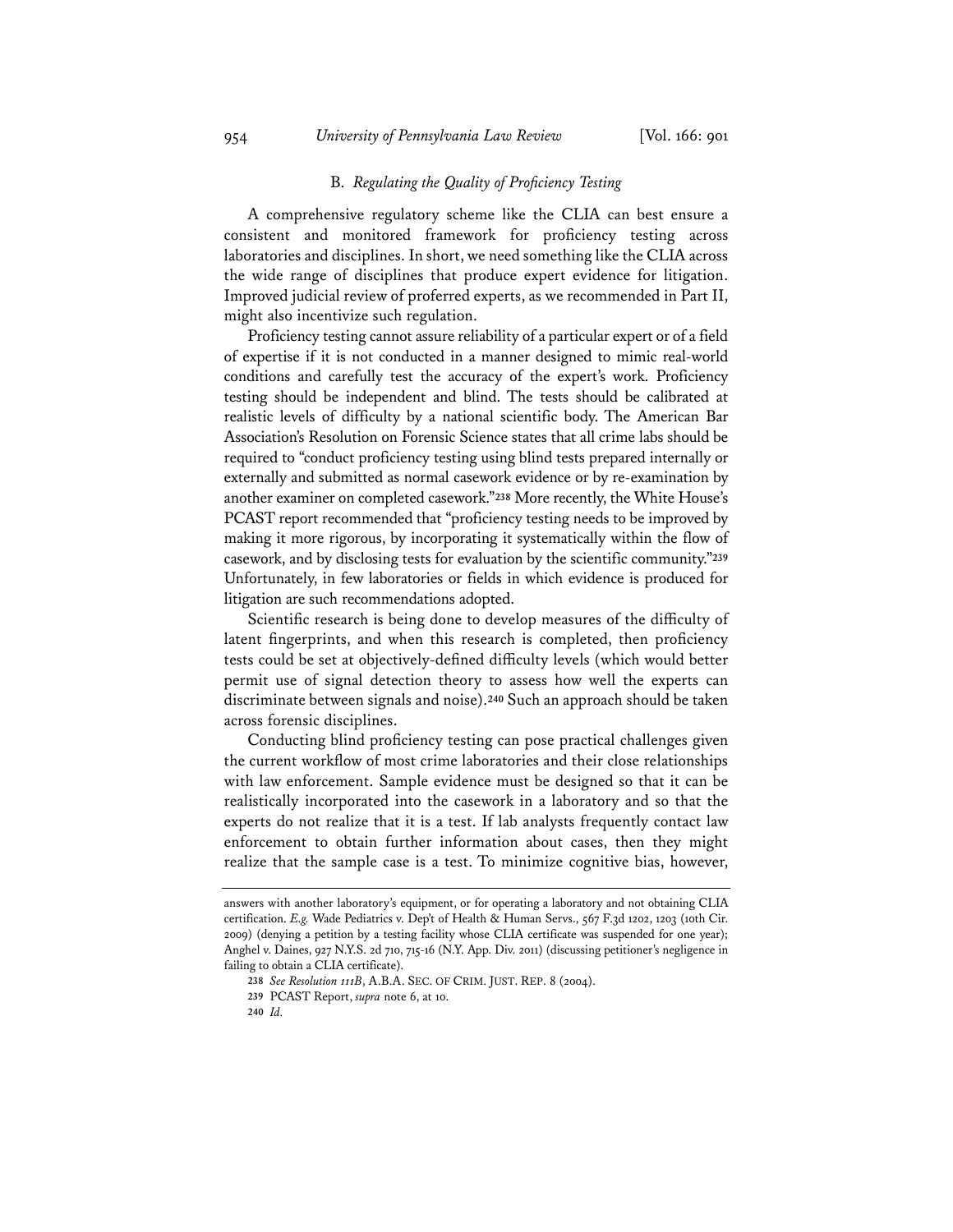such contacts should be eliminated (i.e., analysts should be blind to police beliefs about sources to avoid contamination of the analysis). A lab that conducts blinded analysis can far more readily engage in blind proficiency testing. Only a few U.S. labs, like the Houston Forensic Science Center,**241** have implemented routine blind forensic testing.

A government agency could take on a role in regulating proficiency testing, just as under the CLIA. Of course, scholars for years have called for greater independence of crime laboratories from law enforcement.**242** Few crime laboratories are independent, although more now have scientific oversight. Whether independent or not, they can be regulated by an independent scientific entity. The National Academy of Sciences and many scientists and academics have called for the creation of a National Institute of Forensic Science (NIFS), along the lines of the National Institute of Health (NIH) to comprehensively regulate forensic science.**243** This was one of many proposals in the lengthy 2009 NAS Report, but the committee called NIFS "the greatest hope for success in [reform]," and noted that all of the "remaining recommendations . . . are crucially tied to the creation of NIFS."**244** The proposal to create a NIFS was applauded by many academics and some in the forensic science community.**245** The NIFS proposal was opposed by law enforcement and some in the forensic science community, and it has not been adopted, although legislation continues to be introduced that would create such an agency or otherwise fund federal regulatory efforts in the area.**246** Members of Congress soon focused on the National Institute

**<sup>241</sup>** *See supra* note 82 and accompanying text.

**<sup>242</sup>** *See, e.g.*, M. A. Thompson, *Bias and Quality Control in Forensic Science: A Cause for Concern*, 19 J. FORENSIC SCI. 504, 512 (1974) (proposing that laboratories be controlled by the judicial branch, rather than by the police); *see also* Paul C. Giannelli, *The Abuse of Scientific Evidence in Criminal Cases: The Need for Independent Crime Laboratories*, 4 VA. J. SOC. POL'Y & L. 439, 478 (1997) ("Independent crime labs should be established as part of an augmented Medical Examiner system.").

**<sup>243</sup>** NAS Report, *supra* note 25, at 19-20.

**<sup>244</sup>** *Id.* at 20.

**<sup>245</sup>** *See, e.g.*, Paul C. Giannelli, Daubert *and Forensic Science: The Pitfalls of Law Enforcement Control of Scientific Research*, 2011 U. ILL. L. REV. 53, 53-54 (investigating the dangers of allowing law enforcement agencies to conduct forensic investigations and arguing for an independent forensic science academy); *see also* Quintin Chatman, *How Scientific Is Forensic Science?*, CHAMPION, Aug. 2009, at 36, 37-38 (discussing existing problems with forensic investigation and arguing that the NIFS could help rectify them); *National Research Council's Publication "Strengthening Forensic Science in the United States: A Path Forward": Hearing Before the Subcomm. on Crime, Terrorism, and Homeland Security*, 111th Cong. 32 (2009) [hereinafter Hearing May 2009] (statement of Peter Neufeld, Co-Director, The Innocence Project) (arguing for a strong centralized authority in the forensic sciences to control quality and encourage best practices).

**<sup>246</sup>** *See, e.g.* Forensic Science and Standards Act of 2016, S. 3259, 114**th** Cong. § 4 (2016), https://www.congress.gov/bill/114th-congress/senate-bill/3259/text/is?format=txt [https://perma.cc/9U4N-M2FX] (proposing the foundation of a National Forensic Science Research Initiative to "improve, expand, and coordinate Federal research in the forensic sciences"); CONG. RESEARCH SERV., S. 2022: FORENSIC SCIENCE AND STANDARDS (Dec. 8, 2014), https://www.govtrack.us/congress/bills/113/s2022/summary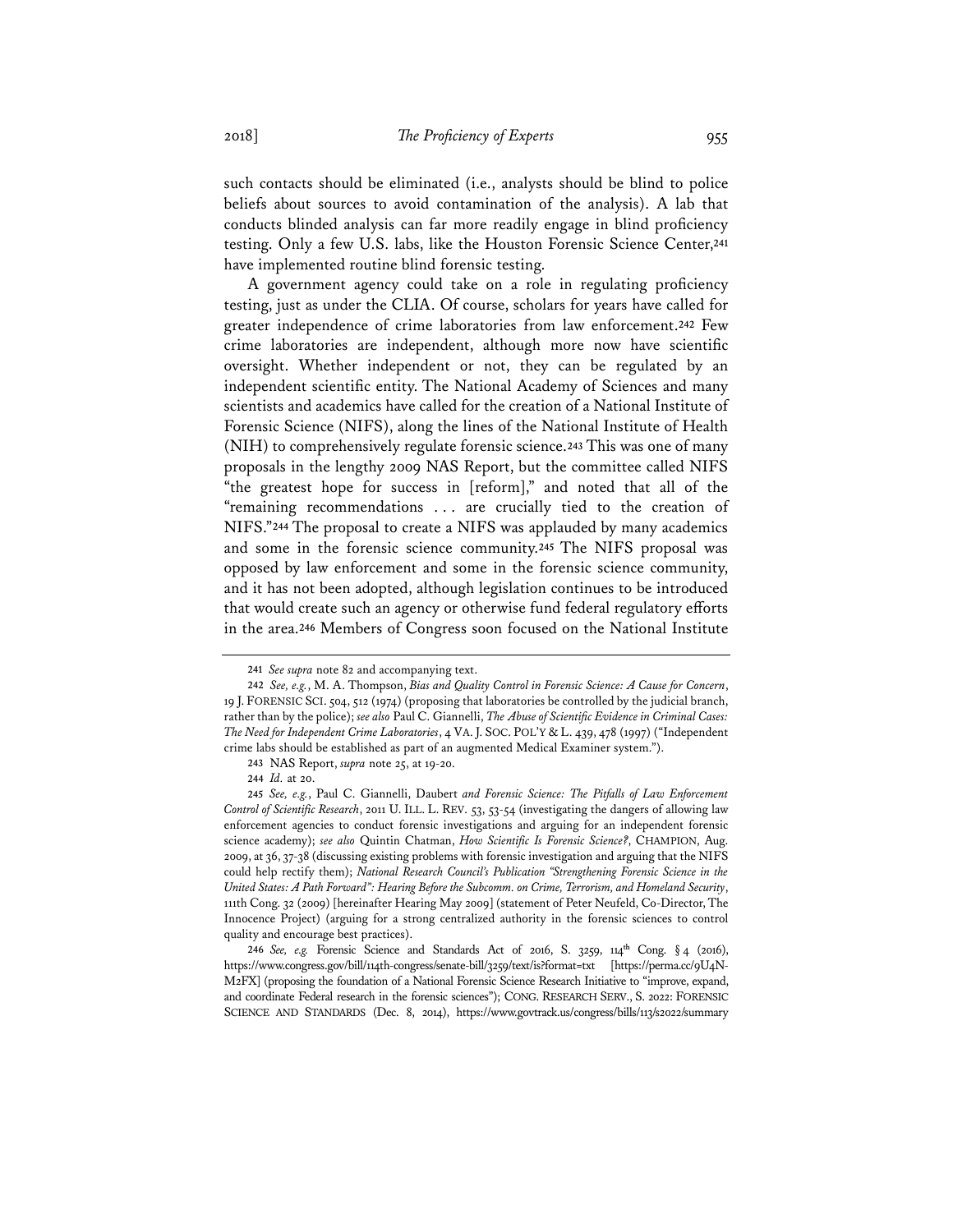of Standards and Technology (NIST),**247** and NIST has convened a group of committees composed of scientists, lawyers, and judges, to consider improvements to forensic disciplines and standards.**248** The Department of Justice created a National Commission on Forensic Science in 2013 to review standards for forensics, but it was disbanded in early 2017.**249** An entire federal agency need not be created to regulate and improve proficiency testing. Instead, federal grants could be conditioned on compliance with proficiency rules, such as with CLIA. A statute could alternatively require that as a condition for use of federal forensic databanks any laboratory must meet minimum proficiency standards. An existing agency, such as NIST, could certify compliance with regulations.

Unless and until such a comprehensive framework exists, individual labs can adopt proficiency testing and encourage the use of such testing as a matter of best practices, but such a model would not ensure consistent and high-quality proficiency testing.**250** While not perfect, in part because it does not insist on blind testing, CLIA contains comprehensive regulation of quality control at clinical laboratories. It requires setting out in advance the range of tasks at laboratories and their complexity, with testing designed to assess proficiency at each task.**251** The consequences of failed proficiency tests are also set out in advance: retesting, reexamination of the person's casework, and remedial training, and if that does not

<sup>[</sup>https://perma.cc/WQ6R-DS3D] (proposing quality control standards for forensic science); Criminal Justice and Forensic Science Reform Act of 2011, S. 132, 112th Cong. § 101 (2011) (proposing the establishment of an office and board of forensic science). Crime lab directors made strong statements in support of the NIFS proposal. Hearing May 2009, *supra* note 245, at 16 (statement of Peter M. Marone) (advocating for increased funding for the forensic sciences). *But see id.* at 25-26 (statement of Dean Gialamas, President, and Beth Greene, President-Elect, American Society of Crime Laboratory Directors).

**<sup>247</sup>** *Strengthening Forensic Science in the United States: The Role of the National Institute of Standards and Technology: Hearing Before the Subcomm. on Technology and Innovation of the H. Comm. on Science and Technology*, 111th Cong. 3-4 (2009) (introducing the problems plaguing forensic science and how the establishment of the NIFS could help); *see also* D. Michael Risinger, *The NAS/NRC Report on Forensic Science: A Path Forward Fraught with Pitfalls*, 2010 UTAH L. REV. 225, 238 (discussing the extensive hearings on forensic science conducted before Congress).

**<sup>248</sup>** *Forensic Science Standards Effort Takes Shape as NIST Appoints Scientific Area Committees Members*, NAT'L INST. STANDARDS & TECH. (Sept. 3, 2014), http://www.nist.gov/forensics/sacmembers-announcement.cfm [https://perma.cc/C2N7-V5W9] (discussing the various appointments made by the NIST).

**<sup>249</sup>** *Department of Justice and National Institute of Standards and Technology Announce Launch of National Commission on Forensic Science*, NAT'L INST. STANDARDS & TECH. (Feb. 15, 2013), https://www.nist.gov/news-events/news/2013/02/department-justice-and-national-institutestandards-and-technology-announce [https://perma.cc/8XTK-3DW9].

**<sup>250</sup>** The PCAST Report asks that the FBI conduct routine blind proficiency testing in its regular casework and that the FBI assist other labs in doing so. PCAST Report, *supra* note 6, at 17. Whether the FBI will take on that role remains to be seen.

**<sup>251</sup>** 42 C.F.R. § 493.17 (2016). The entire proficiency testing framework is informed by experts on a CLIA advisory committee, tasked with engaging in ongoing review of testing and standards, including proficiency testing standards. 42 C.F.R. § 493.2001 (2016).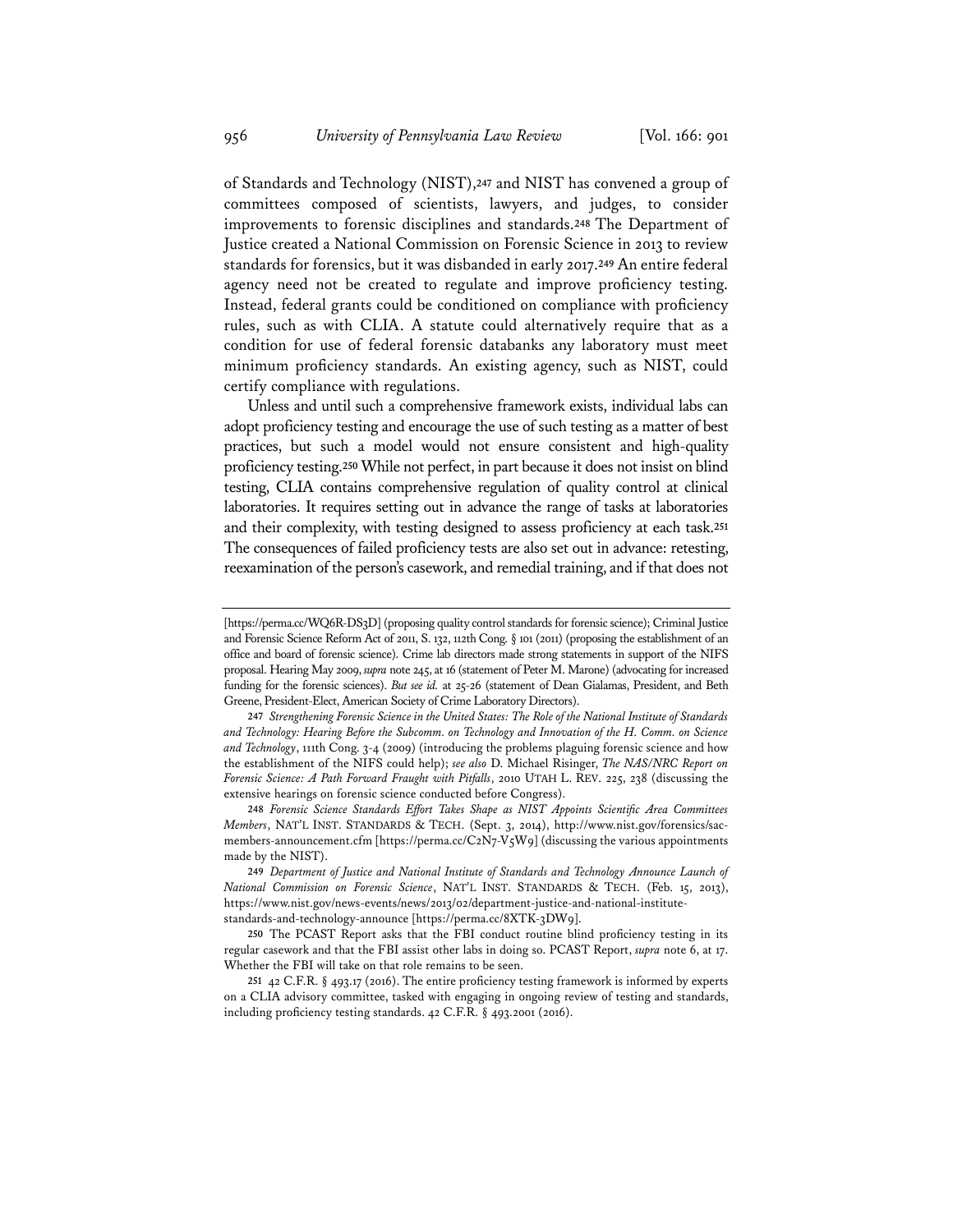work, then the person cannot do casework until further training produces acceptable results.**252** A similar framework should be adopted for all laboratory work. Case-by-case adjudication cannot create such a framework.

## C. *International Approaches*

Many countries do not have the resources for large crime laboratories like those operating in the United States, and yet they have established far more rigorous systems for evaluating proficiency in forensics. In Germany, an organization called GEDNAP conducts proficiency testing of DNA laboratories.**253** The group was independent of the laboratories themselves, and was founded by the German Society for Legal Medicine.**254** It is run with central involvement of research scientists; the tests are designed by a laboratory at the University of Munster. The program has expanded to include over 220 laboratories from 38 countries, with two tests per year, permitting an international framework for quality control.**255** The testing is not blind for the laboratories; the participants know that they are being tested. However, GEDNAP does review the samples blind by anonymizing the test submissions.**256**

In the U.K., laboratories are required by the United Kingdom Accreditation Service to "define the level and frequency of participation" in proficiency testing and each laboratory must "be prepared to justify their policy and approach" in appropriate proficiency testing.**257** A lab plan for proficiency testing must be "regularly reviewed" in response to changes in the lab.**258** These

**<sup>252</sup>** *See supra* note 229 and accompanying text.

**<sup>253</sup>** *See GEDNAP Stain Commission*, GERMAN DNA PROFILING, http://www.gednap.org/ [https://perma.cc/UD9L-6P22] (providing information regarding the history and standards set by GEDNAP).

**<sup>254</sup>** *Id.*

**<sup>255</sup>** *Id.* 

**<sup>256</sup>** *Id.* (discussing the anonymity of the tests performed by the GEDNAP). For a detailed description of GEDNAP, see generally Steven Rand et al., *The GEDNAP (German DNA Profiling Group) Blind Trial Concept*, 116 INT. J. LEGAL MED. 199 (2002) (discussing the procedures and standards GEDNAP uses when performing DNA analysis). Research has been done on the results and the testing provided a set of important lessons identifying common problem areas in laboratories, including "human carelessness" in transcription errors, as well as problems in interpretation of DNA mixtures. S. Rand et al., *The GEDNAP Blind Trial Concept Part II. Trends and Developments*, 118 INT. J. LEGAL MED. 83, 85 (2004) (discussing the developments in GEDNAP's blind trials that help minimize errors).

**<sup>257</sup>** U.K.ACCREDITATION SERV., UKAS POLICY ON PARTICIPATION IN PROFICIENCY TESTING 4.3–4.5 (Nov. 2013), https://www.ukas.com/download/publications/Technical%20Policy%20Statements/ TPS%2047%20-%20Edition%203%20-%20November%202016.pdf [https://perma.cc/P4QY-44ZG] (requiring all UK laboratories to participate in proficiency testing).

**<sup>258</sup>** *Id.* at 4.3 (requiring labs to have a plan for participating in proficiency testing that is regularly reviewed).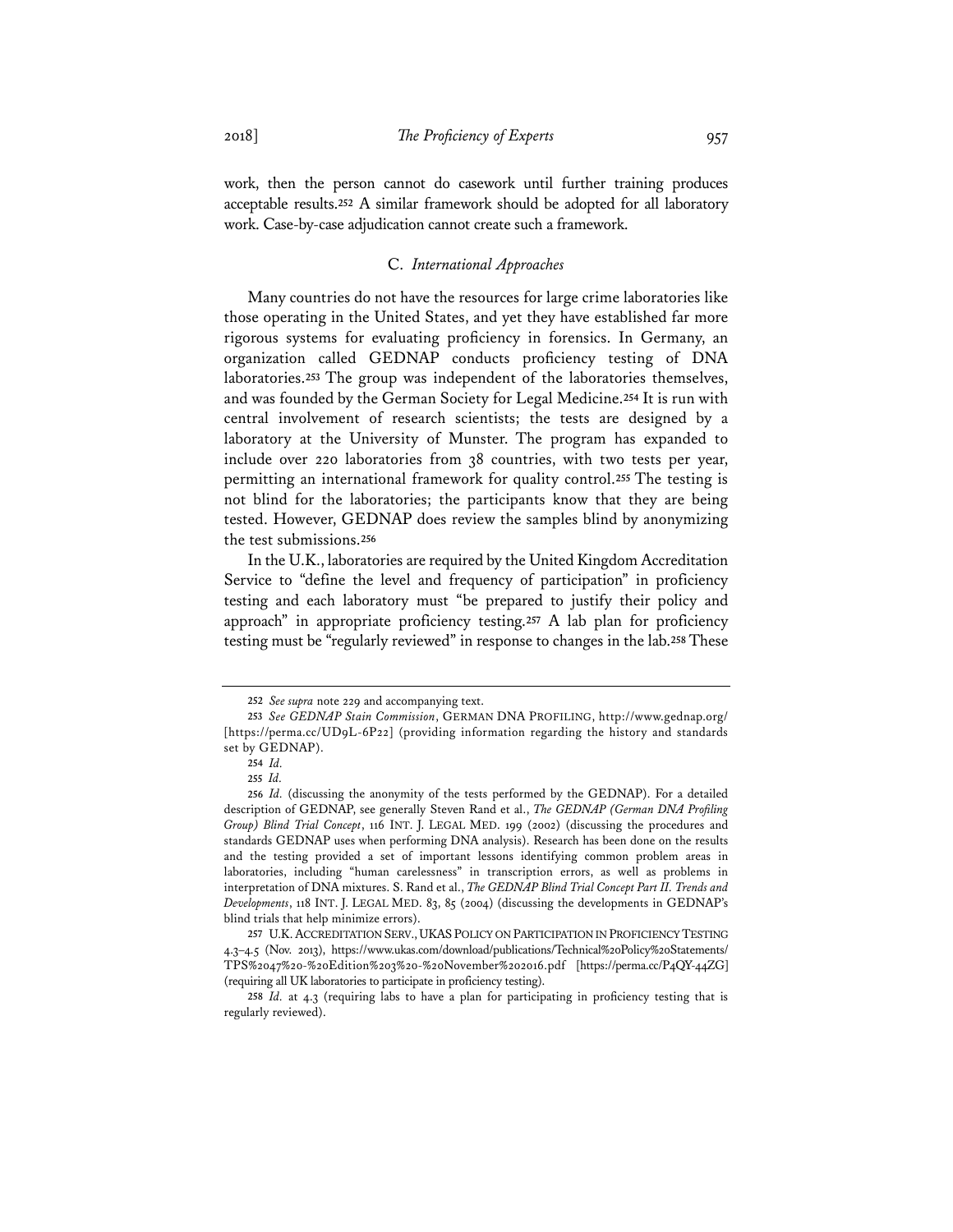requirements are not overly detailed. However, these requirements are more rigorous than those in the U.S., for example, adopted by the leading U.S. organization for accrediting forensic labs, the ASCLD/LAB.

In Ontario, Canada, the Centre of Forensic Sciences (CFS) is a branch within the Ministry of Community Safety and Correctional Services.**259** Routine proficiency tests as required by accreditation have been supplemented by a program of blind proficiency testing managed by the CFS Quality Assurance unit. Police and fire investigation agencies submit dummy cases that resemble actual cases that are used to test the lab analysts. Following the reporting of results, feedback is provided to analysts and supervisors.**260** Each of these models suggests far more can be done in the U.S. to regulate proficiency and assure the quality of work performed by forensic laboratories and their analysts.

#### **CONCLUSION**

In a decision eventually reversed by the Tenth Circuit, a district judge threw out evidence of a dog's detection of narcotics in the defendant's luggage because, among other reasons, the dog's handler could present no evidence of the dog's proficiency at detecting drugs:

Maintenance of a dog's reliability depends on progressive training and daily documentation of the dog's activities. [Defendant's expert] emphasized that thorough and complete daily documentation is "extremely important" and is mandatory for proper on-going training. The handler must design the dog's training schedule based on perceived problems in the field, and it is very important to document false alerts in the field because they are warning signs to the handler that there may be problems with the dog. It is insufficient for the handler to rely on other law enforcement officers to keep detailed records on the dog because they will not be designing or conducting the training sessions. If potential problem areas are unknown, training has little value because it is not tailored to address the dog's deficiencies and the training exercises will have low task difficulty.**<sup>261</sup>**

A handler must be "constantly vigilant to make sure that the dog does not pick up false cues."**262**

**<sup>259</sup>** *Centre of Forensic Sciences*, MINISTRY OF COMMUNITY SAFETY & CORRECTIONAL SERVS., http://www.mcscs.jus.gov.on.ca/english/centre\_forensic/CFS\_intro.html [https://perma.cc/H6M8-YHZ8] (providing information about the Centre of Forensic Sciences).

**<sup>260</sup>** Email from Jonathan Newman, Deputy Director, Center of Forensic Sciences, to Brandon Garrett (Oct. 20, 2016) (on file with author).

**<sup>261</sup>** United States v. Kennedy, 955 F. Supp 1331, 1335 (D.N.M. 1996).

**<sup>262</sup>** *Id.*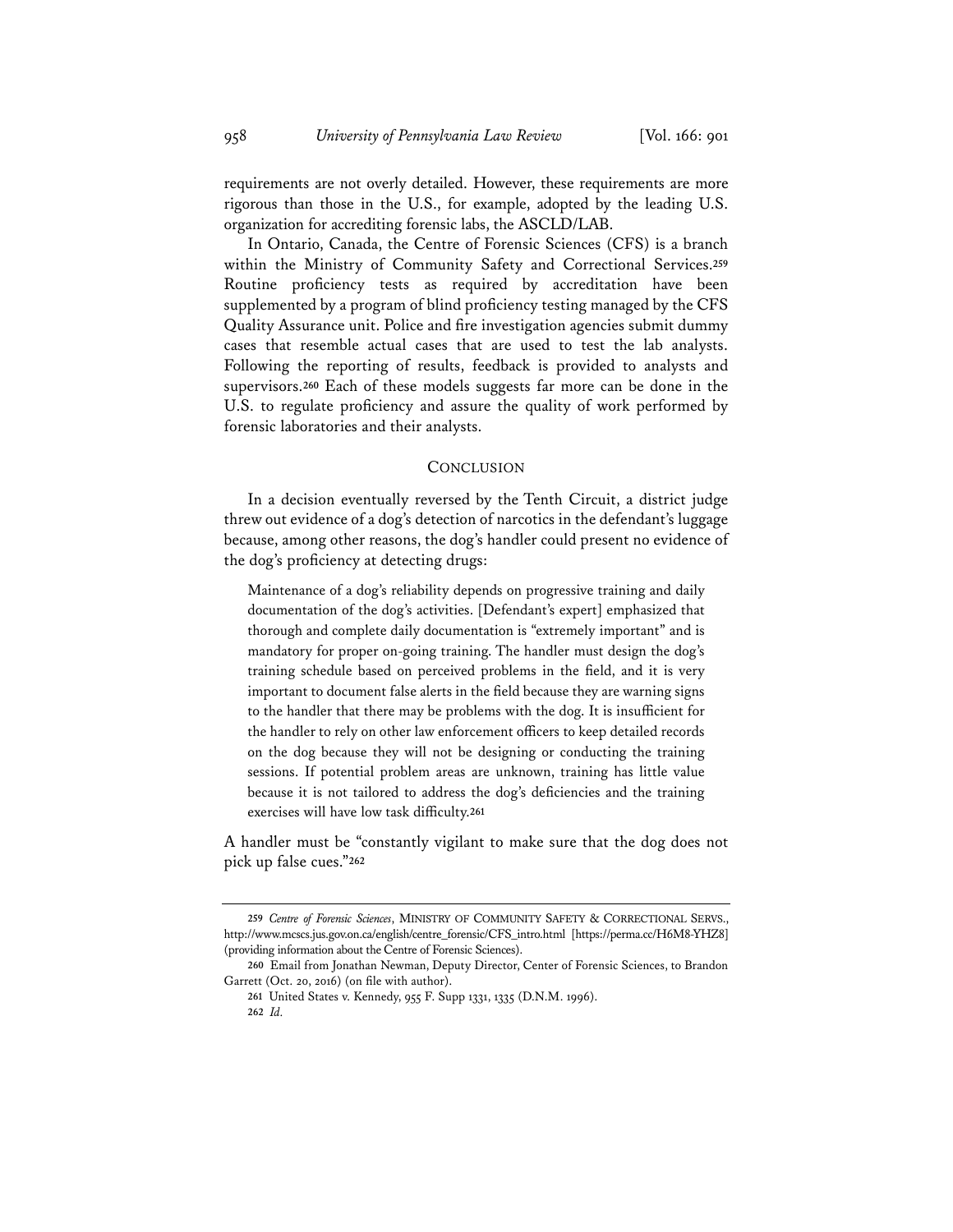What is true for dogs is true all the more for human experts, who are susceptible to all sorts of misleading cues when retained to assist a party in a case.**263** No technique is immune from error, and for any technique proficiency is relevant. To continue with the dog analogy, just as a dog's pedigree does not ensure top performance at the Westminster Kennel Club Dog Show, an expert's pedigree does not ensure expert performance in court. Judges have been focused on pedigree when they should be looking at empirical evidence of proficiency. As the White House PCAST Report put it: "[N]either experience, nor judgment, nor good professional practices (such as certification programs and accreditation programs, standardized protocols, proficiency testing, and codes of ethics) can substitute for actual evidence of foundational validity and reliability."**264** This is not to say that credentials and experience do not matter; they may be correlated with performance. Or they may not be. One cannot know whether an individual's performance is up to par without evaluating it.

A wide range of disciplines involve some degree of subjective analysis, and for these forms of expertise, performance data is particularly critical. Where an expert's conclusions are formed through steps that are not objectively set out, but rather require some degree of subjective judgment, the expert is a "black box." For these experts, the only way to know how reliable their method is involves proficiency testing.**265** If jurors do not hear that individual experts have known error rates, they may assume the experts are infallible. No expert is infallible.

Before qualifying a person as an expert, judges should open up the black box: judges should directly pose the question whether the person can perform the task accurately and reliably. If the expert cannot demonstrate proficiency, then the expert should not be qualified. Once the expert demonstrates proficiency adequate to be deemed an expert, then the proficiency data can be used to inform the factfinder's assessment of the weight to be given to the expert's testimony. Within a judicial regime that requires proof of proficiency, proficiency testing will follow. But the courts should go further and insist on rigorous proficiency testing. Only by demanding data from realistic blind proficiency testing will courts ensure that parties and their experts come forward with the data needed to ensure that an expert truly is an expert. In mandating this information, judges will greatly simplify the question of expert admissibility, avoiding the more complex methodological inquiries called for by Rule 702 and *Daubert*.

**<sup>263</sup>** *See generally* Itiel E. Dror, *A Hierarchy of Expert Performance*, 5 J.APPLIED RES. IN MEMORY & COGNITION 121 (2016) (discussing the susceptibility of experts to bias and using certain criteria to build a hierarchy of expert performance that assesses the reliability of their conclusions).

**<sup>264</sup>** PCAST Report, *supra* note 6, at 6.

**<sup>265</sup>** *Id.* at 5-6 (discussing the subjectivity of certain forensic tests and comparisons conducted by experts).